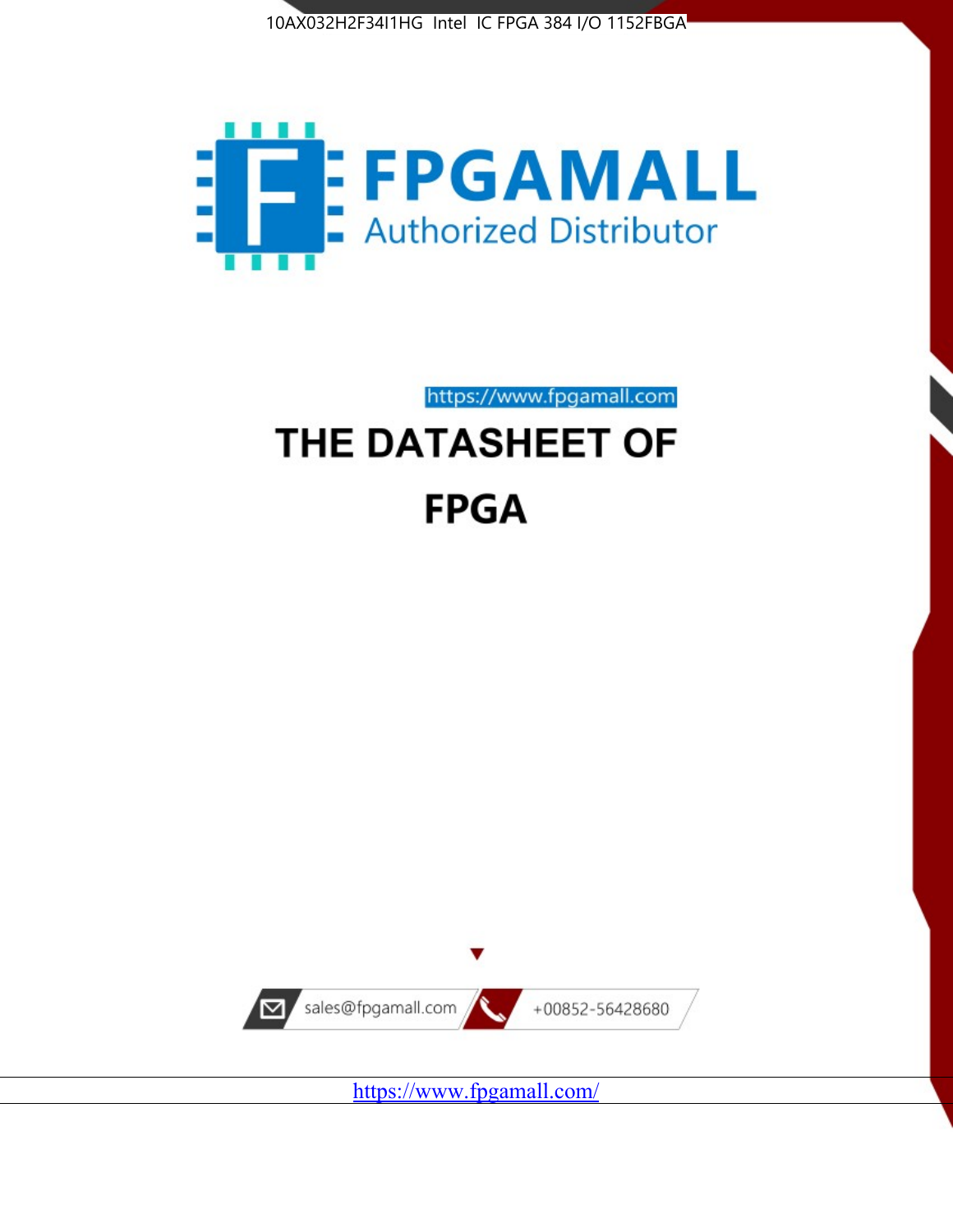10AX032H2F34I1HG Intel IC FPGA 384 I/O 1152FBGA



# **Intel® Arria® 10 Device Overview**



**A10-OVERVIEW | 2018.12.06** Latest document on the web: **[PDF](https://www.intel.com/content/dam/www/programmable/us/en/pdfs/literature/hb/arria-10/a10_overview.pdf)** | **[HTML](https://www.intel.com/content/www/us/en/programmable/documentation/sam1403480274650.html)**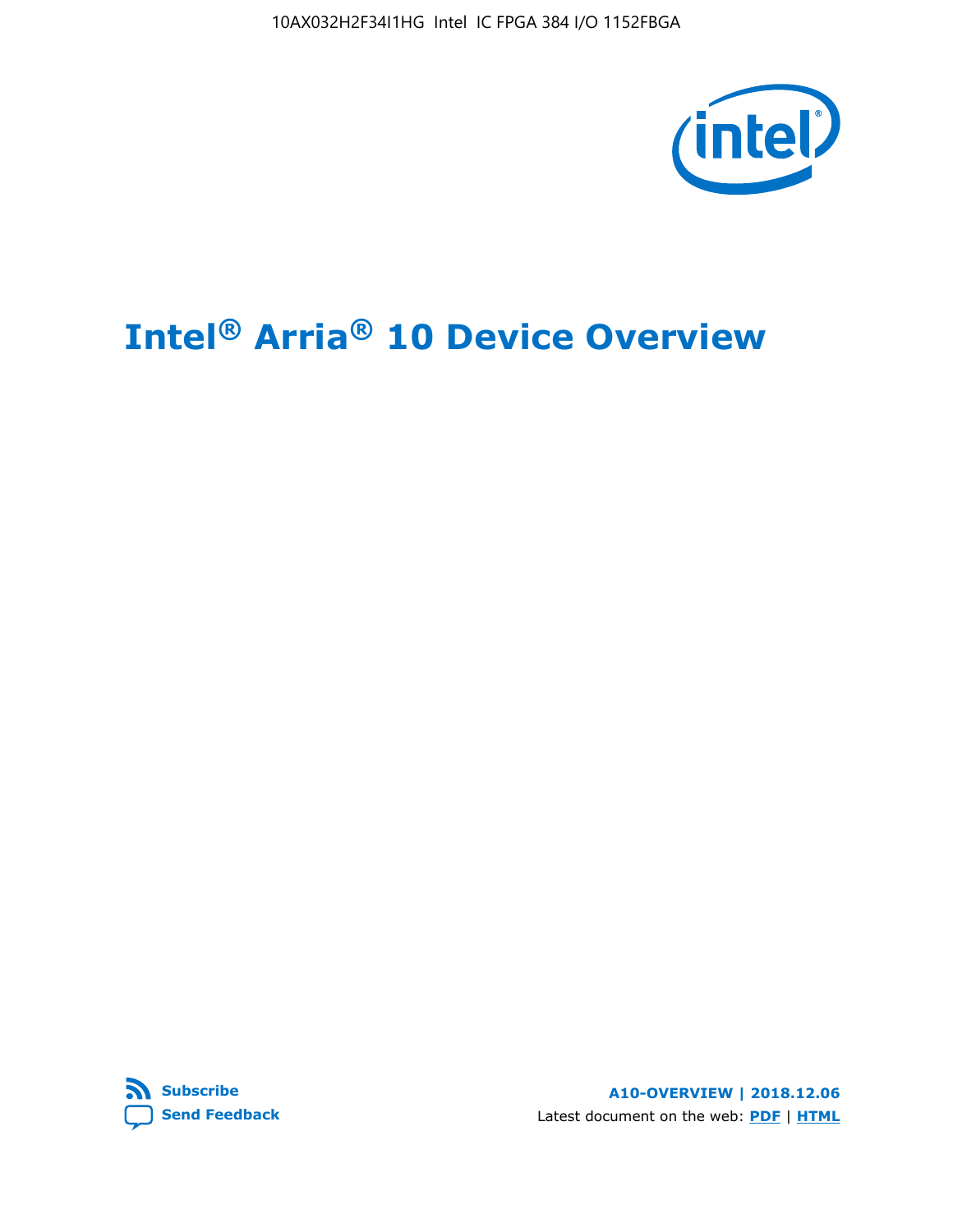

**Contents** 

# **Contents**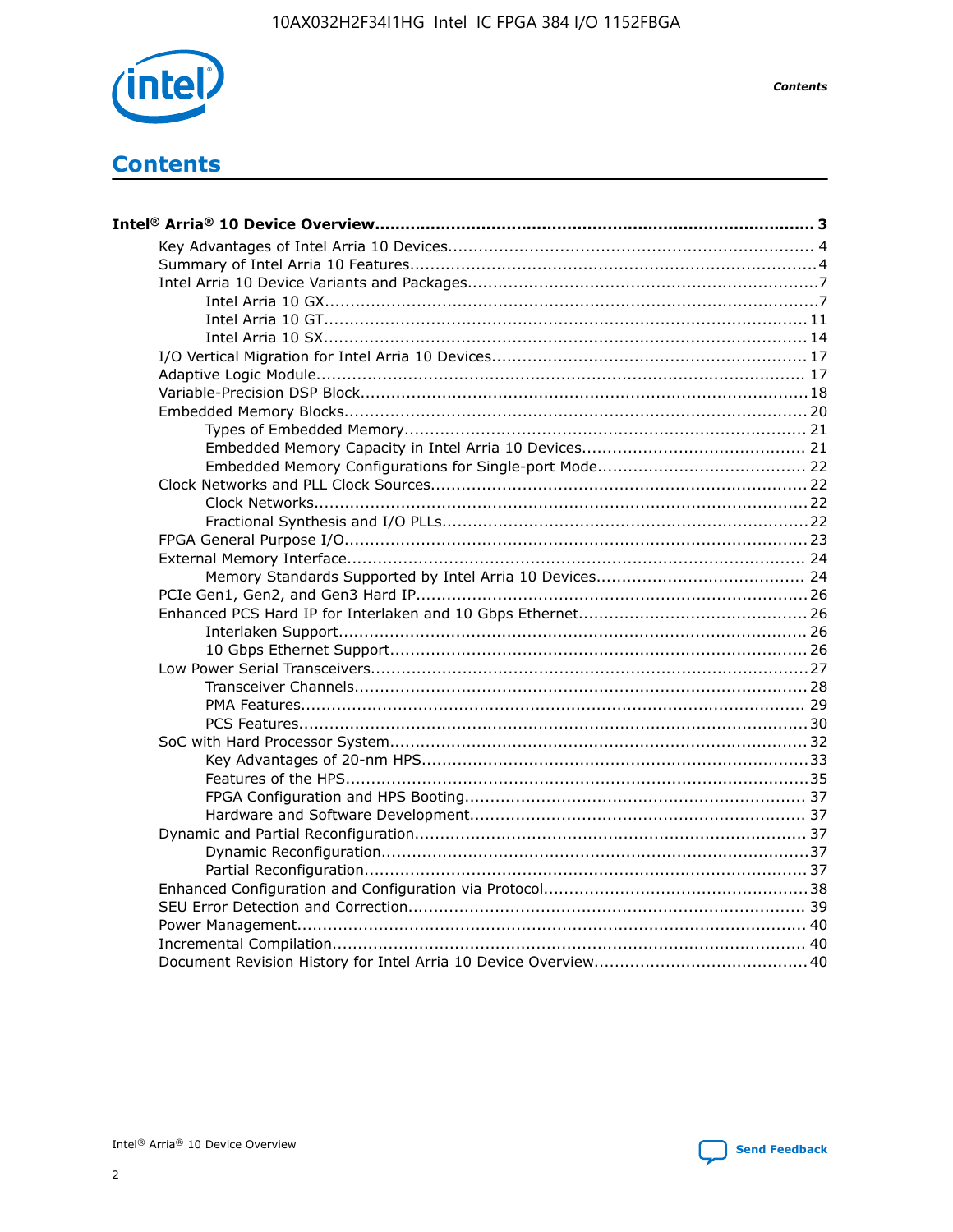**A10-OVERVIEW | 2018.12.06**

**[Send Feedback](mailto:FPGAtechdocfeedback@intel.com?subject=Feedback%20on%20Intel%20Arria%2010%20Device%20Overview%20(A10-OVERVIEW%202018.12.06)&body=We%20appreciate%20your%20feedback.%20In%20your%20comments,%20also%20specify%20the%20page%20number%20or%20paragraph.%20Thank%20you.)**



# **Intel® Arria® 10 Device Overview**

The Intel<sup>®</sup> Arria<sup>®</sup> 10 device family consists of high-performance and power-efficient 20 nm mid-range FPGAs and SoCs.

Intel Arria 10 device family delivers:

- Higher performance than the previous generation of mid-range and high-end FPGAs.
- Power efficiency attained through a comprehensive set of power-saving technologies.

The Intel Arria 10 devices are ideal for high performance, power-sensitive, midrange applications in diverse markets.

| <b>Market</b>         | <b>Applications</b>                                                                                               |
|-----------------------|-------------------------------------------------------------------------------------------------------------------|
| Wireless              | Channel and switch cards in remote radio heads<br>٠<br>Mobile backhaul<br>٠                                       |
| Wireline              | 40G/100G muxponders and transponders<br>٠<br>100G line cards<br>٠<br><b>Bridging</b><br>٠<br>Aggregation<br>٠     |
| <b>Broadcast</b>      | Studio switches<br>٠<br>Servers and transport<br>٠<br>Videoconferencing<br>٠<br>Professional audio and video<br>٠ |
| Computing and Storage | Flash cache<br>٠<br>Cloud computing servers<br>٠<br>Server acceleration<br>٠                                      |
| Medical               | Diagnostic scanners<br>٠<br>Diagnostic imaging<br>٠                                                               |
| Military              | Missile guidance and control<br>٠<br>Radar<br>٠<br>Electronic warfare<br>٠<br>Secure communications<br>٠          |

#### **Table 1. Sample Markets and Ideal Applications for Intel Arria 10 Devices**

#### **Related Information**

- [Intel Arria 10 Device Handbook: Known Issues](http://www.altera.com/support/kdb/solutions/rd07302013_646.html) Lists the planned updates to the *Intel Arria 10 Device Handbook* chapters.
- [Intel Arria 10 GX/GT Device Errata and Design Recommendations](https://www.intel.com/content/www/us/en/programmable/documentation/agz1493851706374.html#yqz1494433888646)
- [Intel Arria 10 SX Device Errata and Design Recommendations](https://www.intel.com/content/www/us/en/programmable/documentation/cru1462832385668.html#cru1462832558642)

Intel Corporation. All rights reserved. Intel, the Intel logo, Altera, Arria, Cyclone, Enpirion, MAX, Nios, Quartus and Stratix words and logos are trademarks of Intel Corporation or its subsidiaries in the U.S. and/or other countries. Intel warrants performance of its FPGA and semiconductor products to current specifications in accordance with Intel's standard warranty, but reserves the right to make changes to any products and services at any time without notice. Intel assumes no responsibility or liability arising out of the application or use of any information, product, or service described herein except as expressly agreed to in writing by Intel. Intel customers are advised to obtain the latest version of device specifications before relying on any published information and before placing orders for products or services. \*Other names and brands may be claimed as the property of others.

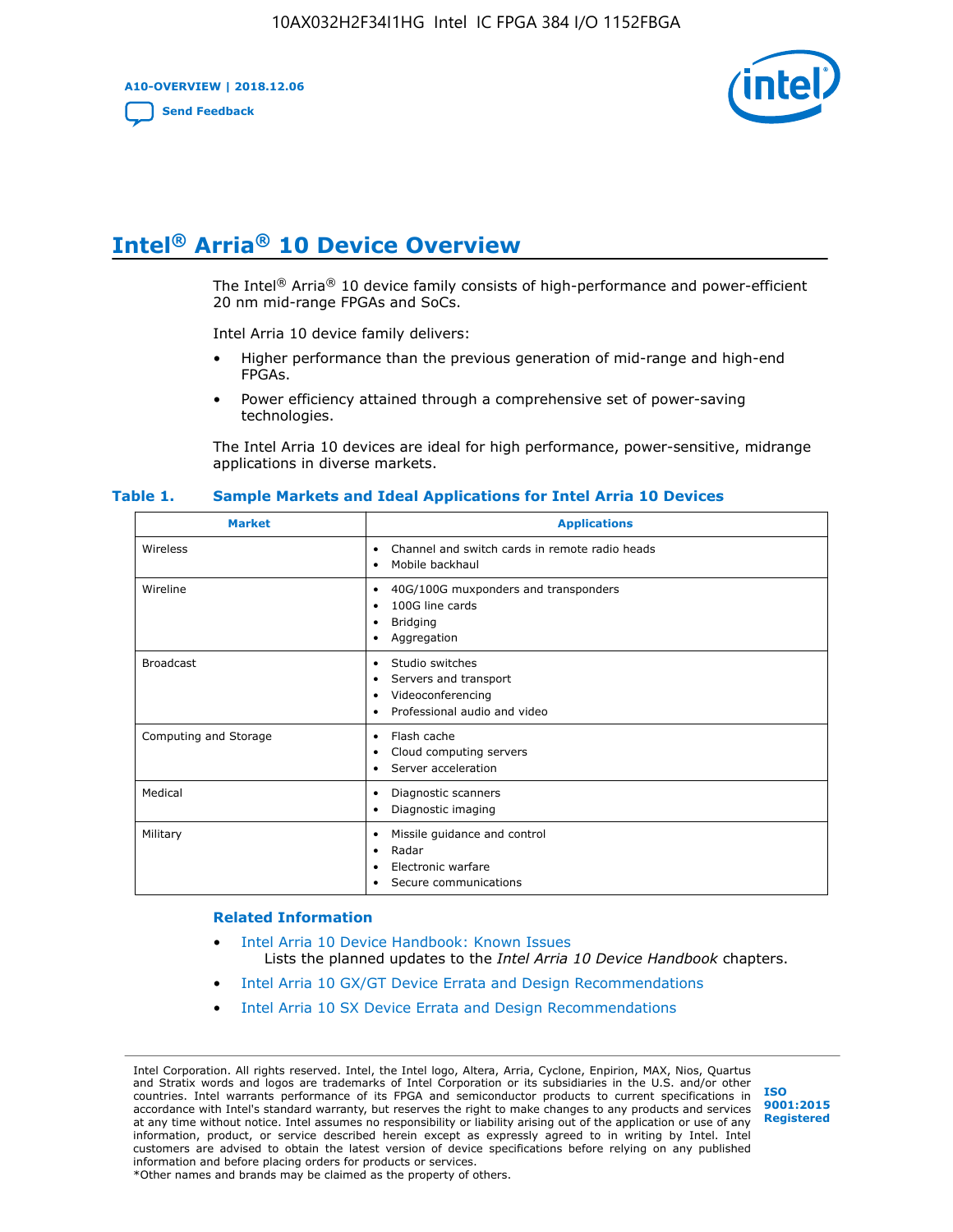

## **Key Advantages of Intel Arria 10 Devices**

## **Table 2. Key Advantages of the Intel Arria 10 Device Family**

| <b>Advantage</b>                                                                                          | <b>Supporting Feature</b>                                                                                                                                                                                                                                                                                                     |
|-----------------------------------------------------------------------------------------------------------|-------------------------------------------------------------------------------------------------------------------------------------------------------------------------------------------------------------------------------------------------------------------------------------------------------------------------------|
| Enhanced core architecture                                                                                | Built on TSMC's 20 nm process technology<br>٠<br>60% higher performance than the previous generation of mid-range FPGAs<br>٠<br>15% higher performance than the fastest previous-generation FPGA<br>٠                                                                                                                         |
| High-bandwidth integrated<br>transceivers                                                                 | Short-reach rates up to 25.8 Gigabits per second (Gbps)<br>٠<br>Backplane capability up to 12.5 Gbps<br>٠<br>Integrated 10GBASE-KR and 40GBASE-KR4 Forward Error Correction (FEC)<br>٠                                                                                                                                        |
| Improved logic integration and<br>hard IP blocks                                                          | 8-input adaptive logic module (ALM)<br>٠<br>Up to 65.6 megabits (Mb) of embedded memory<br>٠<br>Variable-precision digital signal processing (DSP) blocks<br>Fractional synthesis phase-locked loops (PLLs)<br>٠<br>Hard PCI Express Gen3 IP blocks<br>Hard memory controllers and PHY up to 2,400 Megabits per second (Mbps) |
| Second generation hard<br>processor system (HPS) with<br>integrated ARM* Cortex*-A9*<br>MPCore* processor | Tight integration of a dual-core ARM Cortex-A9 MPCore processor, hard IP, and an<br>٠<br>FPGA in a single Intel Arria 10 system-on-a-chip (SoC)<br>Supports over 128 Gbps peak bandwidth with integrated data coherency between<br>$\bullet$<br>the processor and the FPGA fabric                                             |
| Advanced power savings                                                                                    | Comprehensive set of advanced power saving features<br>٠<br>Power-optimized MultiTrack routing and core architecture<br>٠<br>Up to 40% lower power compared to previous generation of mid-range FPGAs<br>٠<br>Up to 60% lower power compared to previous generation of high-end FPGAs                                         |

## **Summary of Intel Arria 10 Features**

## **Table 3. Summary of Features for Intel Arria 10 Devices**

| <b>Feature</b>                  | <b>Description</b>                                                                                                                                                                                                                                                                                                                                                                                           |
|---------------------------------|--------------------------------------------------------------------------------------------------------------------------------------------------------------------------------------------------------------------------------------------------------------------------------------------------------------------------------------------------------------------------------------------------------------|
| Technology                      | TSMC's 20-nm SoC process technology<br>Allows operation at a lower $V_{\text{CC}}$ level of 0.82 V instead of the 0.9 V standard $V_{\text{CC}}$ core voltage                                                                                                                                                                                                                                                |
| Packaging                       | 1.0 mm ball-pitch Fineline BGA packaging<br>٠<br>0.8 mm ball-pitch Ultra Fineline BGA packaging<br>Multiple devices with identical package footprints for seamless migration between different<br><b>FPGA</b> densities<br>Devices with compatible package footprints allow migration to next generation high-end<br>Stratix <sup>®</sup> 10 devices<br>RoHS, leaded $(1)$ , and lead-free (Pb-free) options |
| High-performance<br>FPGA fabric | Enhanced 8-input ALM with four registers<br>Improved multi-track routing architecture to reduce congestion and improve compilation time<br>Hierarchical core clocking architecture<br>Fine-grained partial reconfiguration                                                                                                                                                                                   |
| Internal memory<br>blocks       | M20K-20-Kb memory blocks with hard error correction code (ECC)<br>Memory logic array block (MLAB)-640-bit memory                                                                                                                                                                                                                                                                                             |
|                                 | continued                                                                                                                                                                                                                                                                                                                                                                                                    |



<sup>(1)</sup> Contact Intel for availability.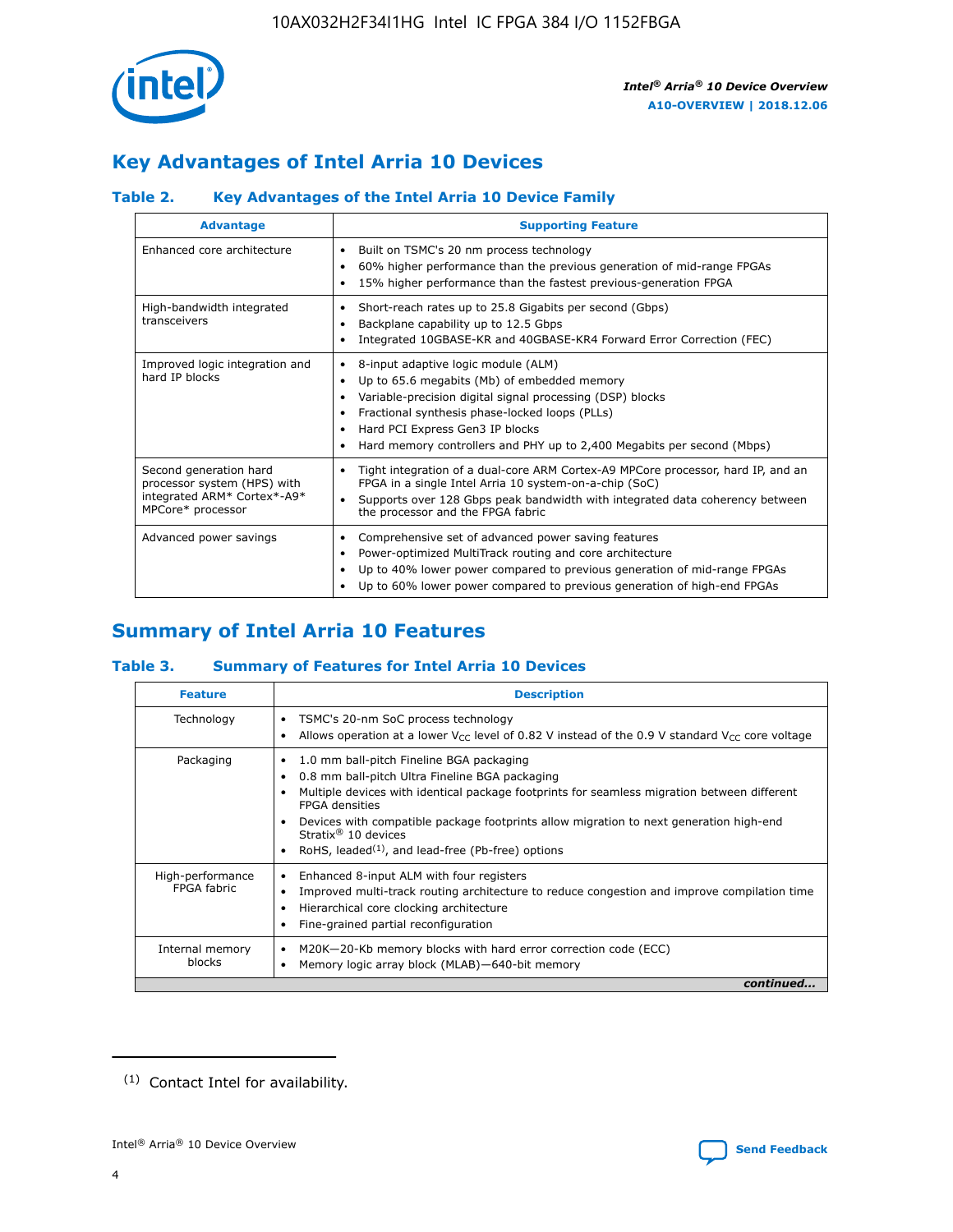$\mathbf{r}$ 



| <b>Feature</b>                         | <b>Description</b>                                                                                     |                                                                                                                                                                                                                                                                                                                                                                                                                                                                                                                                                                                                                                                                                                                                                                                                                                                                               |  |  |  |  |  |
|----------------------------------------|--------------------------------------------------------------------------------------------------------|-------------------------------------------------------------------------------------------------------------------------------------------------------------------------------------------------------------------------------------------------------------------------------------------------------------------------------------------------------------------------------------------------------------------------------------------------------------------------------------------------------------------------------------------------------------------------------------------------------------------------------------------------------------------------------------------------------------------------------------------------------------------------------------------------------------------------------------------------------------------------------|--|--|--|--|--|
| Embedded Hard IP<br>blocks             | Variable-precision DSP                                                                                 | Native support for signal processing precision levels from $18 \times 19$ to<br>$\bullet$<br>54 x 54<br>Native support for 27 x 27 multiplier mode<br>$\bullet$<br>64-bit accumulator and cascade for systolic finite impulse responses<br>$\bullet$<br>(FIRs)<br>Internal coefficient memory banks<br>$\bullet$<br>Preadder/subtractor for improved efficiency<br>Additional pipeline register to increase performance and reduce<br>power<br>Supports floating point arithmetic:<br>- Perform multiplication, addition, subtraction, multiply-add,<br>multiply-subtract, and complex multiplication.<br>- Supports multiplication with accumulation capability, cascade<br>summation, and cascade subtraction capability.<br>- Dynamic accumulator reset control.<br>- Support direct vector dot and complex multiplication chaining<br>multiply floating point DSP blocks. |  |  |  |  |  |
|                                        | Memory controller                                                                                      | DDR4, DDR3, and DDR3L                                                                                                                                                                                                                                                                                                                                                                                                                                                                                                                                                                                                                                                                                                                                                                                                                                                         |  |  |  |  |  |
|                                        | PCI Express*                                                                                           | PCI Express (PCIe*) Gen3 (x1, x2, x4, or x8), Gen2 (x1, x2, x4, or x8)<br>and Gen1 (x1, x2, x4, or x8) hard IP with complete protocol stack,<br>endpoint, and root port                                                                                                                                                                                                                                                                                                                                                                                                                                                                                                                                                                                                                                                                                                       |  |  |  |  |  |
|                                        | Transceiver I/O                                                                                        | 10GBASE-KR/40GBASE-KR4 Forward Error Correction (FEC)<br>PCS hard IPs that support:<br>٠<br>- 10-Gbps Ethernet (10GbE)<br>- PCIe PIPE interface<br>- Interlaken<br>- Gbps Ethernet (GbE)<br>- Common Public Radio Interface (CPRI) with deterministic latency<br>support<br>- Gigabit-capable passive optical network (GPON) with fast lock-<br>time support<br>13.5G JESD204b<br>$\bullet$<br>8B/10B, 64B/66B, 64B/67B encoders and decoders<br>$\bullet$<br>Custom mode support for proprietary protocols                                                                                                                                                                                                                                                                                                                                                                   |  |  |  |  |  |
| Core clock networks                    | $\bullet$                                                                                              | Up to 800 MHz fabric clocking, depending on the application:<br>- 667 MHz external memory interface clocking with 2,400 Mbps DDR4 interface<br>- 800 MHz LVDS interface clocking with 1,600 Mbps LVDS interface<br>Global, regional, and peripheral clock networks<br>Clock networks that are not used can be gated to reduce dynamic power                                                                                                                                                                                                                                                                                                                                                                                                                                                                                                                                   |  |  |  |  |  |
| Phase-locked loops<br>(PLLs)           | High-resolution fractional synthesis PLLs:<br>٠<br>Integer PLLs:<br>- Adjacent to general purpose I/Os | - Precision clock synthesis, clock delay compensation, and zero delay buffering (ZDB)<br>- Support integer mode and fractional mode<br>- Fractional mode support with third-order delta-sigma modulation<br>- Support external memory and LVDS interfaces                                                                                                                                                                                                                                                                                                                                                                                                                                                                                                                                                                                                                     |  |  |  |  |  |
| FPGA General-purpose<br>$I/Os$ (GPIOs) | On-chip termination (OCT)<br>٠                                                                         | 1.6 Gbps LVDS-every pair can be configured as receiver or transmitter<br>1.2 V to 3.0 V single-ended LVTTL/LVCMOS interfacing                                                                                                                                                                                                                                                                                                                                                                                                                                                                                                                                                                                                                                                                                                                                                 |  |  |  |  |  |
| <b>External Memory</b><br>Interface    | $\bullet$                                                                                              | Hard memory controller- DDR4, DDR3, and DDR3L support<br>$-$ DDR4 $-$ speeds up to 1,200 MHz/2,400 Mbps<br>- DDR3-speeds up to 1,067 MHz/2,133 Mbps<br>Soft memory controller—provides support for RLDRAM $3^{(2)}$ , QDR IV $^{(2)}$ , and QDR II+<br>continued                                                                                                                                                                                                                                                                                                                                                                                                                                                                                                                                                                                                              |  |  |  |  |  |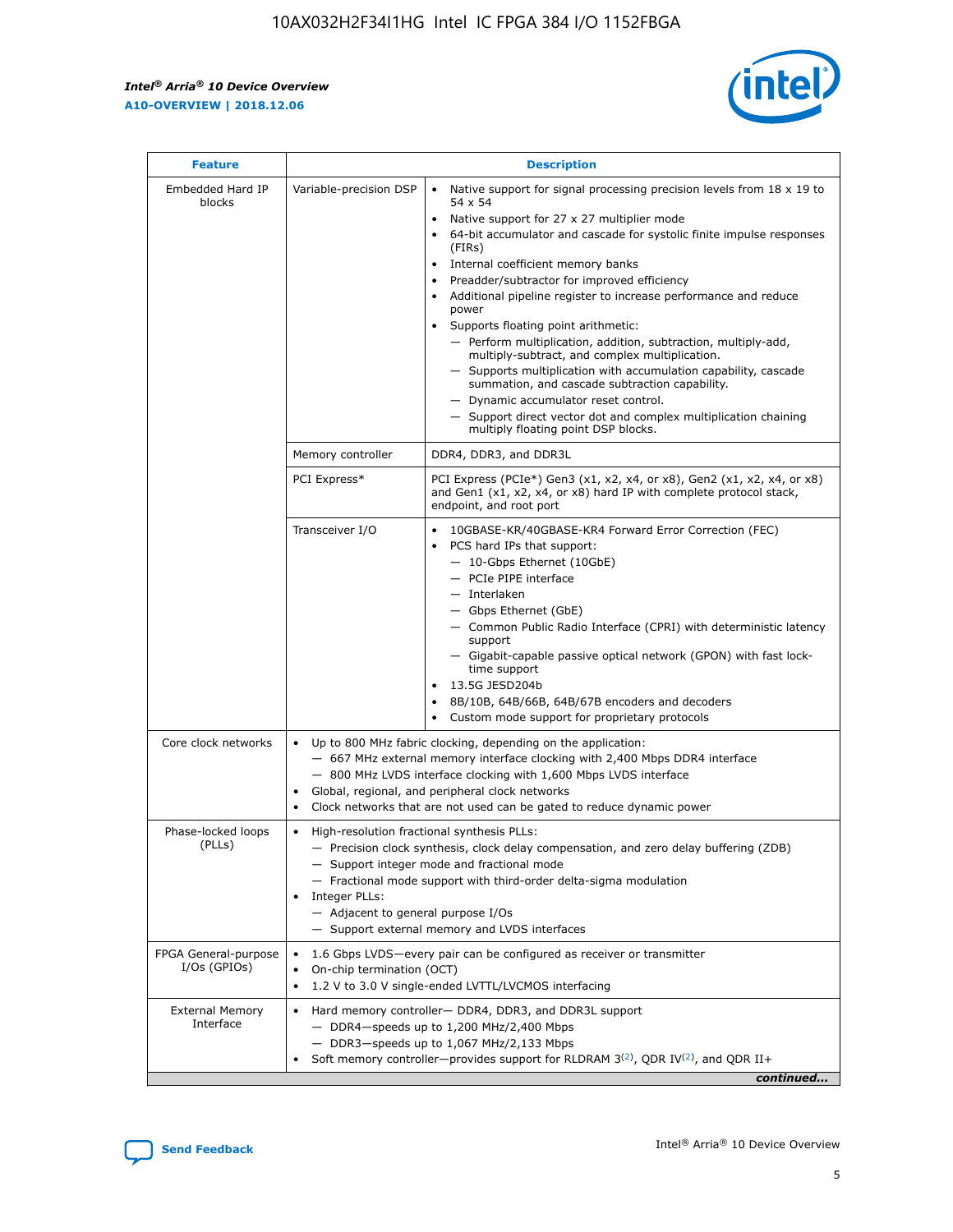

| <b>Feature</b>                                    | <b>Description</b>                                                                                                                                                                                                                                                                                                                                                                                                                                                                                                                                                                                                                                      |
|---------------------------------------------------|---------------------------------------------------------------------------------------------------------------------------------------------------------------------------------------------------------------------------------------------------------------------------------------------------------------------------------------------------------------------------------------------------------------------------------------------------------------------------------------------------------------------------------------------------------------------------------------------------------------------------------------------------------|
| Low-power serial<br>transceivers                  | • Continuous operating range:<br>- Intel Arria 10 GX-1 Gbps to 17.4 Gbps<br>- Intel Arria 10 GT-1 Gbps to 25.8 Gbps<br>Backplane support:<br>$-$ Intel Arria 10 GX-up to 12.5<br>- Intel Arria 10 GT-up to 12.5<br>Extended range down to 125 Mbps with oversampling<br>ATX transmit PLLs with user-configurable fractional synthesis capability<br>• Electronic Dispersion Compensation (EDC) support for XFP, SFP+, QSFP, and CFP optical<br>module<br>Adaptive linear and decision feedback equalization<br>$\bullet$<br>Transmitter pre-emphasis and de-emphasis<br>$\bullet$<br>Dynamic partial reconfiguration of individual transceiver channels |
| <b>HPS</b><br>(Intel Arria 10 SX<br>devices only) | Processor and system<br>Dual-core ARM Cortex-A9 MPCore processor-1.2 GHz CPU with<br>$\bullet$<br>1.5 GHz overdrive capability<br>• 256 KB on-chip RAM and 64 KB on-chip ROM<br>System peripherals-general-purpose timers, watchdog timers, direct<br>memory access (DMA) controller, FPGA configuration manager, and<br>clock and reset managers<br>• Security features—anti-tamper, secure boot, Advanced Encryption<br>Standard (AES) and authentication (SHA)<br>ARM CoreSight* JTAG debug access port, trace port, and on-chip<br>trace storage                                                                                                    |
|                                                   | <b>External interfaces</b><br>Hard memory interface—Hard memory controller (2,400 Mbps DDR4,<br>$\bullet$<br>and 2,133 Mbps DDR3), Quad serial peripheral interface (QSPI) flash<br>controller, NAND flash controller, direct memory access (DMA)<br>controller, Secure Digital/MultiMediaCard (SD/MMC) controller<br>Communication interface-10/100/1000 Ethernet media access<br>control (MAC), USB On-The-GO (OTG) controllers, I <sup>2</sup> C controllers,<br>UART 16550, serial peripheral interface (SPI), and up to 62<br>HPS GPIO interfaces (48 direct-share I/Os)                                                                           |
|                                                   | High-performance ARM AMBA* AXI bus bridges that support<br>Interconnects to core<br>$\bullet$<br>simultaneous read and write<br>HPS-FPGA bridges—include the FPGA-to-HPS, HPS-to-FPGA, and<br>lightweight HPS-to-FPGA bridges that allow the FPGA fabric to issue<br>transactions to slaves in the HPS, and vice versa<br>Configuration bridge that allows HPS configuration manager to<br>configure the core logic via dedicated 32-bit configuration port<br>FPGA-to-HPS SDRAM controller bridge-provides configuration<br>interfaces for the multiport front end (MPFE) of the HPS SDRAM<br>controller                                               |
| Configuration                                     | Tamper protection—comprehensive design protection to protect your valuable IP investments<br>Enhanced 256-bit advanced encryption standard (AES) design security with authentication<br>٠<br>Configuration via protocol (CvP) using PCIe Gen1, Gen2, or Gen3<br>continued                                                                                                                                                                                                                                                                                                                                                                               |

<sup>(2)</sup> Intel Arria 10 devices support this external memory interface using hard PHY with soft memory controller.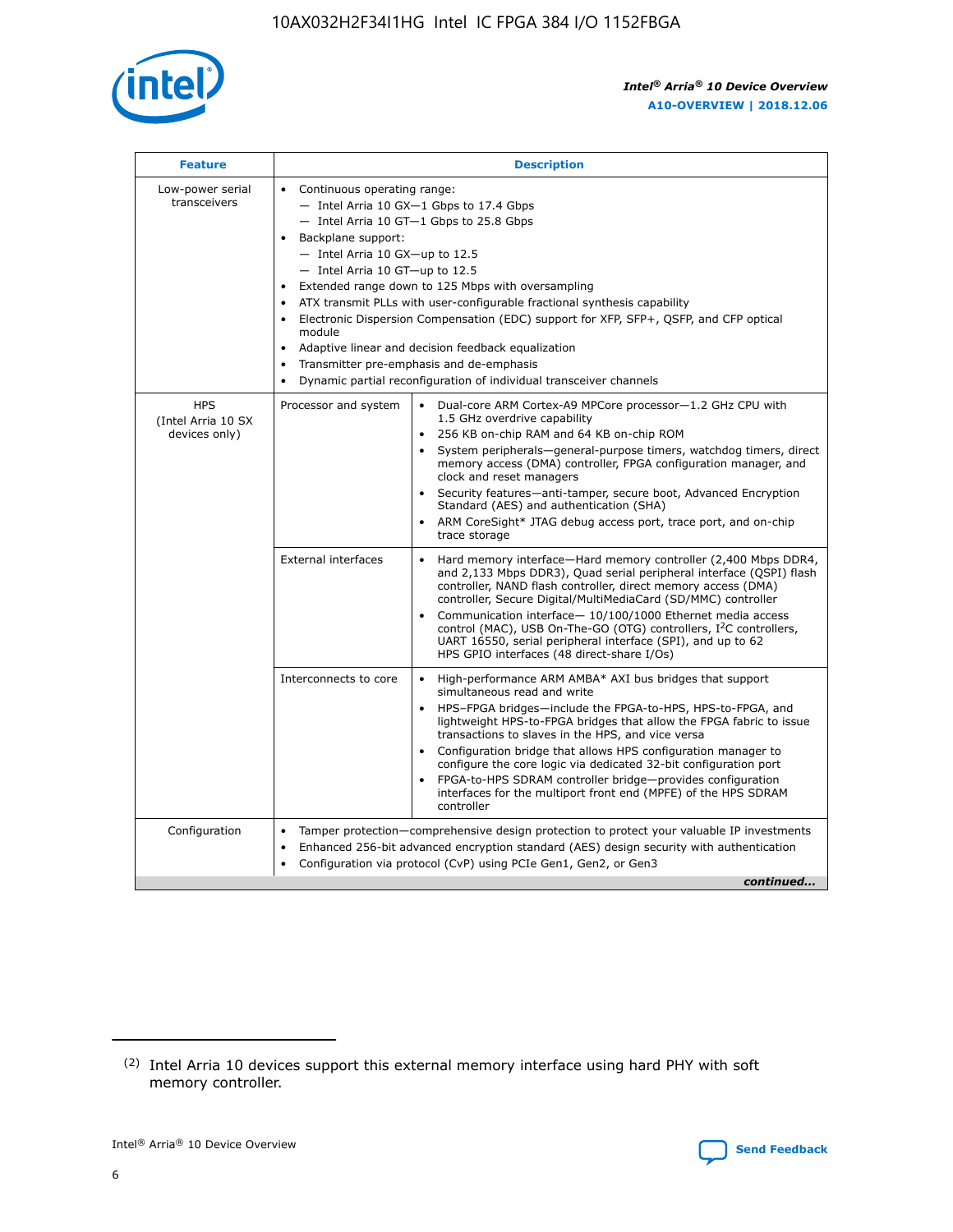

| <b>Feature</b>     | <b>Description</b>                                                                                                                                                                                               |
|--------------------|------------------------------------------------------------------------------------------------------------------------------------------------------------------------------------------------------------------|
|                    | Dynamic reconfiguration of the transceivers and PLLs<br>Fine-grained partial reconfiguration of the core fabric<br>Active Serial x4 Interface<br>$\bullet$                                                       |
| Power management   | SmartVID<br>Low static power device options<br>Programmable Power Technology<br>Intel Quartus <sup>®</sup> Prime integrated power analysis                                                                       |
| Software and tools | Intel Quartus Prime design suite<br>Transceiver toolkit<br>Platform Designer system integration tool<br>DSP Builder for Intel FPGAs<br>OpenCL <sup>™</sup> support<br>Intel SoC FPGA Embedded Design Suite (EDS) |

## **Related Information**

[Intel Arria 10 Transceiver PHY Overview](https://www.intel.com/content/www/us/en/programmable/documentation/nik1398707230472.html#nik1398706768037) Provides details on Intel Arria 10 transceivers.

## **Intel Arria 10 Device Variants and Packages**

#### **Table 4. Device Variants for the Intel Arria 10 Device Family**

| <b>Variant</b>    | <b>Description</b>                                                                                                                                                                                                     |
|-------------------|------------------------------------------------------------------------------------------------------------------------------------------------------------------------------------------------------------------------|
| Intel Arria 10 GX | FPGA featuring 17.4 Gbps transceivers for short reach applications with 12.5 backplane driving<br>capability.                                                                                                          |
| Intel Arria 10 GT | FPGA featuring:<br>17.4 Gbps transceivers for short reach applications with 12.5 backplane driving capability.<br>25.8 Gbps transceivers for supporting CAUI-4 and CEI-25G applications with CFP2 and CFP4<br>modules. |
| Intel Arria 10 SX | SoC integrating ARM-based HPS and FPGA featuring 17.4 Gbps transceivers for short reach<br>applications with 12.5 backplane driving capability.                                                                        |

## **Intel Arria 10 GX**

This section provides the available options, maximum resource counts, and package plan for the Intel Arria 10 GX devices.

The information in this section is correct at the time of publication. For the latest information and to get more details, refer to the Intel FPGA Product Selector.

#### **Related Information**

#### [Intel FPGA Product Selector](http://www.altera.com/products/selector/psg-selector.html) Provides the latest information on Intel products.

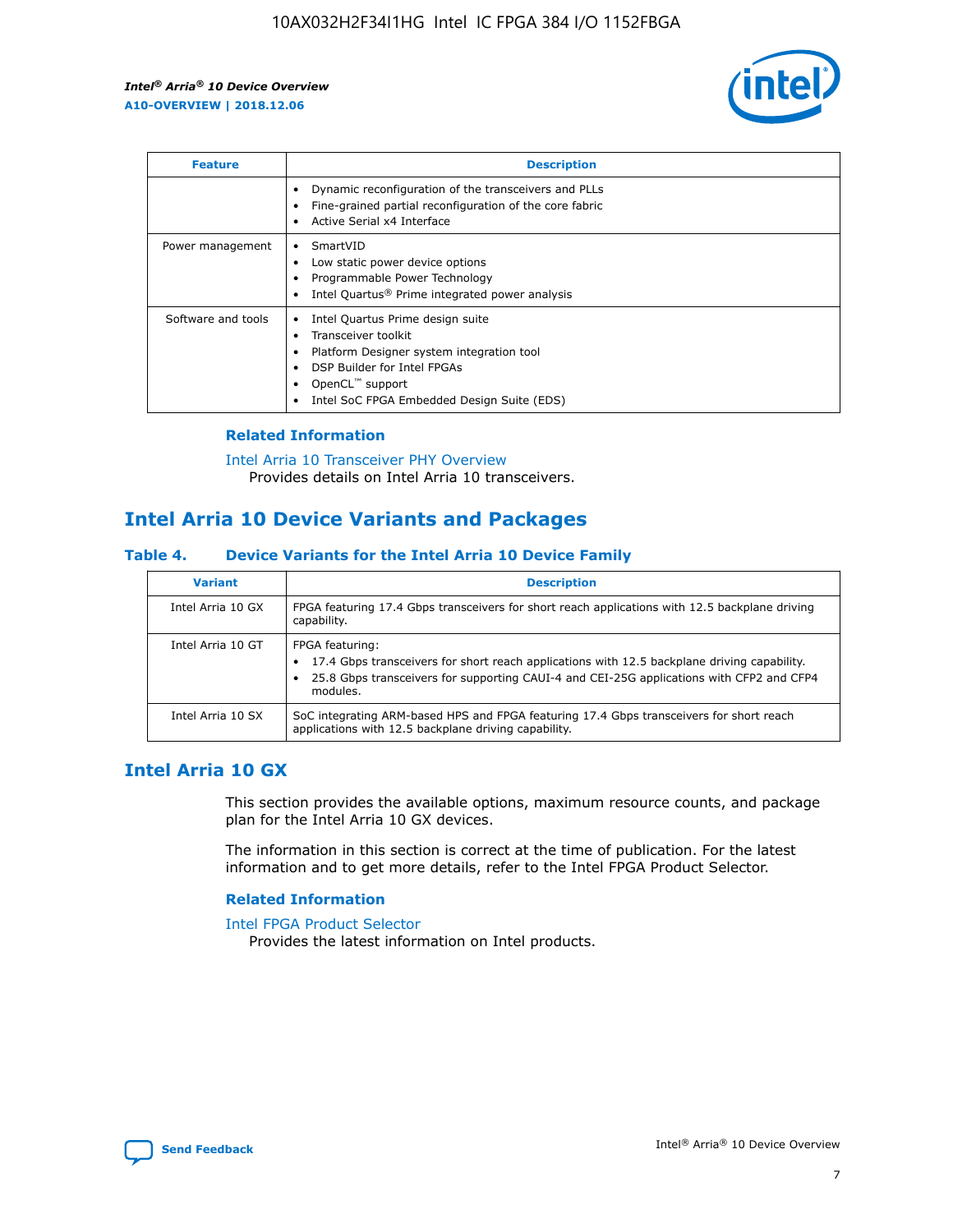

## **Available Options**





#### **Related Information**

[Transceiver Performance for Intel Arria 10 GX/SX Devices](https://www.intel.com/content/www/us/en/programmable/documentation/mcn1413182292568.html#mcn1413213965502) Provides more information about the transceiver speed grade.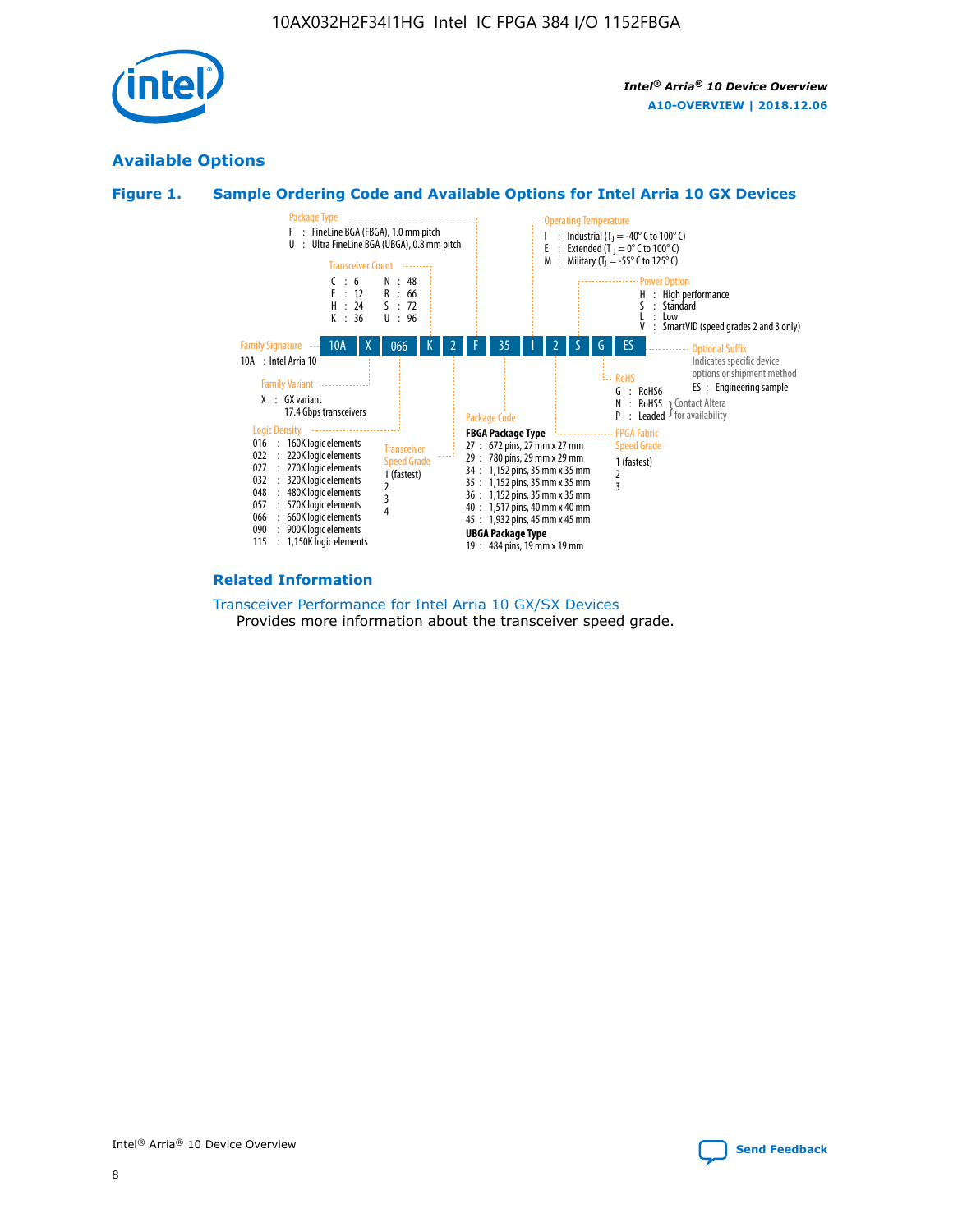

## **Maximum Resources**

#### **Table 5. Maximum Resource Counts for Intel Arria 10 GX Devices (GX 160, GX 220, GX 270, GX 320, and GX 480)**

| <b>Resource</b>              |                         | <b>Product Line</b> |                                |            |                |                |  |  |  |
|------------------------------|-------------------------|---------------------|--------------------------------|------------|----------------|----------------|--|--|--|
|                              |                         | <b>GX 160</b>       | <b>GX 220</b><br><b>GX 270</b> |            | <b>GX 320</b>  | <b>GX 480</b>  |  |  |  |
| Logic Elements (LE) (K)      |                         | 160                 | 220                            | 270        | 320            | 480            |  |  |  |
| <b>ALM</b>                   |                         | 61,510              | 80,330                         | 101,620    | 119,900        | 183,590        |  |  |  |
| Register                     |                         | 246,040             | 406,480<br>321,320             |            | 479,600        | 734,360        |  |  |  |
| Memory (Kb)                  | M <sub>20</sub> K       | 8,800               | 11,740<br>15,000               |            | 17,820         | 28,620         |  |  |  |
| <b>MLAB</b>                  |                         | 1,050               | 1,690                          |            | 2,727          | 4,164          |  |  |  |
| Variable-precision DSP Block |                         | 156                 | 192<br>830<br>985              |            |                | 1,368          |  |  |  |
| 18 x 19 Multiplier           |                         | 312                 | 384                            | 1,660      | 1,970          | 2,736          |  |  |  |
| PLL                          | Fractional<br>Synthesis | 6                   | 6                              | 8          | 8              | 12             |  |  |  |
|                              | I/O                     | 6                   | 6                              | 8          | 8              | 12             |  |  |  |
| 17.4 Gbps Transceiver        |                         | 12                  | 12                             | 24<br>24   |                | 36             |  |  |  |
| GPIO <sup>(3)</sup>          |                         | 288                 | 288                            | 384<br>384 |                | 492            |  |  |  |
| LVDS Pair $(4)$              |                         | 120                 | 120                            | 168        | 168            | 222            |  |  |  |
| PCIe Hard IP Block           |                         | 1                   | 1                              | 2          | $\overline{2}$ | $\overline{2}$ |  |  |  |
| Hard Memory Controller       |                         | 6                   | 6                              | 8          | 8              | 12             |  |  |  |

<sup>(4)</sup> Each LVDS I/O pair can be used as differential input or output.



<sup>(3)</sup> The number of GPIOs does not include transceiver I/Os. In the Intel Quartus Prime software, the number of user I/Os includes transceiver I/Os.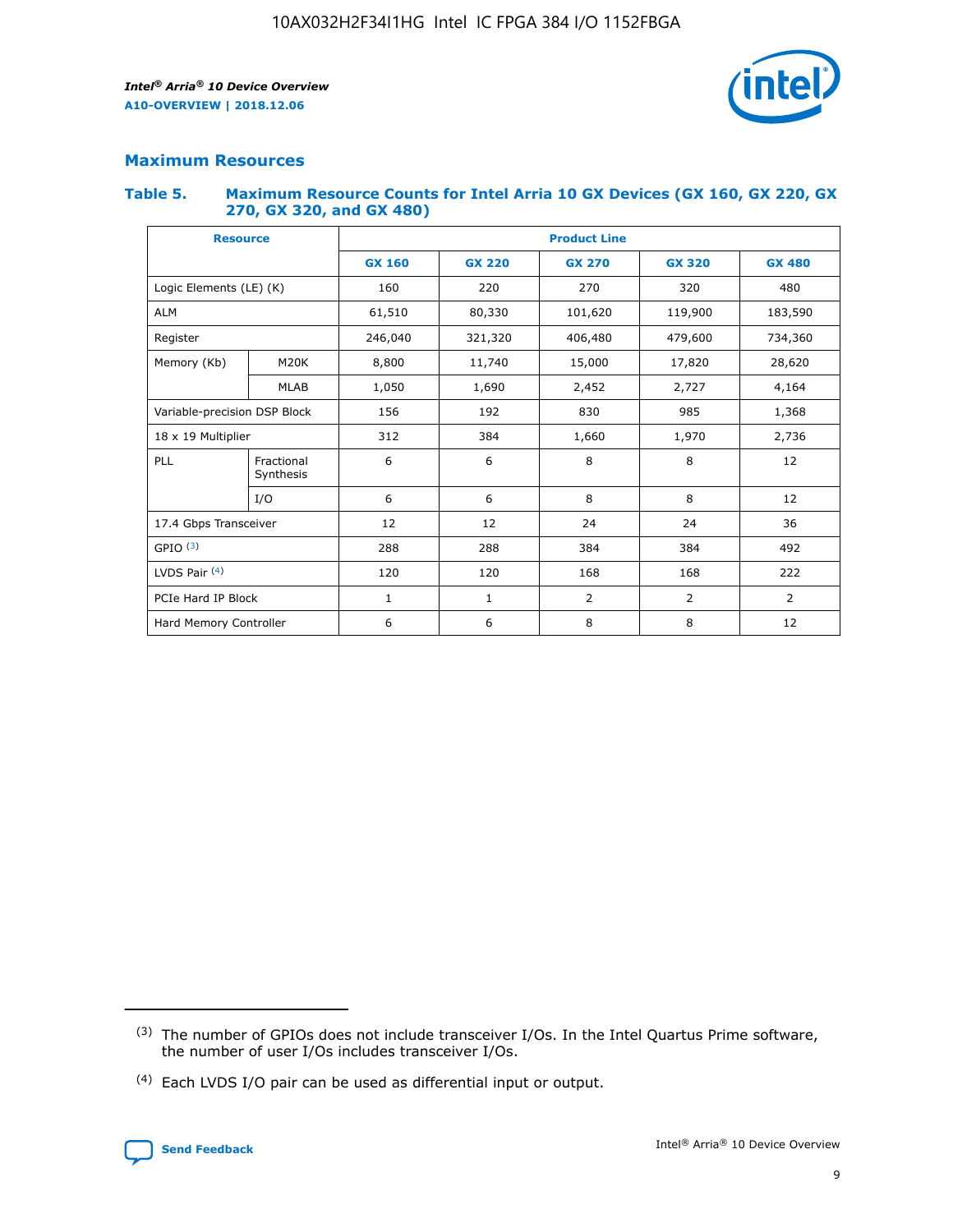

## **Table 6. Maximum Resource Counts for Intel Arria 10 GX Devices (GX 570, GX 660, GX 900, and GX 1150)**

|                              | <b>Resource</b>         | <b>Product Line</b> |                |                |                |  |  |  |  |
|------------------------------|-------------------------|---------------------|----------------|----------------|----------------|--|--|--|--|
|                              |                         | <b>GX 570</b>       | <b>GX 660</b>  | <b>GX 900</b>  | <b>GX 1150</b> |  |  |  |  |
| Logic Elements (LE) (K)      |                         | 570                 | 660            | 900            | 1,150          |  |  |  |  |
| <b>ALM</b>                   |                         | 217,080             | 251,680        | 339,620        | 427,200        |  |  |  |  |
| Register                     |                         | 868,320             | 1,006,720      | 1,358,480      | 1,708,800      |  |  |  |  |
| Memory (Kb)                  | <b>M20K</b>             | 36,000              | 42,620         | 48,460         | 54,260         |  |  |  |  |
| <b>MLAB</b>                  |                         | 5,096               | 5,788          | 9,386          | 12,984         |  |  |  |  |
| Variable-precision DSP Block |                         | 1,523               | 1,687          | 1,518          | 1,518          |  |  |  |  |
| $18 \times 19$ Multiplier    |                         | 3,046               | 3,374          | 3,036          | 3,036          |  |  |  |  |
| PLL                          | Fractional<br>Synthesis | 16                  | 16             | 32             | 32             |  |  |  |  |
|                              | I/O                     | 16                  | 16             | 16             | 16             |  |  |  |  |
| 17.4 Gbps Transceiver        |                         | 48                  | 48             | 96             |                |  |  |  |  |
| GPIO <sup>(3)</sup>          |                         | 696                 | 696            | 768            | 768            |  |  |  |  |
| LVDS Pair $(4)$              |                         | 324                 | 324            | 384            | 384            |  |  |  |  |
| PCIe Hard IP Block           |                         | 2                   | $\overline{2}$ | $\overline{4}$ | 4              |  |  |  |  |
| Hard Memory Controller       |                         | 16                  | 16             | 16             | 16             |  |  |  |  |

## **Package Plan**

## **Table 7. Package Plan for Intel Arria 10 GX Devices (U19, F27, and F29)**

Refer to I/O and High Speed I/O in Intel Arria 10 Devices chapter for the number of 3 V I/O, LVDS I/O, and LVDS channels in each device package.

| <b>Product Line</b> | U <sub>19</sub><br>$(19 \text{ mm} \times 19 \text{ mm})$<br>484-pin UBGA) |          |             |         | <b>F27</b><br>(27 mm × 27 mm,<br>672-pin FBGA) |             | <b>F29</b><br>(29 mm × 29 mm,<br>780-pin FBGA) |          |             |  |
|---------------------|----------------------------------------------------------------------------|----------|-------------|---------|------------------------------------------------|-------------|------------------------------------------------|----------|-------------|--|
|                     | 3 V I/O                                                                    | LVDS I/O | <b>XCVR</b> | 3 V I/O | LVDS I/O                                       | <b>XCVR</b> | 3 V I/O                                        | LVDS I/O | <b>XCVR</b> |  |
| GX 160              | 48                                                                         | 192      | 6           | 48      | 192                                            | 12          | 48                                             | 240      | 12          |  |
| GX 220              | 48                                                                         | 192      | 6           | 48      | 192                                            | 12          | 48                                             | 240      | 12          |  |
| GX 270              |                                                                            |          |             | 48      | 192                                            | 12          | 48                                             | 312      | 12          |  |
| GX 320              |                                                                            |          |             | 48      | 192                                            | 12          | 48                                             | 312      | 12          |  |
| GX 480              |                                                                            |          |             |         |                                                |             | 48                                             | 312      | 12          |  |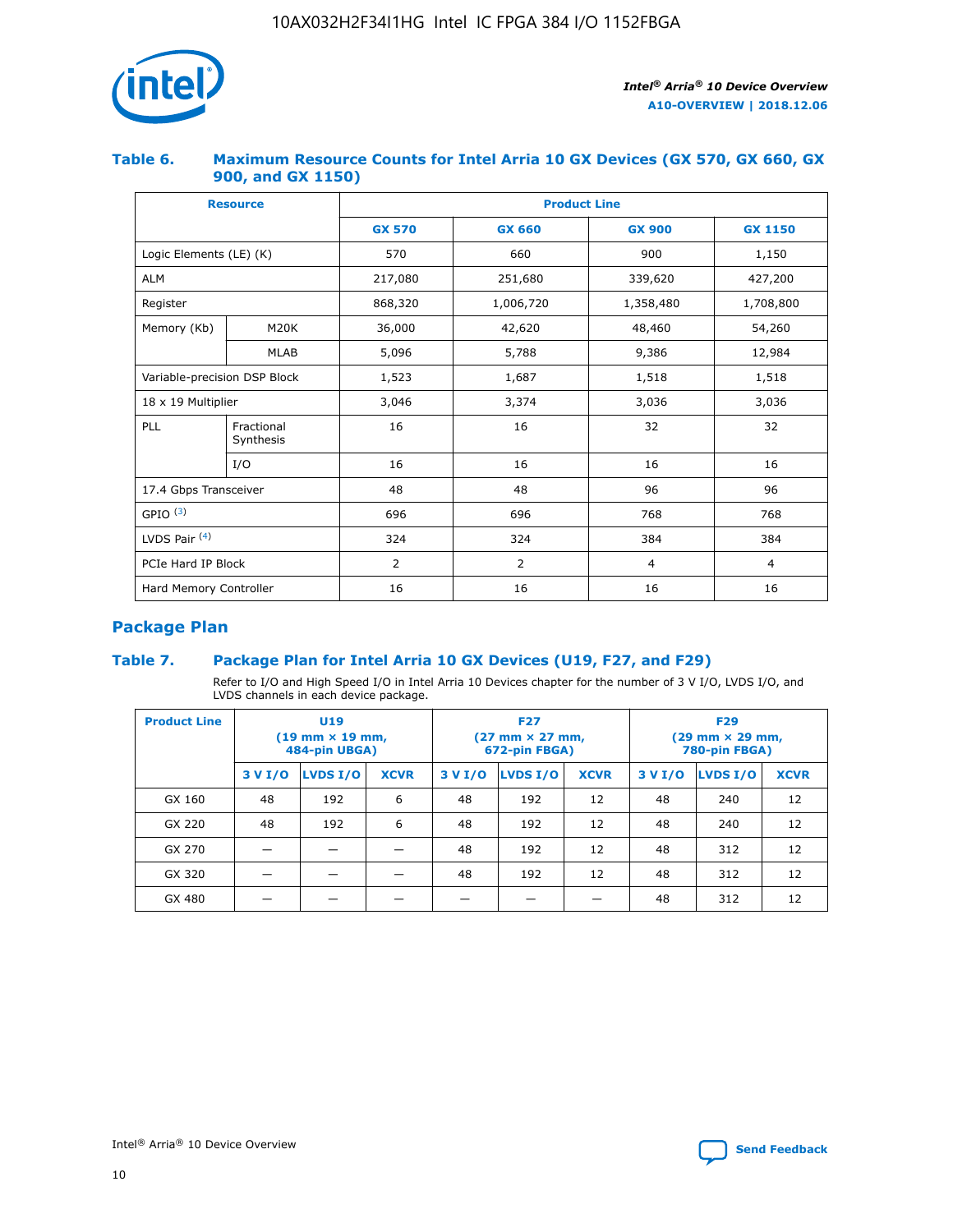



#### **Table 8. Package Plan for Intel Arria 10 GX Devices (F34, F35, NF40, and KF40)**

Refer to I/O and High Speed I/O in Intel Arria 10 Devices chapter for the number of 3 V I/O, LVDS I/O, and LVDS channels in each device package.

| <b>Product Line</b> |           | <b>F34</b><br>$(35 \text{ mm} \times 35 \text{ mm})$<br>1152-pin FBGA) |             | <b>F35</b><br>$(35 \text{ mm} \times 35 \text{ mm})$<br><b>1152-pin FBGA)</b> |                    | <b>KF40</b><br>$(40$ mm $\times$ 40 mm,<br>1517-pin FBGA) |           |                    | <b>NF40</b><br>$(40$ mm $\times$ 40 mm,<br><b>1517-pin FBGA)</b> |            |                    |             |
|---------------------|-----------|------------------------------------------------------------------------|-------------|-------------------------------------------------------------------------------|--------------------|-----------------------------------------------------------|-----------|--------------------|------------------------------------------------------------------|------------|--------------------|-------------|
|                     | 3V<br>I/O | <b>LVDS</b><br>I/O                                                     | <b>XCVR</b> | 3V<br>I/O                                                                     | <b>LVDS</b><br>I/O | <b>XCVR</b>                                               | 3V<br>I/O | <b>LVDS</b><br>I/O | <b>XCVR</b>                                                      | 3 V<br>I/O | <b>LVDS</b><br>I/O | <b>XCVR</b> |
| GX 270              | 48        | 336                                                                    | 24          | 48                                                                            | 336                | 24                                                        |           |                    |                                                                  |            |                    |             |
| GX 320              | 48        | 336                                                                    | 24          | 48                                                                            | 336                | 24                                                        |           |                    |                                                                  |            |                    |             |
| GX 480              | 48        | 444                                                                    | 24          | 48                                                                            | 348                | 36                                                        |           |                    |                                                                  |            |                    |             |
| GX 570              | 48        | 444                                                                    | 24          | 48                                                                            | 348                | 36                                                        | 96        | 600                | 36                                                               | 48         | 540                | 48          |
| GX 660              | 48        | 444                                                                    | 24          | 48                                                                            | 348                | 36                                                        | 96        | 600                | 36                                                               | 48         | 540                | 48          |
| GX 900              |           | 504                                                                    | 24          | -                                                                             |                    |                                                           |           |                    |                                                                  |            | 600                | 48          |
| GX 1150             |           | 504                                                                    | 24          |                                                                               |                    |                                                           |           |                    |                                                                  |            | 600                | 48          |

#### **Table 9. Package Plan for Intel Arria 10 GX Devices (RF40, NF45, SF45, and UF45)**

Refer to I/O and High Speed I/O in Intel Arria 10 Devices chapter for the number of 3 V I/O, LVDS I/O, and LVDS channels in each device package.

| <b>Product Line</b> | <b>RF40</b><br>$(40$ mm $\times$ 40 mm,<br>1517-pin FBGA) |                    |             | <b>NF45</b><br>$(45 \text{ mm} \times 45 \text{ mm})$<br><b>1932-pin FBGA)</b> |                    |             | <b>SF45</b><br>$(45 \text{ mm} \times 45 \text{ mm})$<br><b>1932-pin FBGA)</b> |                    |             | <b>UF45</b><br>$(45 \text{ mm} \times 45 \text{ mm})$<br><b>1932-pin FBGA)</b> |                    |             |
|---------------------|-----------------------------------------------------------|--------------------|-------------|--------------------------------------------------------------------------------|--------------------|-------------|--------------------------------------------------------------------------------|--------------------|-------------|--------------------------------------------------------------------------------|--------------------|-------------|
|                     | 3V<br>I/O                                                 | <b>LVDS</b><br>I/O | <b>XCVR</b> | 3 V<br>I/O                                                                     | <b>LVDS</b><br>I/O | <b>XCVR</b> | 3 V<br>I/O                                                                     | <b>LVDS</b><br>I/O | <b>XCVR</b> | 3V<br>I/O                                                                      | <b>LVDS</b><br>I/O | <b>XCVR</b> |
| GX 900              |                                                           | 342                | 66          | _                                                                              | 768                | 48          |                                                                                | 624                | 72          |                                                                                | 480                | 96          |
| GX 1150             |                                                           | 342                | 66          | _                                                                              | 768                | 48          |                                                                                | 624                | 72          |                                                                                | 480                | 96          |

## **Related Information**

[I/O and High-Speed Differential I/O Interfaces in Intel Arria 10 Devices chapter, Intel](https://www.intel.com/content/www/us/en/programmable/documentation/sam1403482614086.html#sam1403482030321) [Arria 10 Device Handbook](https://www.intel.com/content/www/us/en/programmable/documentation/sam1403482614086.html#sam1403482030321)

Provides the number of 3 V and LVDS I/Os, and LVDS channels for each Intel Arria 10 device package.

## **Intel Arria 10 GT**

This section provides the available options, maximum resource counts, and package plan for the Intel Arria 10 GT devices.

The information in this section is correct at the time of publication. For the latest information and to get more details, refer to the Intel FPGA Product Selector.

#### **Related Information**

#### [Intel FPGA Product Selector](http://www.altera.com/products/selector/psg-selector.html)

Provides the latest information on Intel products.

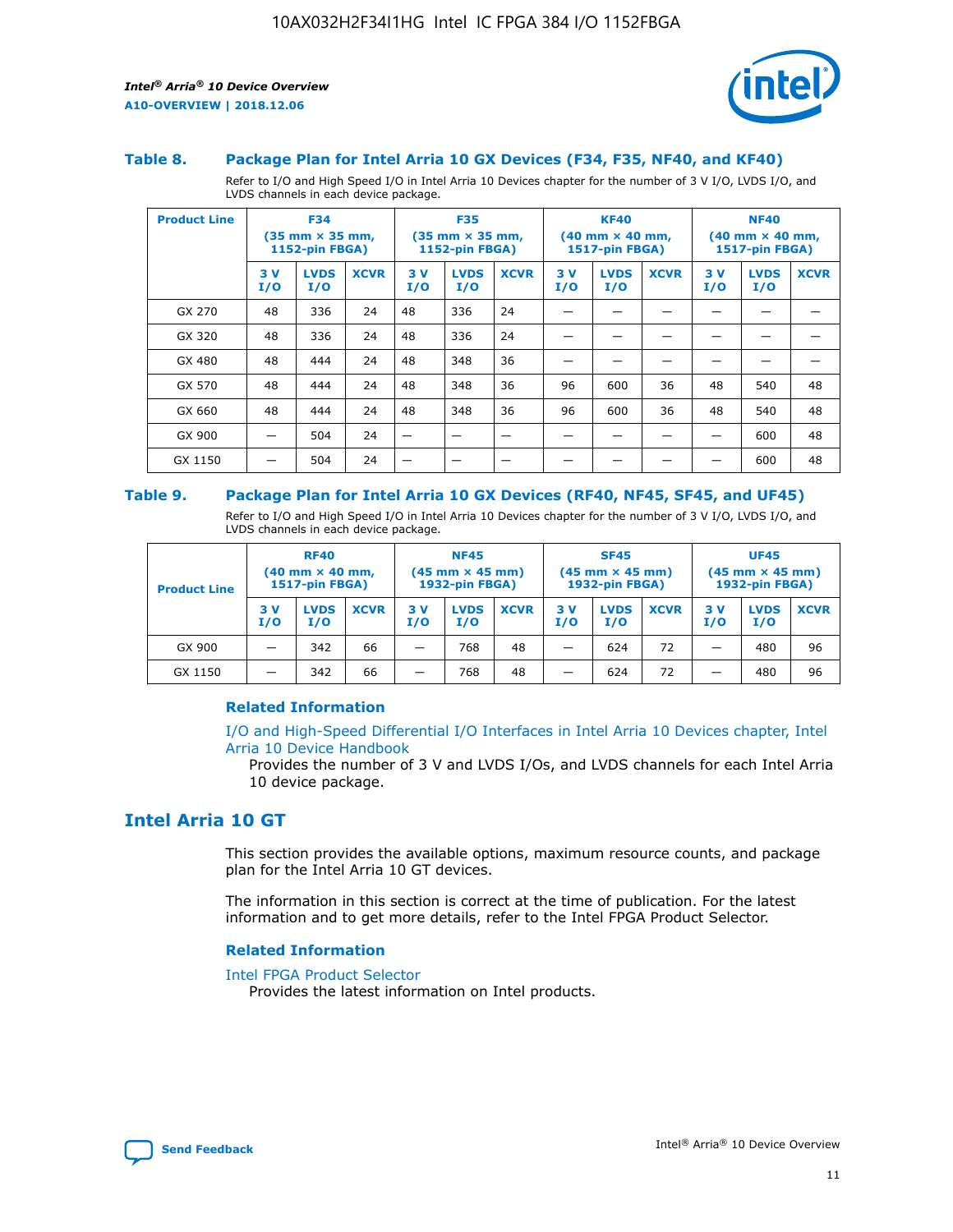

## **Available Options**

## **Figure 2. Sample Ordering Code and Available Options for Intel Arria 10 GT Devices**

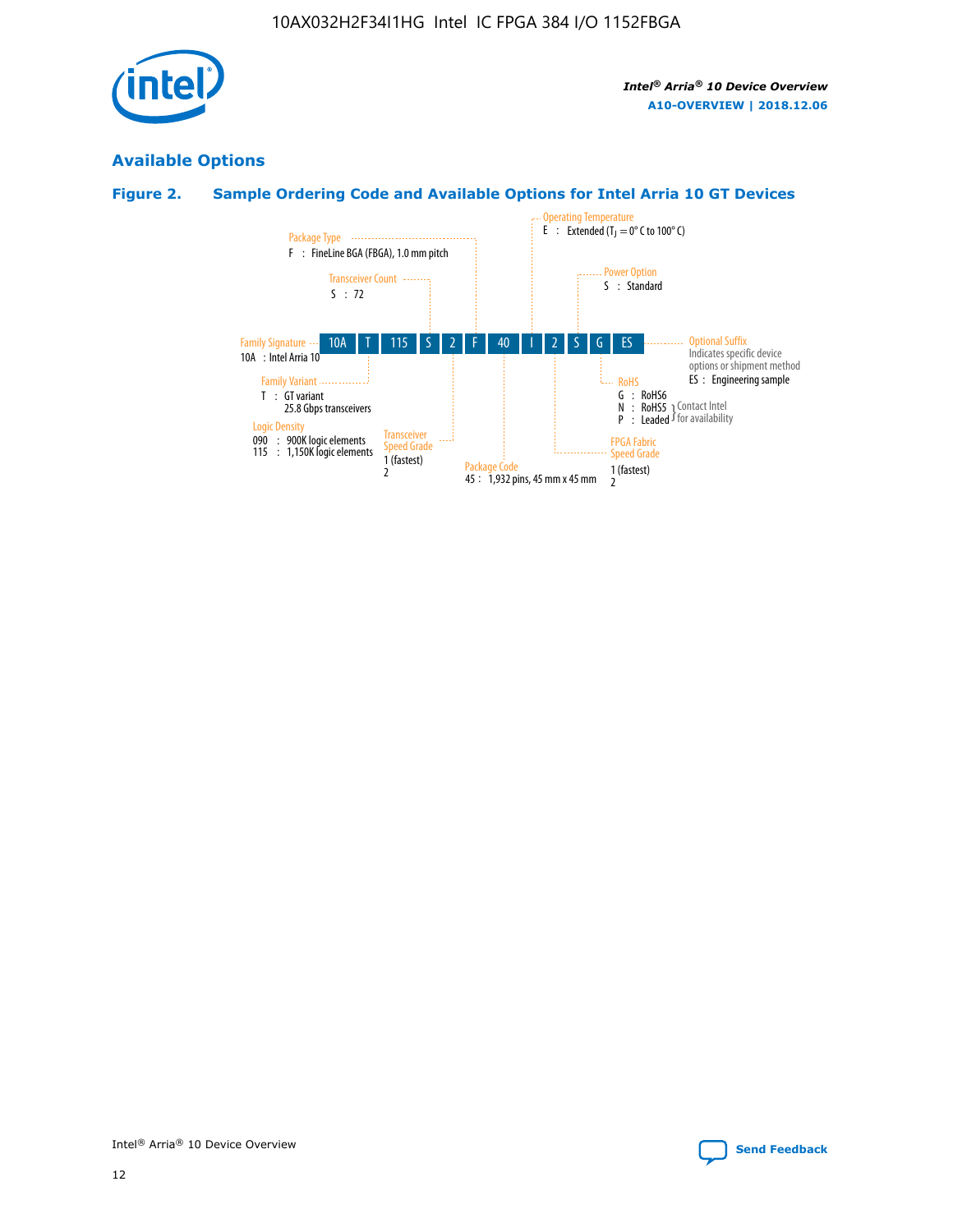

## **Maximum Resources**

#### **Table 10. Maximum Resource Counts for Intel Arria 10 GT Devices**

| <b>Resource</b>              |                      |                | <b>Product Line</b> |  |
|------------------------------|----------------------|----------------|---------------------|--|
|                              |                      | <b>GT 900</b>  | <b>GT 1150</b>      |  |
| Logic Elements (LE) (K)      |                      | 900            | 1,150               |  |
| <b>ALM</b>                   |                      | 339,620        | 427,200             |  |
| Register                     |                      | 1,358,480      | 1,708,800           |  |
| Memory (Kb)                  | M <sub>20</sub> K    | 48,460         | 54,260              |  |
|                              | <b>MLAB</b>          | 9,386          | 12,984              |  |
| Variable-precision DSP Block |                      | 1,518          | 1,518               |  |
| 18 x 19 Multiplier           |                      | 3,036          | 3,036               |  |
| PLL                          | Fractional Synthesis | 32             | 32                  |  |
|                              | I/O                  | 16             | 16                  |  |
| Transceiver                  | 17.4 Gbps            | 72(5)          | 72(5)               |  |
|                              | 25.8 Gbps            | 6              | 6                   |  |
| GPIO <sup>(6)</sup>          |                      | 624            | 624                 |  |
| LVDS Pair $(7)$              |                      | 312            | 312                 |  |
| PCIe Hard IP Block           |                      | $\overline{4}$ | $\overline{4}$      |  |
| Hard Memory Controller       |                      | 16             | 16                  |  |

#### **Related Information**

#### [Intel Arria 10 GT Channel Usage](https://www.intel.com/content/www/us/en/programmable/documentation/nik1398707230472.html#nik1398707008178)

Configuring GT/GX channels in Intel Arria 10 GT devices.

## **Package Plan**

## **Table 11. Package Plan for Intel Arria 10 GT Devices**

Refer to I/O and High Speed I/O in Intel Arria 10 Devices chapter for the number of 3 V I/O, LVDS I/O, and LVDS channels in each device package.

| <b>Product Line</b> | <b>SF45</b><br>(45 mm × 45 mm, 1932-pin FBGA) |                 |             |  |  |  |
|---------------------|-----------------------------------------------|-----------------|-------------|--|--|--|
|                     | 3 V I/O                                       | <b>LVDS I/O</b> | <b>XCVR</b> |  |  |  |
| GT 900              |                                               | 624             | 72          |  |  |  |
| GT 1150             |                                               | 624             |             |  |  |  |

<sup>(7)</sup> Each LVDS I/O pair can be used as differential input or output.



 $(5)$  If all 6 GT channels are in use, 12 of the GX channels are not usable.

<sup>(6)</sup> The number of GPIOs does not include transceiver I/Os. In the Intel Quartus Prime software, the number of user I/Os includes transceiver I/Os.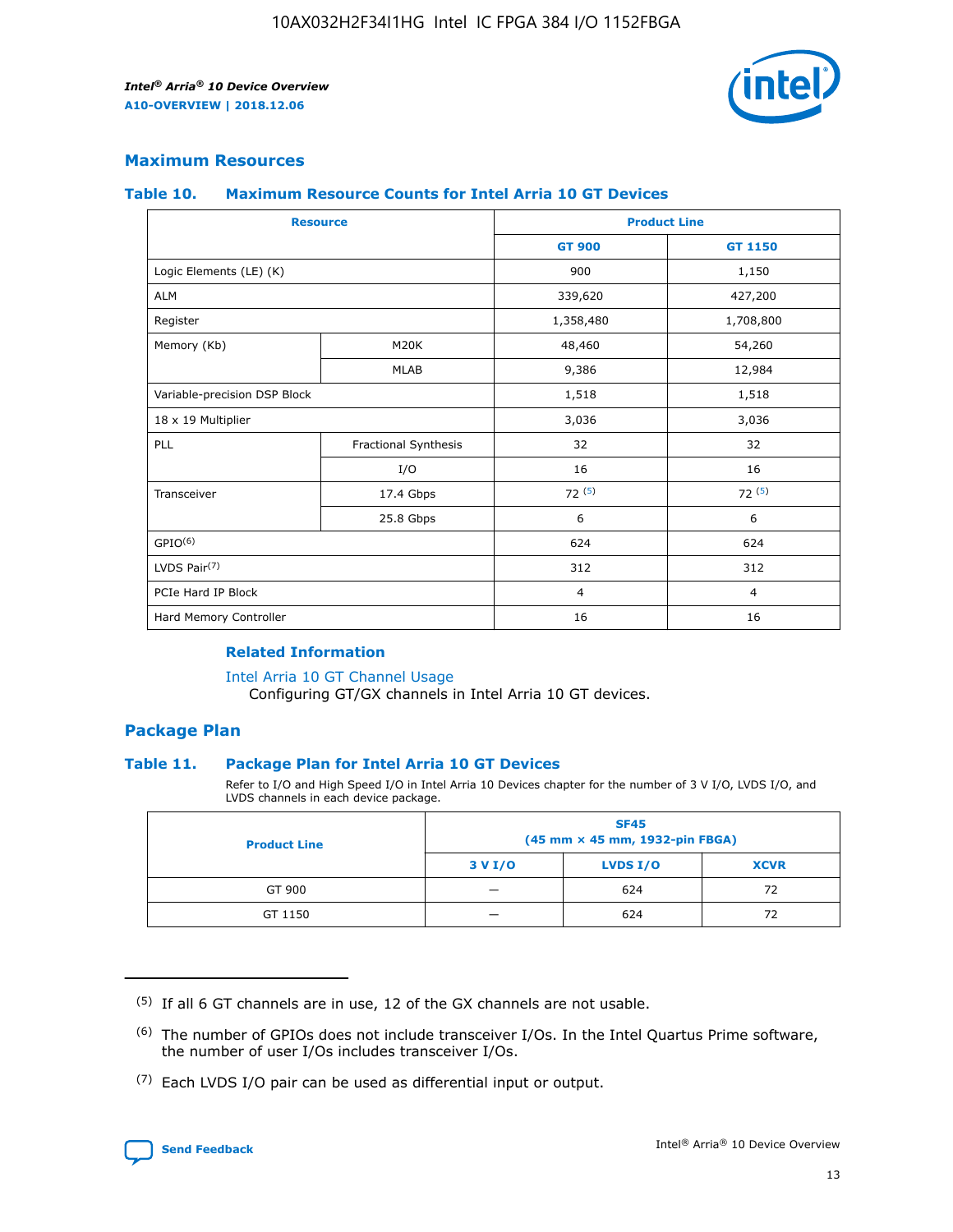

#### **Related Information**

[I/O and High-Speed Differential I/O Interfaces in Intel Arria 10 Devices chapter, Intel](https://www.intel.com/content/www/us/en/programmable/documentation/sam1403482614086.html#sam1403482030321) [Arria 10 Device Handbook](https://www.intel.com/content/www/us/en/programmable/documentation/sam1403482614086.html#sam1403482030321)

Provides the number of 3 V and LVDS I/Os, and LVDS channels for each Intel Arria 10 device package.

## **Intel Arria 10 SX**

This section provides the available options, maximum resource counts, and package plan for the Intel Arria 10 SX devices.

The information in this section is correct at the time of publication. For the latest information and to get more details, refer to the Intel FPGA Product Selector.

#### **Related Information**

[Intel FPGA Product Selector](http://www.altera.com/products/selector/psg-selector.html) Provides the latest information on Intel products.

## **Available Options**

#### **Figure 3. Sample Ordering Code and Available Options for Intel Arria 10 SX Devices**



#### **Related Information**

[Transceiver Performance for Intel Arria 10 GX/SX Devices](https://www.intel.com/content/www/us/en/programmable/documentation/mcn1413182292568.html#mcn1413213965502) Provides more information about the transceiver speed grade.

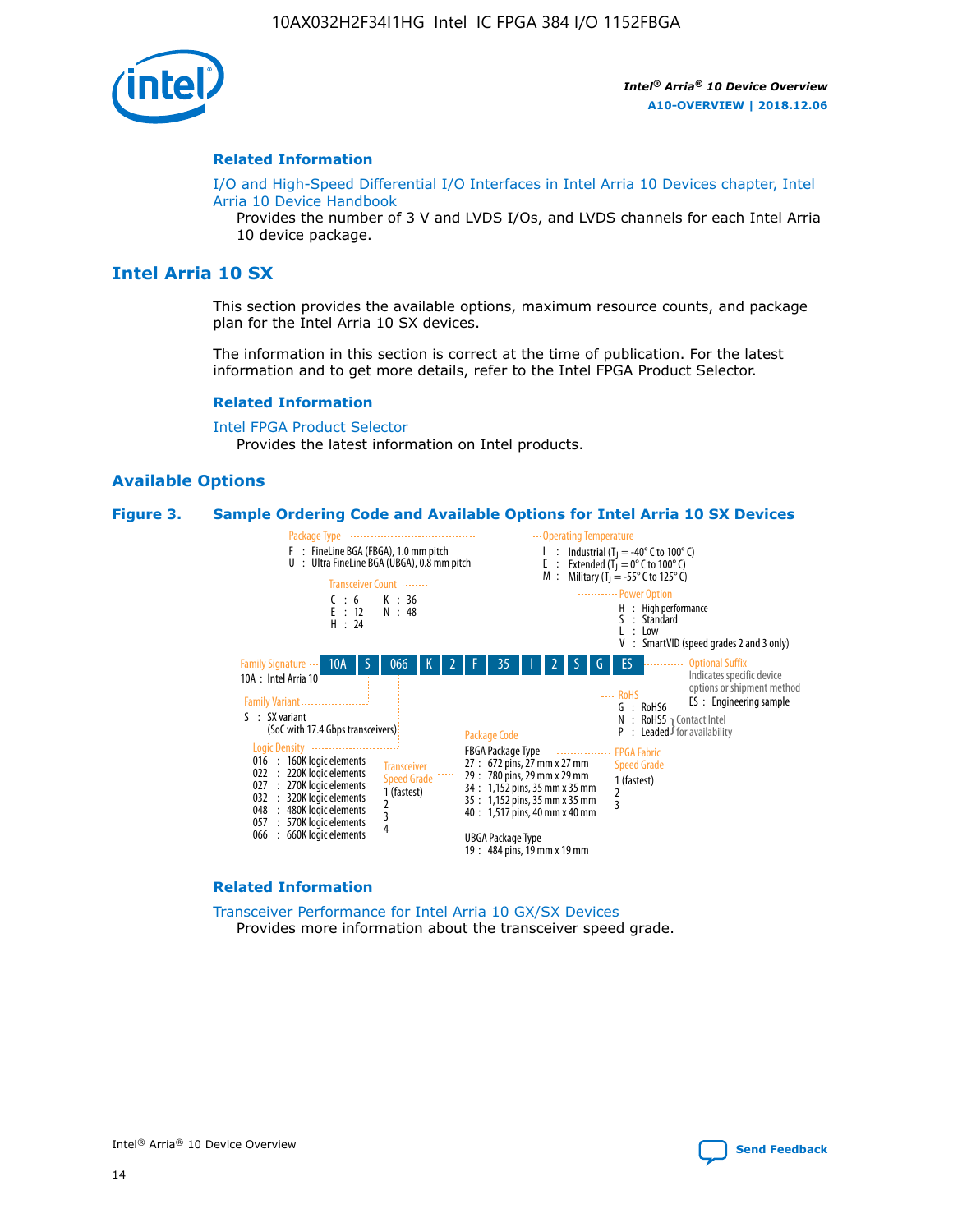

## **Maximum Resources**

## **Table 12. Maximum Resource Counts for Intel Arria 10 SX Devices**

| <b>Resource</b>                   |                         | <b>Product Line</b> |               |               |                |               |               |               |  |  |
|-----------------------------------|-------------------------|---------------------|---------------|---------------|----------------|---------------|---------------|---------------|--|--|
|                                   |                         | <b>SX 160</b>       | <b>SX 220</b> | <b>SX 270</b> | <b>SX 320</b>  | <b>SX 480</b> | <b>SX 570</b> | <b>SX 660</b> |  |  |
| Logic Elements (LE) (K)           |                         | 160                 | 220           | 270           | 320            | 480           | 570           | 660           |  |  |
| <b>ALM</b>                        |                         | 61,510              | 80,330        | 101,620       | 119,900        | 183,590       | 217,080       | 251,680       |  |  |
| Register                          |                         | 246,040             | 321,320       | 406,480       | 479,600        | 734,360       | 868,320       | 1,006,720     |  |  |
| Memory (Kb)                       | M20K                    | 8,800               | 11,740        | 15,000        | 17,820         | 28,620        | 36,000        | 42,620        |  |  |
|                                   | <b>MLAB</b>             | 1,050               | 1,690         | 2,452         | 2,727          | 4,164         | 5,096         | 5,788         |  |  |
| Variable-precision DSP Block      |                         | 156                 | 192           | 830           | 985            | 1,368         | 1,523         | 1,687         |  |  |
| 18 x 19 Multiplier                |                         | 312                 | 384           | 1,660         | 1,970          | 2,736         | 3,046         | 3,374         |  |  |
| PLL                               | Fractional<br>Synthesis | 6                   | 6             | 8             | 8              | 12            | 16            | 16            |  |  |
|                                   | I/O                     | 6                   | 6             | 8             | 8              | 12            | 16            | 16            |  |  |
| 17.4 Gbps Transceiver             |                         | 12                  | 12            | 24            | 24             | 36            | 48            | 48            |  |  |
| GPIO <sup>(8)</sup>               |                         | 288                 | 288           | 384           | 384            | 492           | 696           | 696           |  |  |
| LVDS Pair $(9)$                   |                         | 120                 | 120           | 168           | 168            | 174           | 324           | 324           |  |  |
| PCIe Hard IP Block                |                         | $\mathbf{1}$        | $\mathbf{1}$  | 2             | $\overline{2}$ | 2             | 2             | 2             |  |  |
| Hard Memory Controller            |                         | 6                   | 6             | 8             | 8              | 12            | 16            | 16            |  |  |
| ARM Cortex-A9 MPCore<br>Processor |                         | Yes                 | Yes           | Yes           | Yes            | Yes           | Yes           | Yes           |  |  |

## **Package Plan**

## **Table 13. Package Plan for Intel Arria 10 SX Devices (U19, F27, F29, and F34)**

Refer to I/O and High Speed I/O in Intel Arria 10 Devices chapter for the number of 3 V I/O, LVDS I/O, and LVDS channels in each device package.

| <b>Product Line</b> | <b>U19</b><br>$(19 \text{ mm} \times 19 \text{ mm})$<br>484-pin UBGA) |                    |             | <b>F27</b><br>$(27 \text{ mm} \times 27 \text{ mm})$<br>672-pin FBGA) |                    | <b>F29</b><br>$(29 \text{ mm} \times 29 \text{ mm})$<br>780-pin FBGA) |           |                    | <b>F34</b><br>$(35 \text{ mm} \times 35 \text{ mm})$<br><b>1152-pin FBGA)</b> |           |                    |             |
|---------------------|-----------------------------------------------------------------------|--------------------|-------------|-----------------------------------------------------------------------|--------------------|-----------------------------------------------------------------------|-----------|--------------------|-------------------------------------------------------------------------------|-----------|--------------------|-------------|
|                     | 3V<br>I/O                                                             | <b>LVDS</b><br>I/O | <b>XCVR</b> | 3V<br>I/O                                                             | <b>LVDS</b><br>I/O | <b>XCVR</b>                                                           | 3V<br>I/O | <b>LVDS</b><br>I/O | <b>XCVR</b>                                                                   | 3V<br>I/O | <b>LVDS</b><br>I/O | <b>XCVR</b> |
| SX 160              | 48                                                                    | 144                | 6           | 48                                                                    | 192                | 12                                                                    | 48        | 240                | 12                                                                            | -         |                    |             |
| SX 220              | 48                                                                    | 144                | 6           | 48                                                                    | 192                | 12                                                                    | 48        | 240                | 12                                                                            |           |                    |             |
| SX 270              |                                                                       |                    |             | 48                                                                    | 192                | 12                                                                    | 48        | 312                | 12                                                                            | 48        | 336                | 24          |
| SX 320              |                                                                       |                    |             | 48                                                                    | 192                | 12                                                                    | 48        | 312                | 12                                                                            | 48        | 336                | 24          |
|                     | continued                                                             |                    |             |                                                                       |                    |                                                                       |           |                    |                                                                               |           |                    |             |

 $(8)$  The number of GPIOs does not include transceiver I/Os. In the Intel Quartus Prime software, the number of user I/Os includes transceiver I/Os.

 $(9)$  Each LVDS I/O pair can be used as differential input or output.

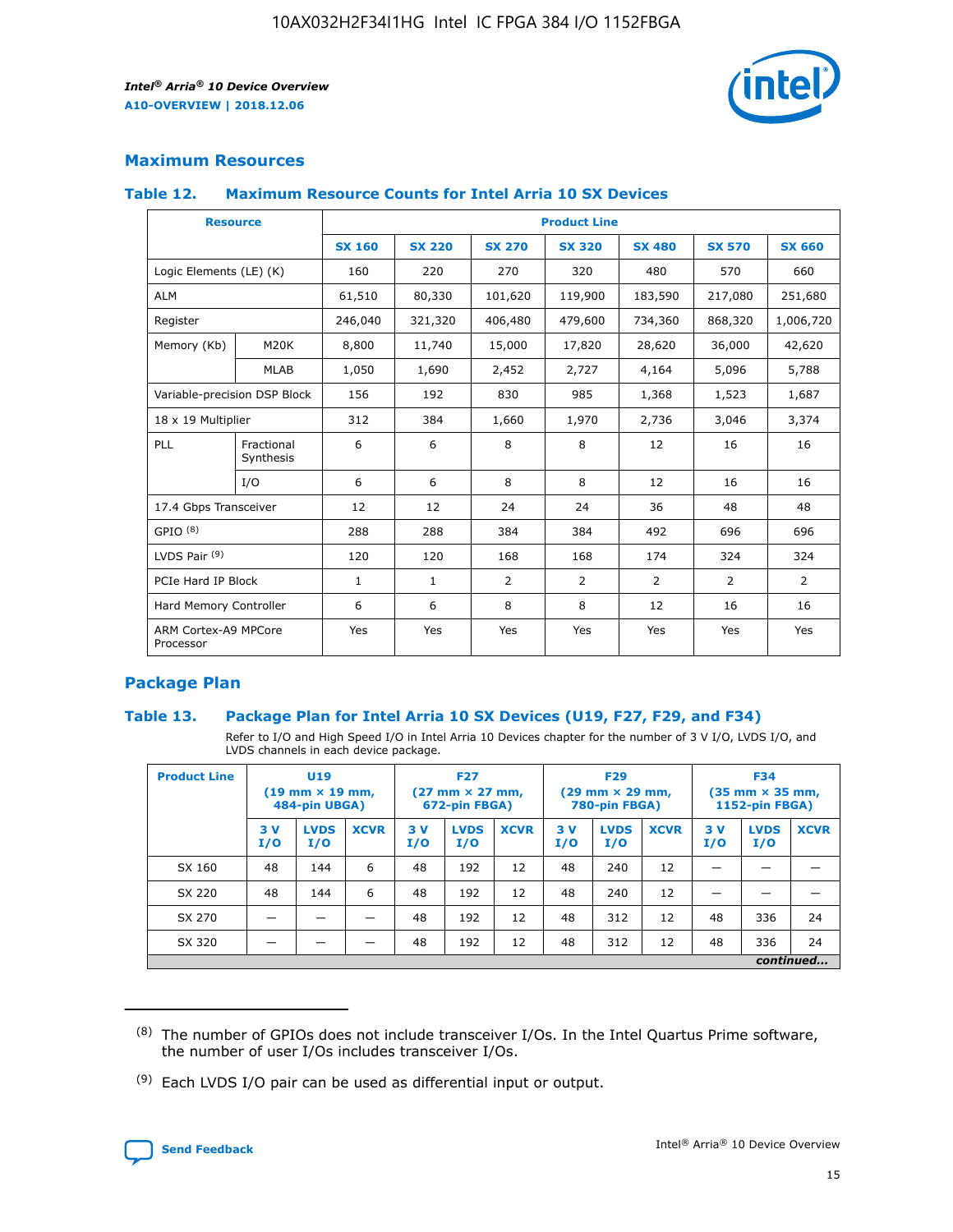

| <b>Product Line</b> | U <sub>19</sub><br>$(19 \text{ mm} \times 19 \text{ mm})$<br>484-pin UBGA) |                    | <b>F27</b><br>$(27 \text{ mm} \times 27 \text{ mm})$<br>672-pin FBGA) |            | <b>F29</b><br>$(29 \text{ mm} \times 29 \text{ mm})$<br>780-pin FBGA) |             |           | <b>F34</b><br>$(35 \text{ mm} \times 35 \text{ mm})$<br><b>1152-pin FBGA)</b> |             |           |                    |             |
|---------------------|----------------------------------------------------------------------------|--------------------|-----------------------------------------------------------------------|------------|-----------------------------------------------------------------------|-------------|-----------|-------------------------------------------------------------------------------|-------------|-----------|--------------------|-------------|
|                     | 3 V<br>I/O                                                                 | <b>LVDS</b><br>I/O | <b>XCVR</b>                                                           | 3 V<br>I/O | <b>LVDS</b><br>I/O                                                    | <b>XCVR</b> | 3V<br>I/O | <b>LVDS</b><br>I/O                                                            | <b>XCVR</b> | 3V<br>I/O | <b>LVDS</b><br>I/O | <b>XCVR</b> |
| SX 480              |                                                                            |                    |                                                                       |            |                                                                       |             | 48        | 312                                                                           | 12          | 48        | 444                | 24          |
| SX 570              |                                                                            |                    |                                                                       |            |                                                                       |             |           |                                                                               |             | 48        | 444                | 24          |
| SX 660              |                                                                            |                    |                                                                       |            |                                                                       |             |           |                                                                               |             | 48        | 444                | 24          |

## **Table 14. Package Plan for Intel Arria 10 SX Devices (F35, KF40, and NF40)**

Refer to I/O and High Speed I/O in Intel Arria 10 Devices chapter for the number of 3 V I/O, LVDS I/O, and LVDS channels in each device package.

| <b>Product Line</b> | <b>F35</b><br>$(35 \text{ mm} \times 35 \text{ mm})$<br><b>1152-pin FBGA)</b> |          |             |                                           | <b>KF40</b><br>(40 mm × 40 mm,<br>1517-pin FBGA) |    | <b>NF40</b><br>$(40 \text{ mm} \times 40 \text{ mm})$<br>1517-pin FBGA) |          |             |  |
|---------------------|-------------------------------------------------------------------------------|----------|-------------|-------------------------------------------|--------------------------------------------------|----|-------------------------------------------------------------------------|----------|-------------|--|
|                     | 3 V I/O                                                                       | LVDS I/O | <b>XCVR</b> | <b>LVDS I/O</b><br><b>XCVR</b><br>3 V I/O |                                                  |    | 3 V I/O                                                                 | LVDS I/O | <b>XCVR</b> |  |
| SX 270              | 48                                                                            | 336      | 24          |                                           |                                                  |    |                                                                         |          |             |  |
| SX 320              | 48                                                                            | 336      | 24          |                                           |                                                  |    |                                                                         |          |             |  |
| SX 480              | 48                                                                            | 348      | 36          |                                           |                                                  |    |                                                                         |          |             |  |
| SX 570              | 48                                                                            | 348      | 36          | 96                                        | 600                                              | 36 | 48                                                                      | 540      | 48          |  |
| SX 660              | 48                                                                            | 348      | 36          | 96                                        | 600                                              | 36 | 48                                                                      | 540      | 48          |  |

## **Related Information**

[I/O and High-Speed Differential I/O Interfaces in Intel Arria 10 Devices chapter, Intel](https://www.intel.com/content/www/us/en/programmable/documentation/sam1403482614086.html#sam1403482030321) [Arria 10 Device Handbook](https://www.intel.com/content/www/us/en/programmable/documentation/sam1403482614086.html#sam1403482030321)

Provides the number of 3 V and LVDS I/Os, and LVDS channels for each Intel Arria 10 device package.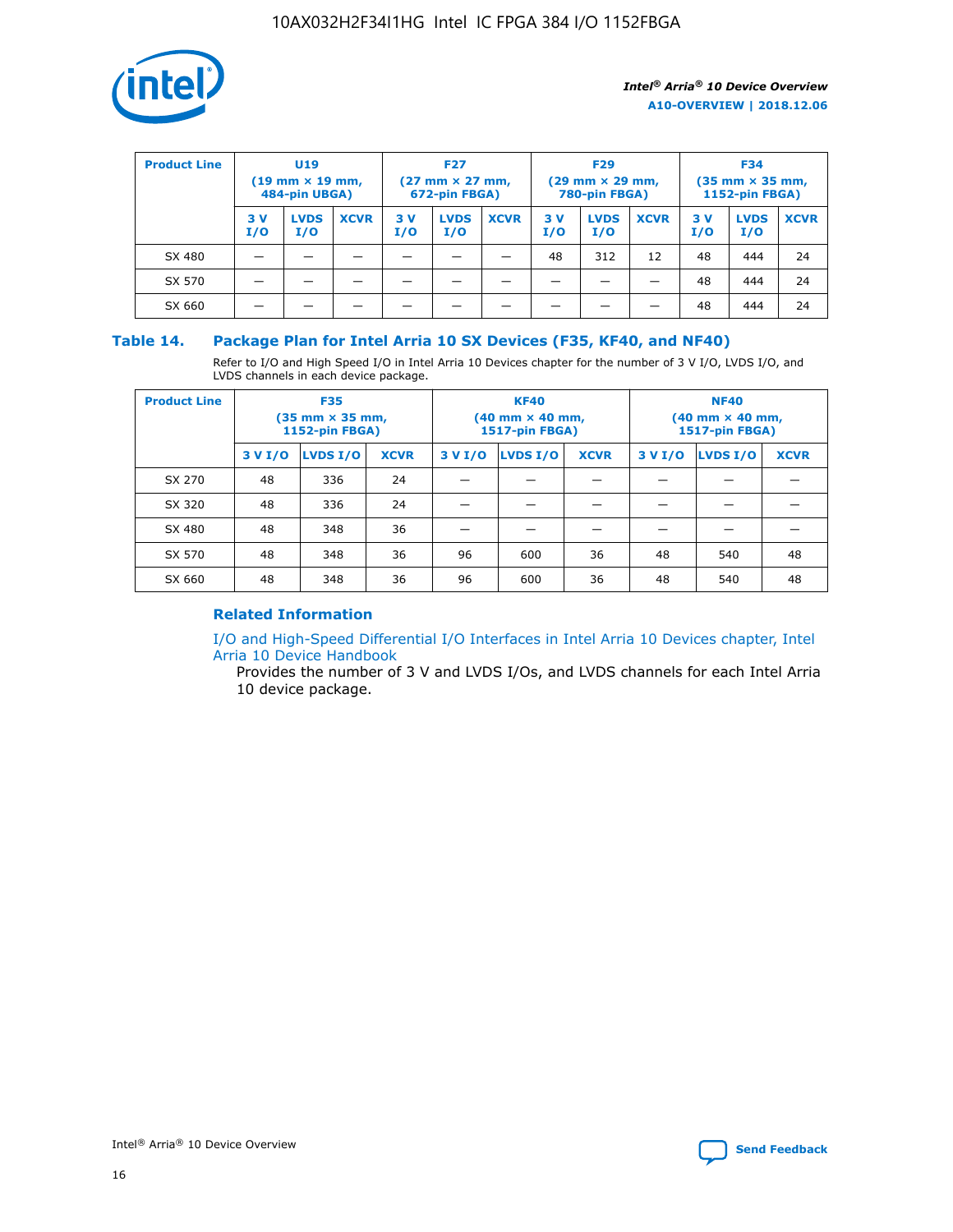

## **I/O Vertical Migration for Intel Arria 10 Devices**

#### **Figure 4. Migration Capability Across Intel Arria 10 Product Lines**

- The arrows indicate the migration paths. The devices included in each vertical migration path are shaded. Devices with fewer resources in the same path have lighter shades.
- To achieve the full I/O migration across product lines in the same migration path, restrict I/Os and transceivers usage to match the product line with the lowest I/O and transceiver counts.
- An LVDS I/O bank in the source device may be mapped to a 3 V I/O bank in the target device. To use memory interface clock frequency higher than 533 MHz, assign external memory interface pins only to banks that are LVDS I/O in both devices.
- There may be nominal 0.15 mm package height difference between some product lines in the same package type.
	- **Variant Product Line Package U19 F27 F29 F34 F35 KF40 NF40 RF40 NF45 SF45 UF45** Intel® Arria® 10 GX GX 160 GX 220 GX 270 GX 320 GX 480 GX 570 GX 660 GX 900 GX 1150 Intel Arria 10 GT GT 900 GT 1150 Intel Arria 10 SX SX 160 SX 220 SX 270 SX 320 SX 480 SX 570 SX 660
- Some migration paths are not shown in the Intel Quartus Prime software **Pin Migration View**.

*Note:* To verify the pin migration compatibility, use the **Pin Migration View** window in the Intel Quartus Prime software Pin Planner.

## **Adaptive Logic Module**

Intel Arria 10 devices use a 20 nm ALM as the basic building block of the logic fabric.

The ALM architecture is the same as the previous generation FPGAs, allowing for efficient implementation of logic functions and easy conversion of IP between the device generations.

The ALM, as shown in following figure, uses an 8-input fracturable look-up table (LUT) with four dedicated registers to help improve timing closure in register-rich designs and achieve an even higher design packing capability than the traditional two-register per LUT architecture.

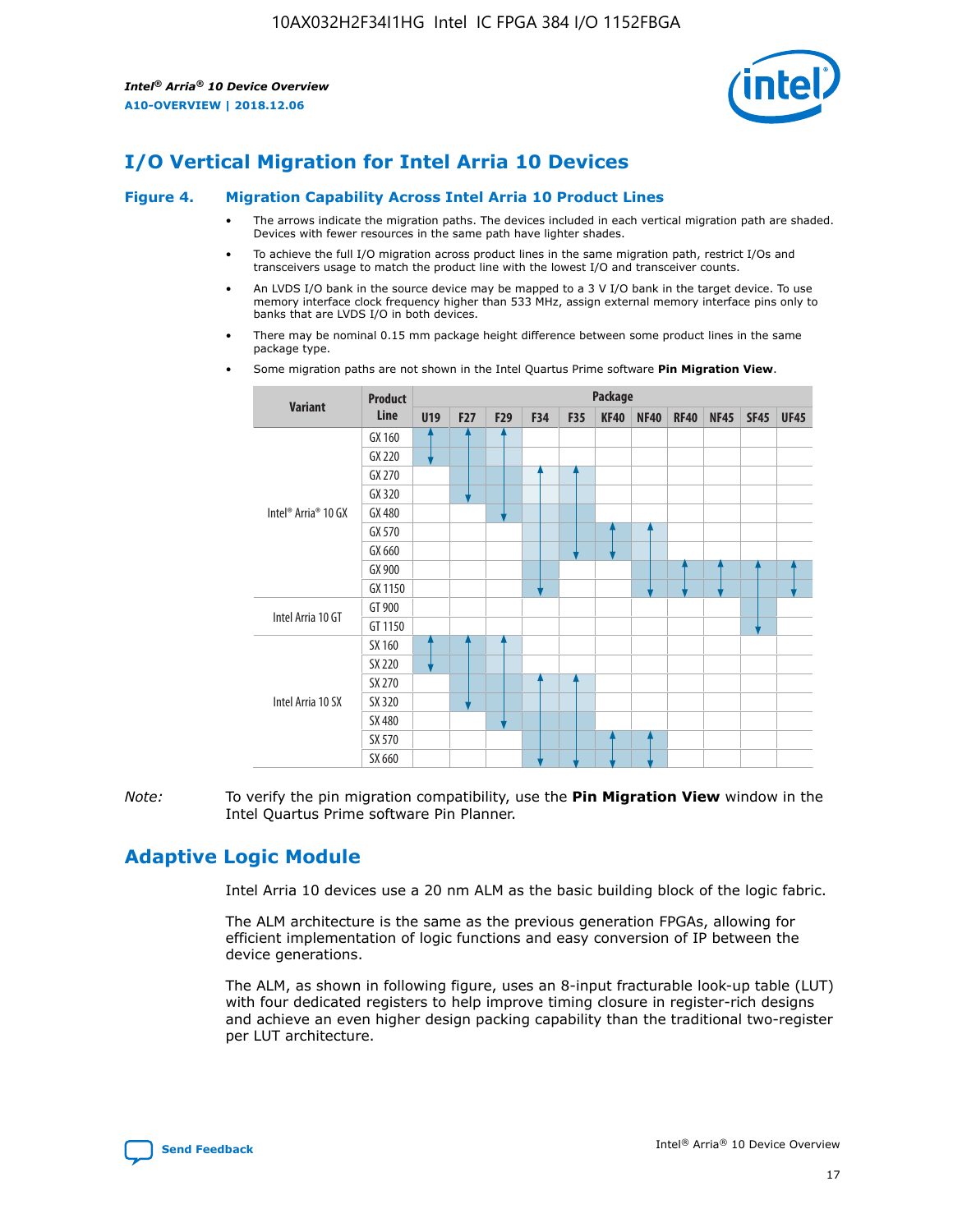

**Figure 5. ALM for Intel Arria 10 Devices**



The Intel Quartus Prime software optimizes your design according to the ALM logic structure and automatically maps legacy designs into the Intel Arria 10 ALM architecture.

## **Variable-Precision DSP Block**

The Intel Arria 10 variable precision DSP blocks support fixed-point arithmetic and floating-point arithmetic.

Features for fixed-point arithmetic:

- High-performance, power-optimized, and fully registered multiplication operations
- 18-bit and 27-bit word lengths
- Two 18 x 19 multipliers or one 27 x 27 multiplier per DSP block
- Built-in addition, subtraction, and 64-bit double accumulation register to combine multiplication results
- Cascading 19-bit or 27-bit when pre-adder is disabled and cascading 18-bit when pre-adder is used to form the tap-delay line for filtering applications
- Cascading 64-bit output bus to propagate output results from one block to the next block without external logic support
- Hard pre-adder supported in 19-bit and 27-bit modes for symmetric filters
- Internal coefficient register bank in both 18-bit and 27-bit modes for filter implementation
- 18-bit and 27-bit systolic finite impulse response (FIR) filters with distributed output adder
- Biased rounding support

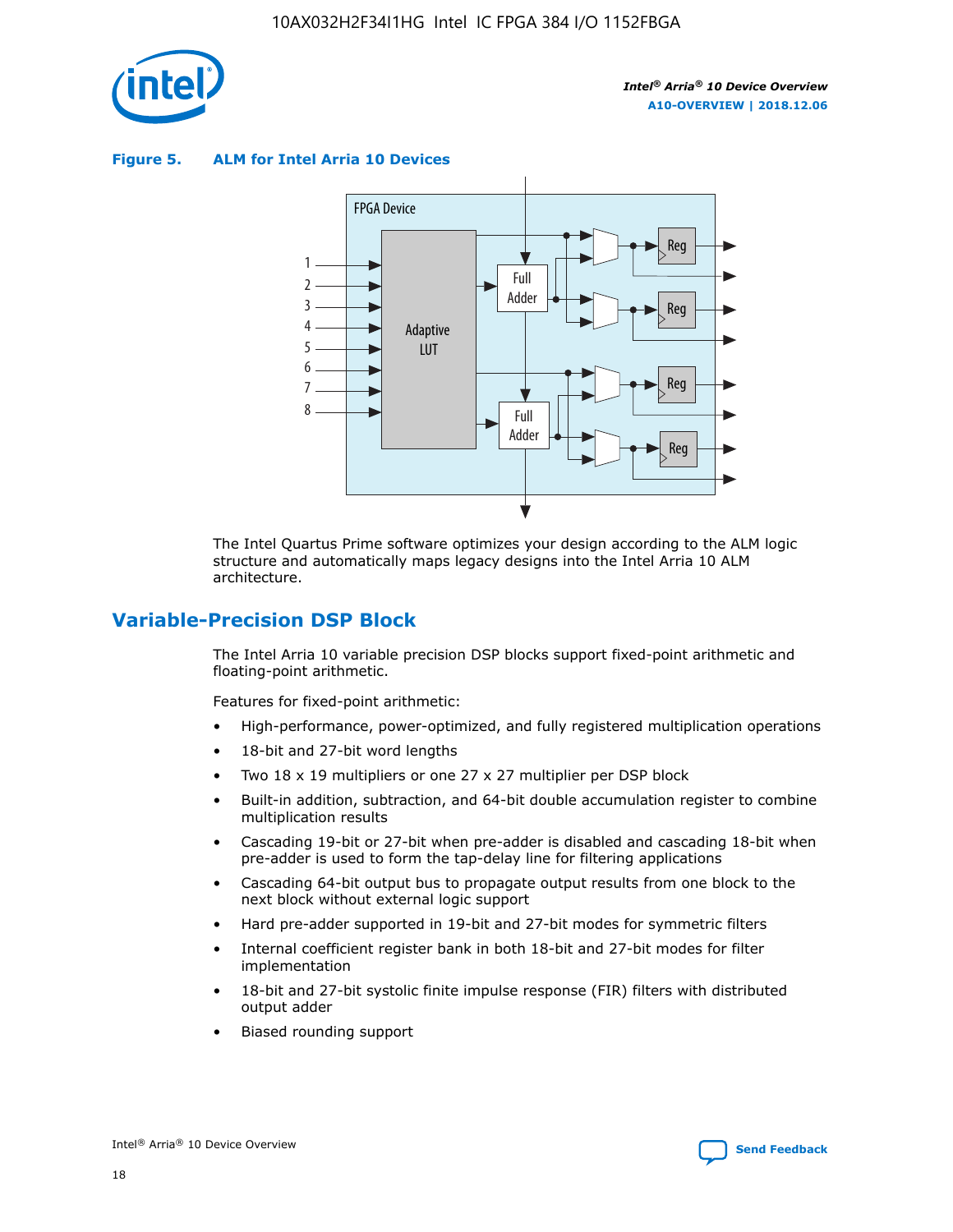

Features for floating-point arithmetic:

- A completely hardened architecture that supports multiplication, addition, subtraction, multiply-add, and multiply-subtract
- Multiplication with accumulation capability and a dynamic accumulator reset control
- Multiplication with cascade summation capability
- Multiplication with cascade subtraction capability
- Complex multiplication
- Direct vector dot product
- Systolic FIR filter

## **Table 15. Variable-Precision DSP Block Configurations for Intel Arria 10 Devices**

| <b>Usage Example</b>                                       | <b>Multiplier Size (Bit)</b>    | <b>DSP Block Resources</b> |
|------------------------------------------------------------|---------------------------------|----------------------------|
| Medium precision fixed point                               | Two 18 x 19                     |                            |
| High precision fixed or Single precision<br>floating point | One 27 x 27                     |                            |
| Fixed point FFTs                                           | One 19 x 36 with external adder |                            |
| Very high precision fixed point                            | One 36 x 36 with external adder |                            |
| Double precision floating point                            | One 54 x 54 with external adder | 4                          |

#### **Table 16. Resources for Fixed-Point Arithmetic in Intel Arria 10 Devices**

The table lists the variable-precision DSP resources by bit precision for each Intel Arria 10 device.

| <b>Variant</b>  | <b>Product Line</b> | <b>Variable-</b><br>precision<br><b>DSP Block</b> | <b>Independent Input and Output</b><br><b>Multiplications Operator</b> |                                     | 18 x 19<br><b>Multiplier</b><br><b>Adder Sum</b> | $18 \times 18$<br><b>Multiplier</b><br><b>Adder</b> |
|-----------------|---------------------|---------------------------------------------------|------------------------------------------------------------------------|-------------------------------------|--------------------------------------------------|-----------------------------------------------------|
|                 |                     |                                                   | 18 x 19<br><b>Multiplier</b>                                           | $27 \times 27$<br><b>Multiplier</b> | <b>Mode</b>                                      | <b>Summed with</b><br>36 bit Input                  |
| AIntel Arria 10 | GX 160              | 156                                               | 312                                                                    | 156                                 | 156                                              | 156                                                 |
| GX              | GX 220              | 192                                               | 384                                                                    | 192                                 | 192                                              | 192                                                 |
|                 | GX 270              | 830                                               | 1,660                                                                  | 830                                 | 830                                              | 830                                                 |
|                 | GX 320              | 984                                               | 1,968                                                                  | 984                                 | 984                                              | 984                                                 |
|                 | GX 480              | 1,368                                             | 2,736                                                                  | 1,368                               | 1,368                                            | 1,368                                               |
|                 | GX 570              | 1,523                                             | 3,046                                                                  | 1,523                               | 1,523                                            | 1,523                                               |
|                 | GX 660              | 1,687                                             | 3,374                                                                  | 1,687                               | 1,687                                            | 1,687                                               |
|                 | GX 900              | 1,518                                             | 3,036                                                                  | 1,518                               | 1,518                                            | 1,518                                               |
|                 | GX 1150             | 1,518                                             | 3,036                                                                  | 1,518                               | 1,518                                            | 1,518                                               |
| Intel Arria 10  | GT 900              | 1,518                                             | 3,036                                                                  | 1,518                               | 1,518                                            | 1,518                                               |
| GT              | GT 1150             | 1,518                                             | 3,036                                                                  | 1,518                               | 1,518                                            | 1,518                                               |
| Intel Arria 10  | SX 160              | 156                                               | 312                                                                    | 156                                 | 156                                              | 156                                                 |
| <b>SX</b>       | SX 220              | 192                                               | 384                                                                    | 192                                 | 192                                              | 192                                                 |
|                 | SX 270              | 830                                               | 1,660                                                                  | 830                                 | 830                                              | 830                                                 |
|                 |                     |                                                   |                                                                        |                                     |                                                  | continued                                           |

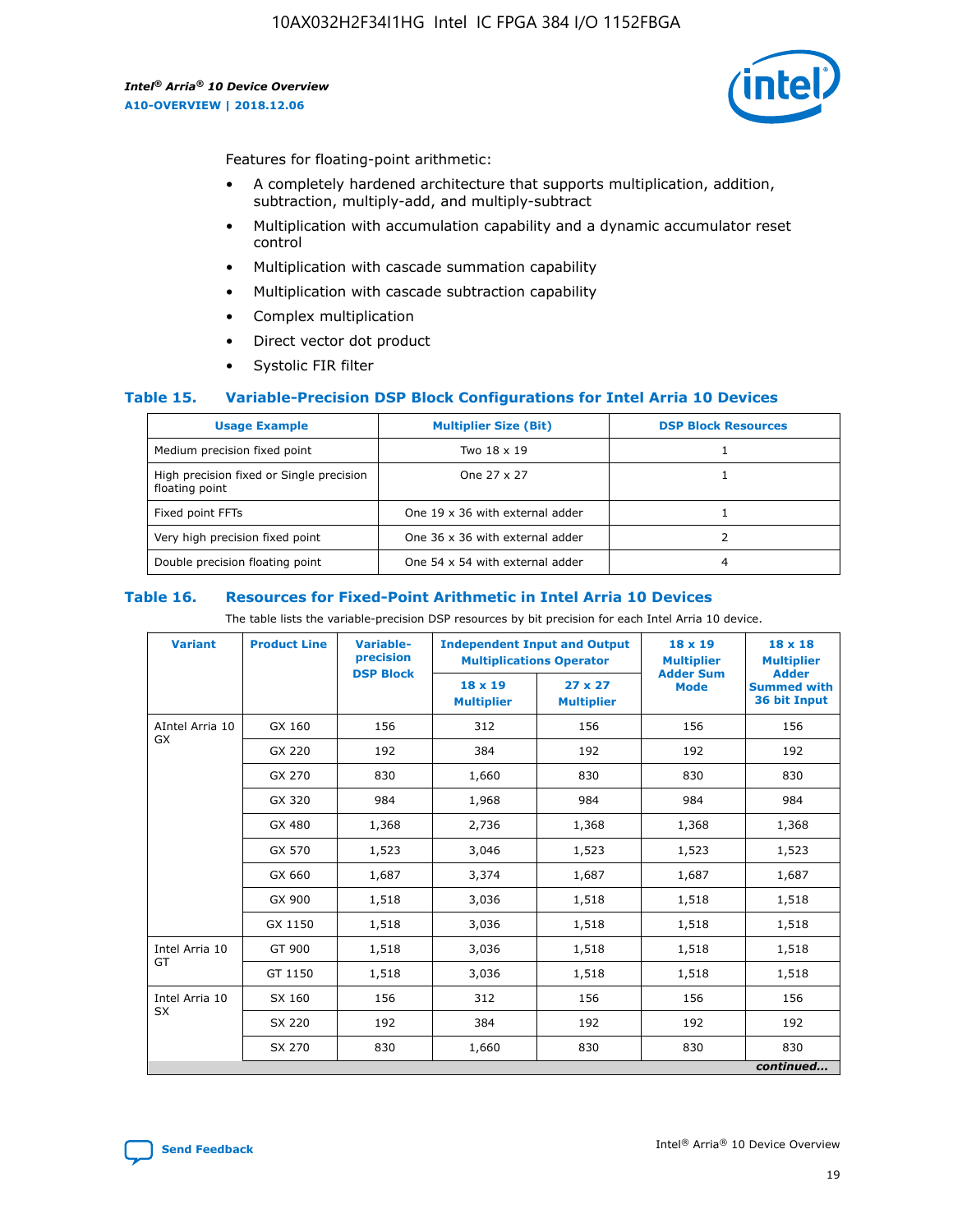

| <b>Variant</b> | <b>Product Line</b> | <b>Variable-</b><br>precision<br><b>DSP Block</b> | <b>Independent Input and Output</b><br><b>Multiplications Operator</b> |                                     | $18 \times 19$<br><b>Multiplier</b><br><b>Adder Sum</b> | $18 \times 18$<br><b>Multiplier</b><br><b>Adder</b> |  |
|----------------|---------------------|---------------------------------------------------|------------------------------------------------------------------------|-------------------------------------|---------------------------------------------------------|-----------------------------------------------------|--|
|                |                     |                                                   | $18 \times 19$<br><b>Multiplier</b>                                    | $27 \times 27$<br><b>Multiplier</b> | <b>Mode</b>                                             | <b>Summed with</b><br>36 bit Input                  |  |
|                | SX 320              | 984                                               | 1,968                                                                  | 984                                 | 984                                                     | 984                                                 |  |
|                | SX 480              | 1,368                                             | 2,736                                                                  | 1,368                               | 1,368                                                   | 1,368                                               |  |
|                | SX 570              | 1,523                                             | 3,046                                                                  | 1,523                               | 1,523                                                   | 1,523                                               |  |
|                | SX 660              | 1,687                                             | 3,374                                                                  | 1,687                               | 1,687                                                   | 1,687                                               |  |

## **Table 17. Resources for Floating-Point Arithmetic in Intel Arria 10 Devices**

The table lists the variable-precision DSP resources by bit precision for each Intel Arria 10 device.

| <b>Variant</b> | <b>Product Line</b> | <b>Variable-</b><br>precision<br><b>DSP Block</b> | <b>Single</b><br><b>Precision</b><br><b>Floating-Point</b><br><b>Multiplication</b><br><b>Mode</b> | <b>Single-Precision</b><br><b>Floating-Point</b><br><b>Adder Mode</b> | Single-<br><b>Precision</b><br><b>Floating-Point</b><br><b>Multiply</b><br><b>Accumulate</b><br><b>Mode</b> | <b>Peak</b><br><b>Giga Floating-</b><br><b>Point</b><br><b>Operations</b><br>per Second<br>(GFLOPs) |
|----------------|---------------------|---------------------------------------------------|----------------------------------------------------------------------------------------------------|-----------------------------------------------------------------------|-------------------------------------------------------------------------------------------------------------|-----------------------------------------------------------------------------------------------------|
| Intel Arria 10 | GX 160              | 156                                               | 156                                                                                                | 156                                                                   | 156                                                                                                         | 140                                                                                                 |
| GX             | GX 220              | 192                                               | 192                                                                                                | 192                                                                   | 192                                                                                                         | 173                                                                                                 |
|                | GX 270              | 830                                               | 830                                                                                                | 830                                                                   | 830                                                                                                         | 747                                                                                                 |
|                | GX 320              | 984                                               | 984                                                                                                | 984                                                                   | 984                                                                                                         | 886                                                                                                 |
|                | GX 480              | 1,369                                             | 1,368                                                                                              | 1,368                                                                 | 1,368                                                                                                       | 1,231                                                                                               |
|                | GX 570              | 1,523                                             | 1,523                                                                                              | 1,523                                                                 | 1,523                                                                                                       | 1,371                                                                                               |
|                | GX 660              | 1,687                                             | 1,687                                                                                              | 1,687                                                                 | 1,687                                                                                                       | 1,518                                                                                               |
|                | GX 900              | 1,518                                             | 1,518                                                                                              | 1,518                                                                 | 1,518                                                                                                       | 1,366                                                                                               |
|                | GX 1150             | 1,518                                             | 1,518                                                                                              | 1,518                                                                 | 1,518                                                                                                       | 1,366                                                                                               |
| Intel Arria 10 | GT 900              | 1,518                                             | 1,518                                                                                              | 1,518                                                                 | 1,518                                                                                                       | 1,366                                                                                               |
| GT             | GT 1150             | 1,518                                             | 1,518                                                                                              | 1,518                                                                 | 1,518                                                                                                       | 1,366                                                                                               |
| Intel Arria 10 | SX 160              | 156                                               | 156                                                                                                | 156                                                                   | 156                                                                                                         | 140                                                                                                 |
| <b>SX</b>      | SX 220              | 192                                               | 192                                                                                                | 192                                                                   | 192                                                                                                         | 173                                                                                                 |
|                | SX 270              | 830                                               | 830                                                                                                | 830                                                                   | 830                                                                                                         | 747                                                                                                 |
|                | SX 320              | 984                                               | 984                                                                                                | 984                                                                   | 984                                                                                                         | 886                                                                                                 |
|                | SX 480              | 1,369                                             | 1,368                                                                                              | 1,368                                                                 | 1,368                                                                                                       | 1,231                                                                                               |
|                | SX 570              | 1,523                                             | 1,523                                                                                              | 1,523                                                                 | 1,523                                                                                                       | 1,371                                                                                               |
|                | SX 660              | 1,687                                             | 1,687                                                                                              | 1,687                                                                 | 1,687                                                                                                       | 1,518                                                                                               |

## **Embedded Memory Blocks**

The embedded memory blocks in the devices are flexible and designed to provide an optimal amount of small- and large-sized memory arrays to fit your design requirements.

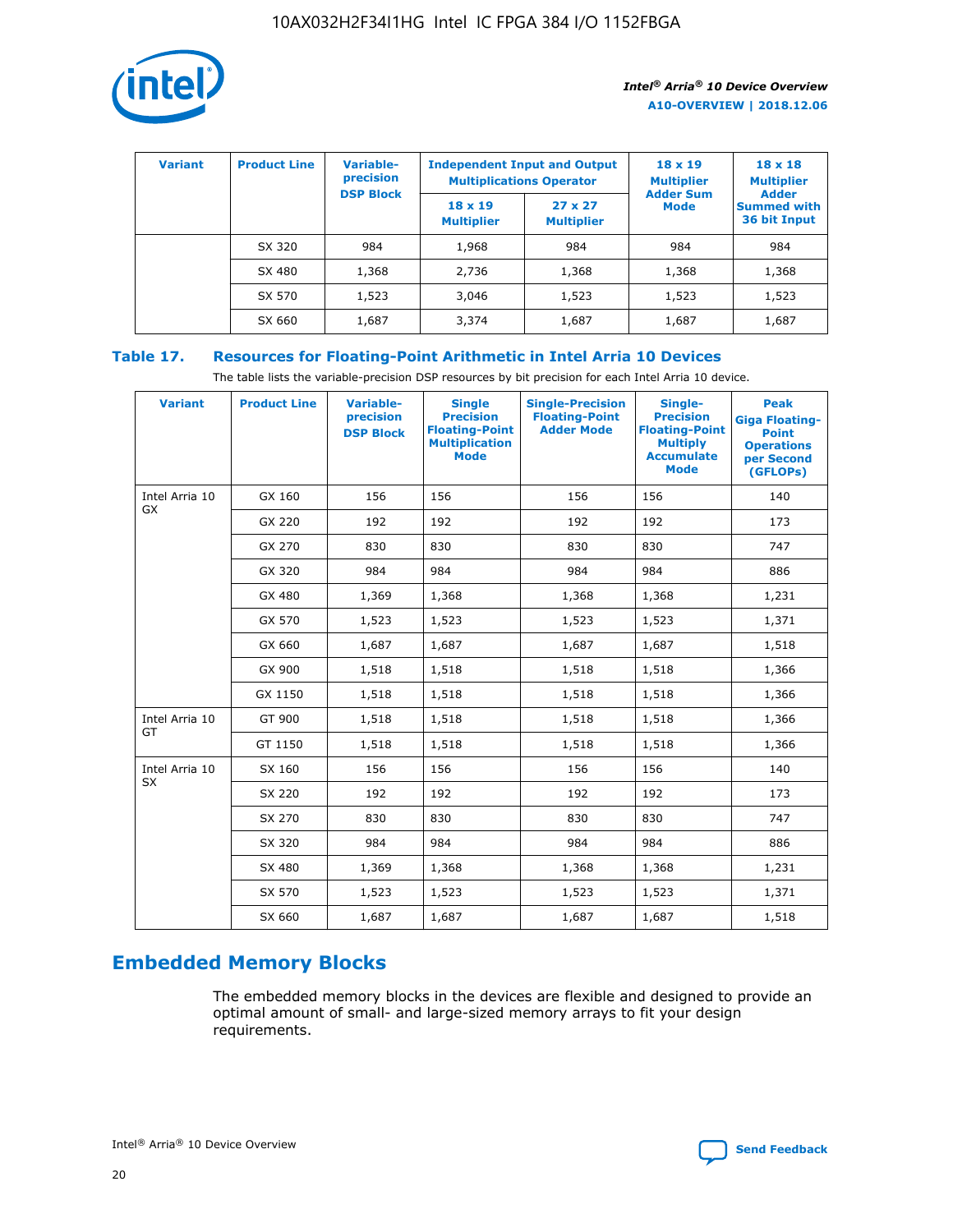

## **Types of Embedded Memory**

The Intel Arria 10 devices contain two types of memory blocks:

- 20 Kb M20K blocks—blocks of dedicated memory resources. The M20K blocks are ideal for larger memory arrays while still providing a large number of independent ports.
- 640 bit memory logic array blocks (MLABs)—enhanced memory blocks that are configured from dual-purpose logic array blocks (LABs). The MLABs are ideal for wide and shallow memory arrays. The MLABs are optimized for implementation of shift registers for digital signal processing (DSP) applications, wide and shallow FIFO buffers, and filter delay lines. Each MLAB is made up of ten adaptive logic modules (ALMs). In the Intel Arria 10 devices, you can configure these ALMs as ten 32 x 2 blocks, giving you one 32 x 20 simple dual-port SRAM block per MLAB.

## **Embedded Memory Capacity in Intel Arria 10 Devices**

|                   | <b>Product</b> |              | <b>M20K</b>         |              | <b>MLAB</b>         | <b>Total RAM Bit</b> |
|-------------------|----------------|--------------|---------------------|--------------|---------------------|----------------------|
| <b>Variant</b>    | Line           | <b>Block</b> | <b>RAM Bit (Kb)</b> | <b>Block</b> | <b>RAM Bit (Kb)</b> | (Kb)                 |
| Intel Arria 10 GX | GX 160         | 440          | 8,800               | 1,680        | 1,050               | 9,850                |
|                   | GX 220         | 587          | 11,740              | 2,703        | 1,690               | 13,430               |
|                   | GX 270         | 750          | 15,000              | 3,922        | 2,452               | 17,452               |
|                   | GX 320         | 891          | 17,820              | 4,363        | 2,727               | 20,547               |
|                   | GX 480         | 1,431        | 28,620              | 6,662        | 4,164               | 32,784               |
|                   | GX 570         | 1,800        | 36,000              | 8,153        | 5,096               | 41,096               |
|                   | GX 660         | 2,131        | 42,620              | 9,260        | 5,788               | 48,408               |
|                   | GX 900         | 2,423        | 48,460              | 15,017       | 9,386               | 57,846               |
|                   | GX 1150        | 2,713        | 54,260              | 20,774       | 12,984              | 67,244               |
| Intel Arria 10 GT | GT 900         | 2,423        | 48,460              | 15,017       | 9,386               | 57,846               |
|                   | GT 1150        | 2,713        | 54,260              | 20,774       | 12,984              | 67,244               |
| Intel Arria 10 SX | SX 160         | 440          | 8,800               | 1,680        | 1,050               | 9,850                |
|                   | SX 220         | 587          | 11,740              | 2,703        | 1,690               | 13,430               |
|                   | SX 270         | 750          | 15,000              | 3,922        | 2,452               | 17,452               |
|                   | SX 320         | 891          | 17,820              | 4,363        | 2,727               | 20,547               |
|                   | SX 480         | 1,431        | 28,620              | 6,662        | 4,164               | 32,784               |
|                   | SX 570         | 1,800        | 36,000              | 8,153        | 5,096               | 41,096               |
|                   | SX 660         | 2,131        | 42,620              | 9,260        | 5,788               | 48,408               |

#### **Table 18. Embedded Memory Capacity and Distribution in Intel Arria 10 Devices**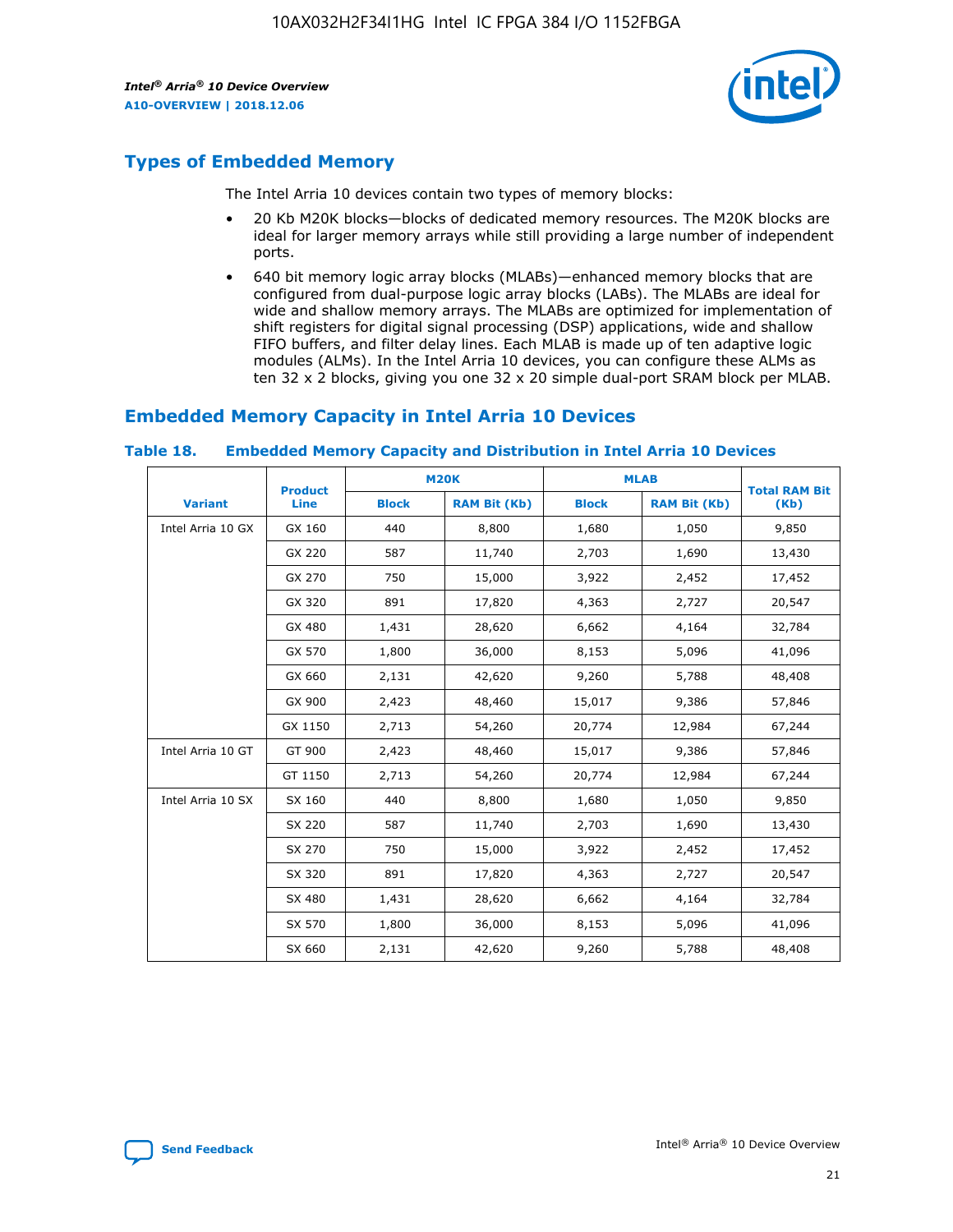

## **Embedded Memory Configurations for Single-port Mode**

#### **Table 19. Single-port Embedded Memory Configurations for Intel Arria 10 Devices**

This table lists the maximum configurations supported for single-port RAM and ROM modes.

| <b>Memory Block</b> | Depth (bits)           | <b>Programmable Width</b> |
|---------------------|------------------------|---------------------------|
| MLAB                | 32<br>x16, x18, or x20 |                           |
|                     | 64(10)                 | x8, x9, x10               |
| M20K                | 512                    | x40, x32                  |
|                     | 1K                     | x20, x16                  |
|                     | 2K                     | x10, x8                   |
|                     | 4K                     | x5, x4                    |
|                     | 8K                     | x2                        |
|                     | 16K                    | x1                        |

## **Clock Networks and PLL Clock Sources**

The clock network architecture is based on Intel's global, regional, and peripheral clock structure. This clock structure is supported by dedicated clock input pins, fractional clock synthesis PLLs, and integer I/O PLLs.

## **Clock Networks**

The Intel Arria 10 core clock networks are capable of up to 800 MHz fabric operation across the full industrial temperature range. For the external memory interface, the clock network supports the hard memory controller with speeds up to 2,400 Mbps in a quarter-rate transfer.

To reduce power consumption, the Intel Quartus Prime software identifies all unused sections of the clock network and powers them down.

## **Fractional Synthesis and I/O PLLs**

Intel Arria 10 devices contain up to 32 fractional synthesis PLLs and up to 16 I/O PLLs that are available for both specific and general purpose uses in the core:

- Fractional synthesis PLLs—located in the column adjacent to the transceiver blocks
- I/O PLLs—located in each bank of the 48 I/Os

## **Fractional Synthesis PLLs**

You can use the fractional synthesis PLLs to:

- Reduce the number of oscillators that are required on your board
- Reduce the number of clock pins that are used in the device by synthesizing multiple clock frequencies from a single reference clock source

<sup>(10)</sup> Supported through software emulation and consumes additional MLAB blocks.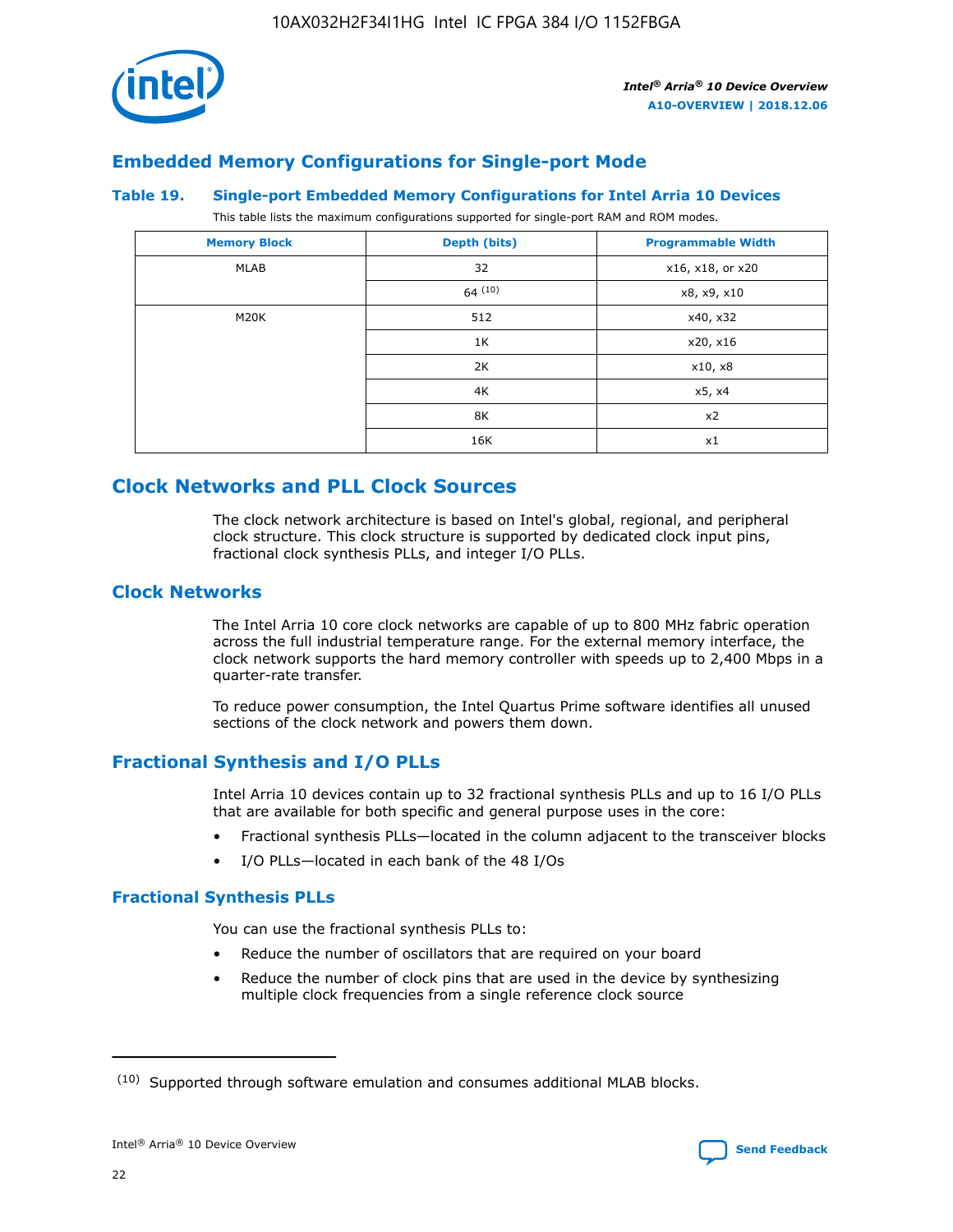

The fractional synthesis PLLs support the following features:

- Reference clock frequency synthesis for transceiver CMU and Advanced Transmit (ATX) PLLs
- Clock network delay compensation
- Zero-delay buffering
- Direct transmit clocking for transceivers
- Independently configurable into two modes:
	- Conventional integer mode equivalent to the general purpose PLL
	- Enhanced fractional mode with third order delta-sigma modulation
- PLL cascading

## **I/O PLLs**

The integer mode I/O PLLs are located in each bank of 48 I/Os. You can use the I/O PLLs to simplify the design of external memory and high-speed LVDS interfaces.

In each I/O bank, the I/O PLLs are adjacent to the hard memory controllers and LVDS SERDES. Because these PLLs are tightly coupled with the I/Os that need to use them, it makes it easier to close timing.

You can use the I/O PLLs for general purpose applications in the core such as clock network delay compensation and zero-delay buffering.

Intel Arria 10 devices support PLL-to-PLL cascading.

## **FPGA General Purpose I/O**

Intel Arria 10 devices offer highly configurable GPIOs. Each I/O bank contains 48 general purpose I/Os and a high-efficiency hard memory controller.

The following list describes the features of the GPIOs:

- Consist of 3 V I/Os for high-voltage application and LVDS I/Os for differential signaling
	- Up to two 3 V I/O banks, available in some devices, that support up to 3 V I/O standards
	- LVDS I/O banks that support up to 1.8 V I/O standards
- Support a wide range of single-ended and differential I/O interfaces
- LVDS speeds up to 1.6 Gbps
- Each LVDS pair of pins has differential input and output buffers, allowing you to configure the LVDS direction for each pair.
- Programmable bus hold and weak pull-up
- Programmable differential output voltage  $(V_{OD})$  and programmable pre-emphasis

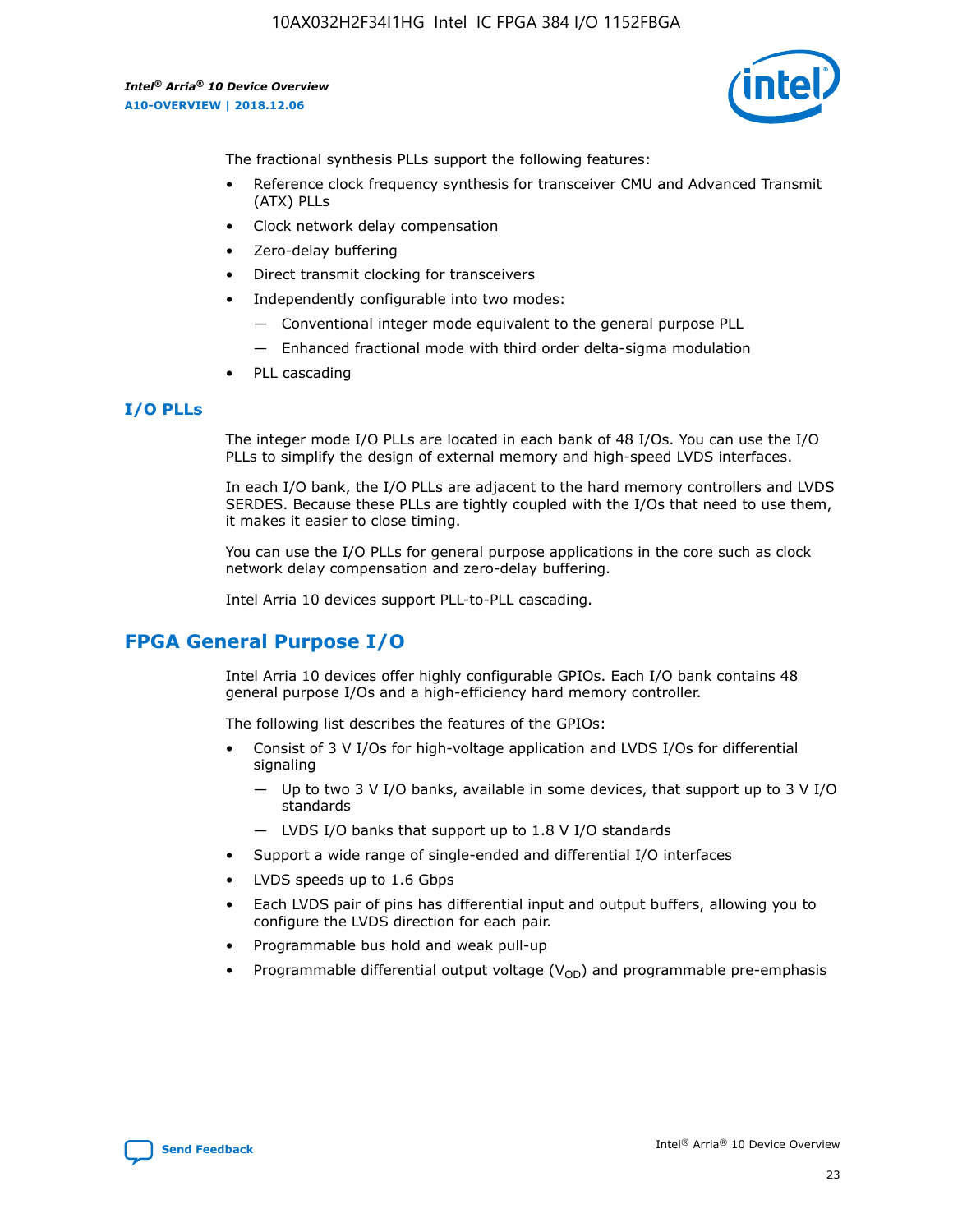

- Series (R<sub>S</sub>) and parallel (R<sub>T</sub>) on-chip termination (OCT) for all I/O banks with OCT calibration to limit the termination impedance variation
- On-chip dynamic termination that has the ability to swap between series and parallel termination, depending on whether there is read or write on a common bus for signal integrity
- Easy timing closure support using the hard read FIFO in the input register path, and delay-locked loop (DLL) delay chain with fine and coarse architecture

## **External Memory Interface**

Intel Arria 10 devices offer massive external memory bandwidth, with up to seven 32 bit DDR4 memory interfaces running at up to 2,400 Mbps. This bandwidth provides additional ease of design, lower power, and resource efficiencies of hardened highperformance memory controllers.

The memory interface within Intel Arria 10 FPGAs and SoCs delivers the highest performance and ease of use. You can configure up to a maximum width of 144 bits when using the hard or soft memory controllers. If required, you can bypass the hard memory controller and use a soft controller implemented in the user logic.

Each I/O contains a hardened DDR read/write path (PHY) capable of performing key memory interface functionality such as read/write leveling, FIFO buffering to lower latency and improve margin, timing calibration, and on-chip termination.

The timing calibration is aided by the inclusion of hard microcontrollers based on Intel's Nios® II technology, specifically tailored to control the calibration of multiple memory interfaces. This calibration allows the Intel Arria 10 device to compensate for any changes in process, voltage, or temperature either within the Intel Arria 10 device itself, or within the external memory device. The advanced calibration algorithms ensure maximum bandwidth and robust timing margin across all operating conditions.

In addition to parallel memory interfaces, Intel Arria 10 devices support serial memory technologies such as the Hybrid Memory Cube (HMC). The HMC is supported by the Intel Arria 10 high-speed serial transceivers which connect up to four HMC links, with each link running at data rates up to 15 Gbps.

## **Related Information**

#### [External Memory Interface Spec Estimator](http://www.altera.com/technology/memory/estimator/mem-emif-index.html)

Provides a parametric tool that allows you to find and compare the performance of the supported external memory interfaces in IntelFPGAs.

## **Memory Standards Supported by Intel Arria 10 Devices**

The I/Os are designed to provide high performance support for existing and emerging external memory standards.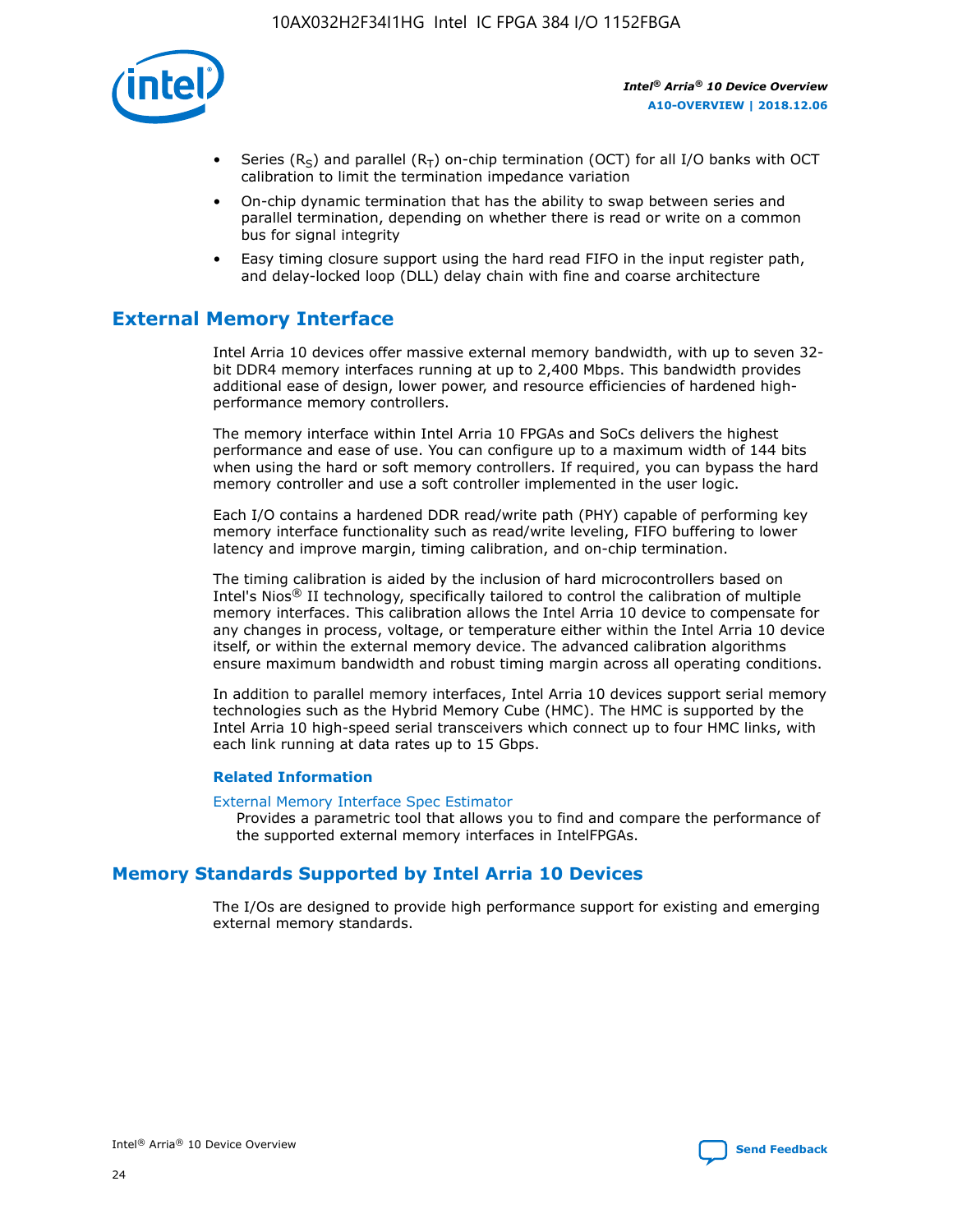

#### **Table 20. Memory Standards Supported by the Hard Memory Controller**

This table lists the overall capability of the hard memory controller. For specific details, refer to the External Memory Interface Spec Estimator and Intel Arria 10 Device Datasheet.

| <b>Memory Standard</b> | <b>Rate Support</b> | <b>Ping Pong PHY Support</b> | <b>Maximum Frequency</b><br>(MHz) |
|------------------------|---------------------|------------------------------|-----------------------------------|
| <b>DDR4 SDRAM</b>      | Quarter rate        | Yes                          | 1,067                             |
|                        |                     |                              | 1,200                             |
| <b>DDR3 SDRAM</b>      | Half rate           | Yes                          | 533                               |
|                        |                     |                              | 667                               |
|                        | Quarter rate        | Yes                          | 1,067                             |
|                        |                     |                              | 1,067                             |
| <b>DDR3L SDRAM</b>     | Half rate           | Yes                          | 533                               |
|                        |                     |                              | 667                               |
|                        | Quarter rate        | Yes                          | 933                               |
|                        |                     |                              | 933                               |
| LPDDR3 SDRAM           | Half rate           |                              | 533                               |
|                        | Quarter rate        |                              | 800                               |

## **Table 21. Memory Standards Supported by the Soft Memory Controller**

| <b>Memory Standard</b>      | <b>Rate Support</b> | <b>Maximum Frequency</b><br>(MHz) |
|-----------------------------|---------------------|-----------------------------------|
| <b>RLDRAM 3 (11)</b>        | Quarter rate        | 1,200                             |
| ODR IV SRAM <sup>(11)</sup> | Quarter rate        | 1,067                             |
| <b>ODR II SRAM</b>          | Full rate           | 333                               |
|                             | Half rate           | 633                               |
| <b>ODR II+ SRAM</b>         | Full rate           | 333                               |
|                             | Half rate           | 633                               |
| <b>ODR II+ Xtreme SRAM</b>  | Full rate           | 333                               |
|                             | Half rate           | 633                               |

#### **Table 22. Memory Standards Supported by the HPS Hard Memory Controller**

The hard processor system (HPS) is available in Intel Arria 10 SoC devices only.

| <b>Memory Standard</b> | <b>Rate Support</b> | <b>Maximum Frequency</b><br>(MHz) |
|------------------------|---------------------|-----------------------------------|
| <b>DDR4 SDRAM</b>      | Half rate           | 1,200                             |
| <b>DDR3 SDRAM</b>      | Half rate           | 1,067                             |
| <b>DDR3L SDRAM</b>     | Half rate           | 933                               |

<sup>(11)</sup> Intel Arria 10 devices support this external memory interface using hard PHY with soft memory controller.

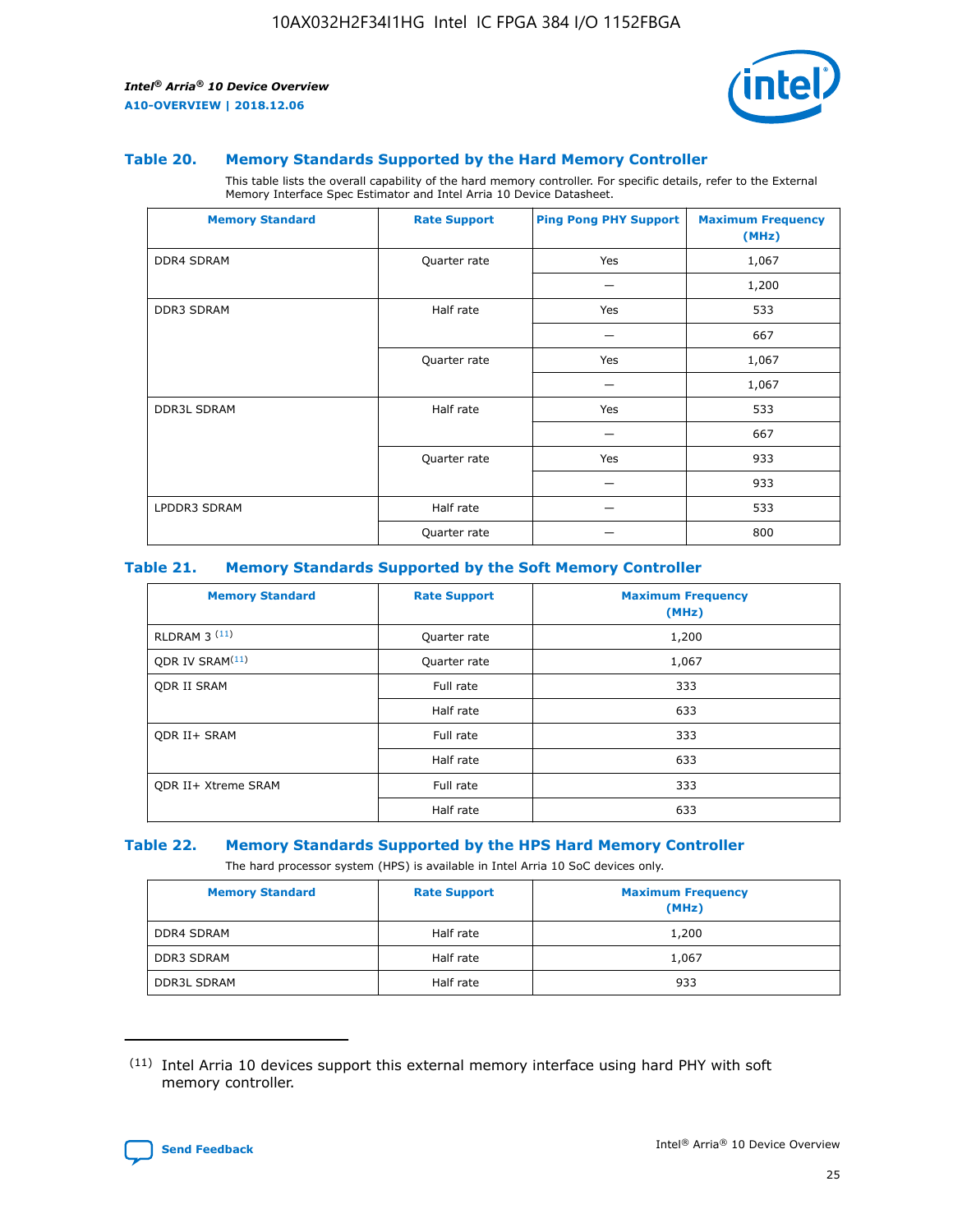

## **Related Information**

#### [Intel Arria 10 Device Datasheet](https://www.intel.com/content/www/us/en/programmable/documentation/mcn1413182292568.html#mcn1413182153340)

Lists the memory interface performance according to memory interface standards, rank or chip select configurations, and Intel Arria 10 device speed grades.

## **PCIe Gen1, Gen2, and Gen3 Hard IP**

Intel Arria 10 devices contain PCIe hard IP that is designed for performance and ease-of-use:

- Includes all layers of the PCIe stack—transaction, data link and physical layers.
- Supports PCIe Gen3, Gen2, and Gen1 Endpoint and Root Port in x1, x2, x4, or x8 lane configuration.
- Operates independently from the core logic—optional configuration via protocol (CvP) allows the PCIe link to power up and complete link training in less than 100 ms while the Intel Arria 10 device completes loading the programming file for the rest of the FPGA.
- Provides added functionality that makes it easier to support emerging features such as Single Root I/O Virtualization (SR-IOV) and optional protocol extensions.
- Provides improved end-to-end datapath protection using ECC.
- Supports FPGA configuration via protocol (CvP) using PCIe at Gen3, Gen2, or Gen1 speed.

#### **Related Information**

PCS Features on page 30

## **Enhanced PCS Hard IP for Interlaken and 10 Gbps Ethernet**

## **Interlaken Support**

The Intel Arria 10 enhanced PCS hard IP provides integrated Interlaken PCS supporting rates up to 25.8 Gbps per lane.

The Interlaken PCS is based on the proven functionality of the PCS developed for Intel's previous generation FPGAs, which demonstrated interoperability with Interlaken ASSP vendors and third-party IP suppliers. The Interlaken PCS is present in every transceiver channel in Intel Arria 10 devices.

#### **Related Information**

PCS Features on page 30

## **10 Gbps Ethernet Support**

The Intel Arria 10 enhanced PCS hard IP supports 10GBASE-R PCS compliant with IEEE 802.3 10 Gbps Ethernet (10GbE). The integrated hard IP support for 10GbE and the 10 Gbps transceivers save external PHY cost, board space, and system power.



Intel® Arria® 10 Device Overview **[Send Feedback](mailto:FPGAtechdocfeedback@intel.com?subject=Feedback%20on%20Intel%20Arria%2010%20Device%20Overview%20(A10-OVERVIEW%202018.12.06)&body=We%20appreciate%20your%20feedback.%20In%20your%20comments,%20also%20specify%20the%20page%20number%20or%20paragraph.%20Thank%20you.)**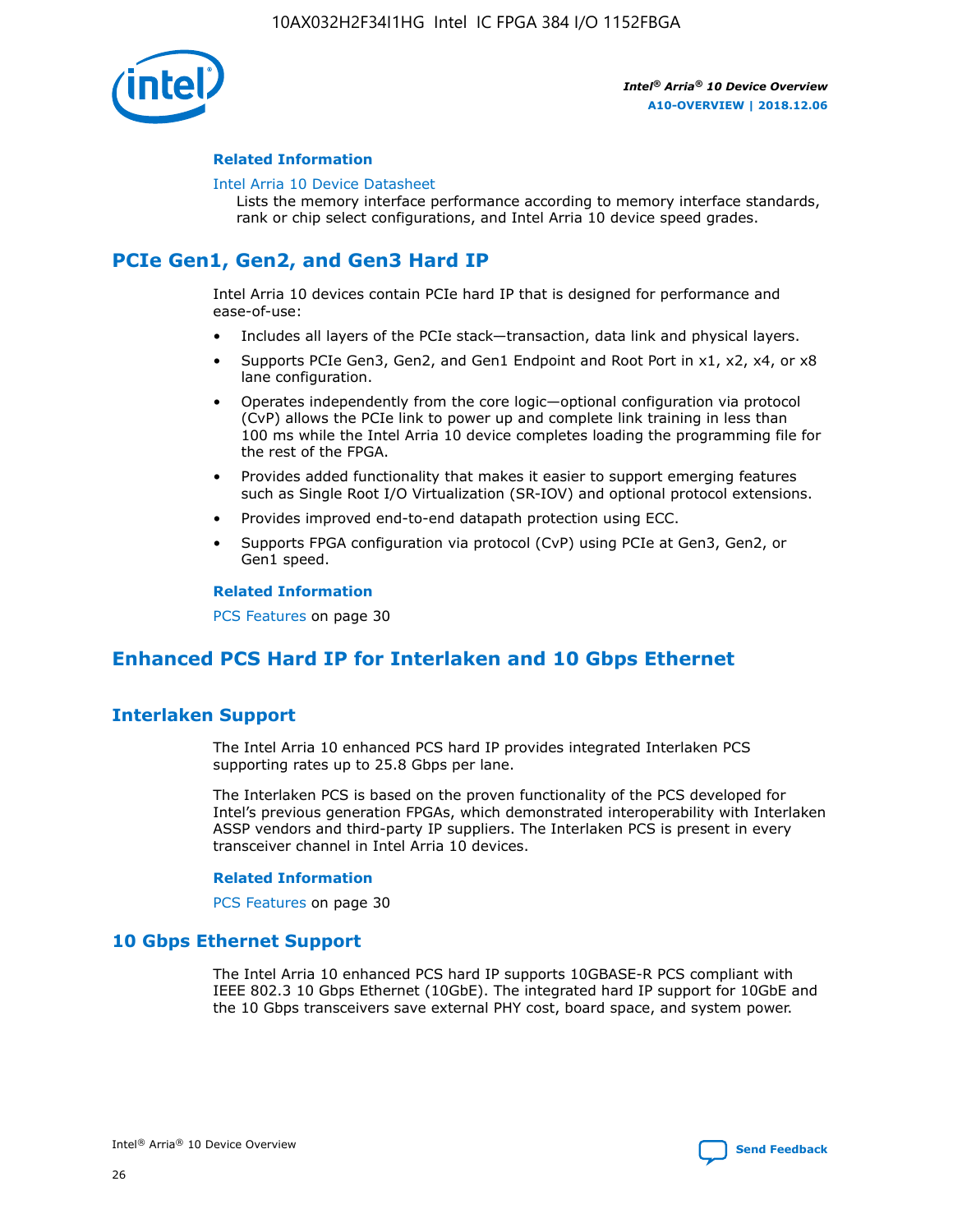

The scalable hard IP supports multiple independent 10GbE ports while using a single PLL for all the 10GBASE-R PCS instantiations, which saves on core logic resources and clock networks:

- Simplifies multiport 10GbE systems compared to XAUI interfaces that require an external XAUI-to-10G PHY.
- Incorporates Electronic Dispersion Compensation (EDC), which enables direct connection to standard 10 Gbps XFP and SFP+ pluggable optical modules.
- Supports backplane Ethernet applications and includes a hard 10GBASE-KR Forward Error Correction (FEC) circuit that you can use for 10 Gbps and 40 Gbps applications.

The 10 Gbps Ethernet PCS hard IP and 10GBASE-KR FEC are present in every transceiver channel.

## **Related Information**

PCS Features on page 30

## **Low Power Serial Transceivers**

Intel Arria 10 FPGAs and SoCs include lowest power transceivers that deliver high bandwidth, throughput and low latency.

Intel Arria 10 devices deliver the industry's lowest power consumption per transceiver channel:

- 12.5 Gbps transceivers at as low as 242 mW
- 10 Gbps transceivers at as low as 168 mW
- 6 Gbps transceivers at as low as 117 mW

Intel Arria 10 transceivers support various data rates according to application:

- Chip-to-chip and chip-to-module applications—from 1 Gbps up to 25.8 Gbps
- Long reach and backplane applications—from 1 Gbps up to 12.5 with advanced adaptive equalization
- Critical power sensitive applications—from 1 Gbps up to 11.3 Gbps using lower power modes

The combination of 20 nm process technology and architectural advances provide the following benefits:

- Significant reduction in die area and power consumption
- Increase of up to two times in transceiver I/O density compared to previous generation devices while maintaining optimal signal integrity
- Up to 72 total transceiver channels—you can configure up to 6 of these channels to run as fast as 25.8 Gbps
- All channels feature continuous data rate support up to the maximum rated speed

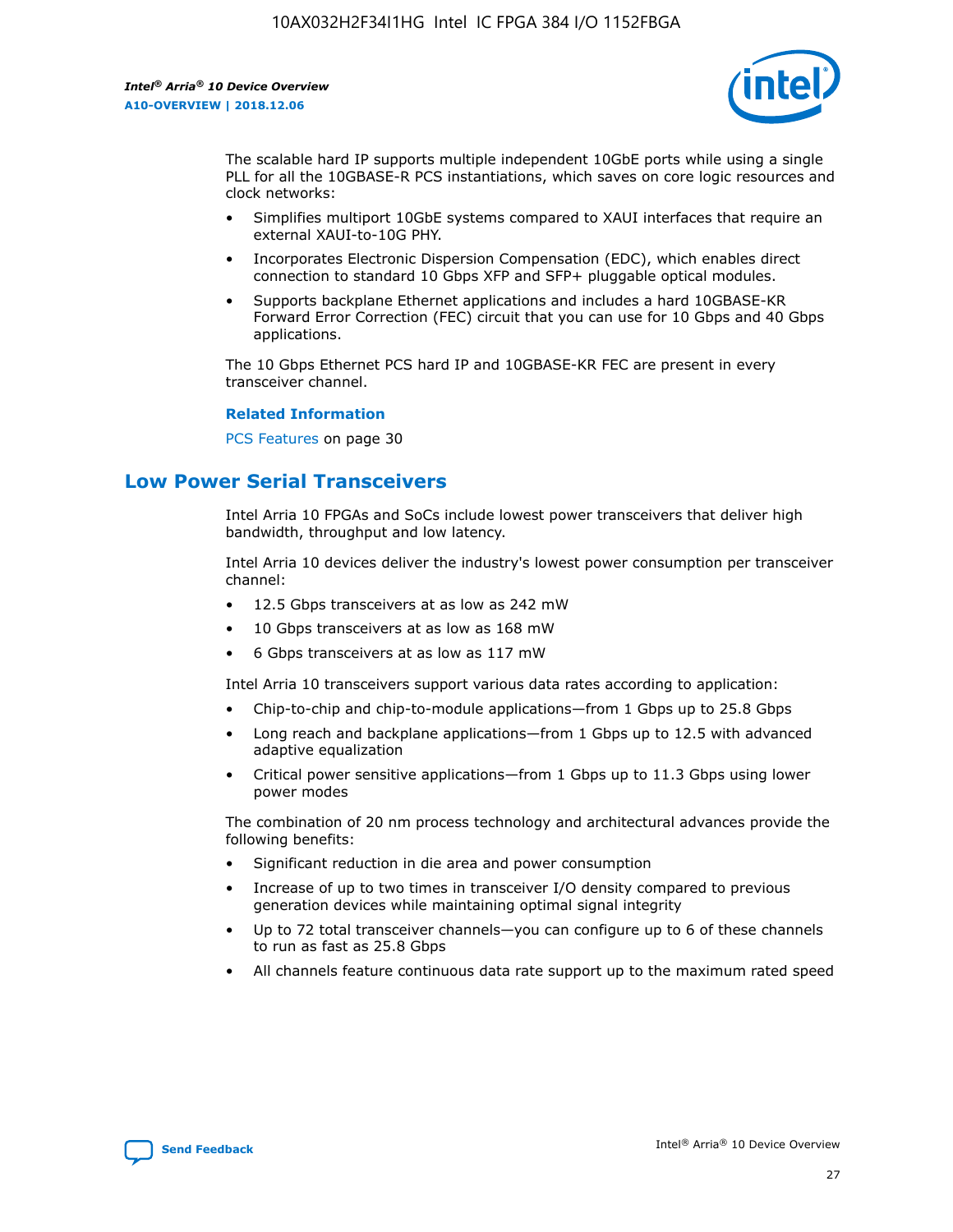





## **Transceiver Channels**

All transceiver channels feature a dedicated Physical Medium Attachment (PMA) and a hardened Physical Coding Sublayer (PCS).

- The PMA provides primary interfacing capabilities to physical channels.
- The PCS typically handles encoding/decoding, word alignment, and other preprocessing functions before transferring data to the FPGA core fabric.

A transceiver channel consists of a PMA and a PCS block. Most transceiver banks have 6 channels. There are some transceiver banks that contain only 3 channels.

A wide variety of bonded and non-bonded data rate configurations is possible using a highly configurable clock distribution network. Up to 80 independent transceiver data rates can be configured.

The following figures are graphical representations of top views of the silicon die, which correspond to reverse views for flip chip packages. Different Intel Arria 10 devices may have different floorplans than the ones shown in the figures.

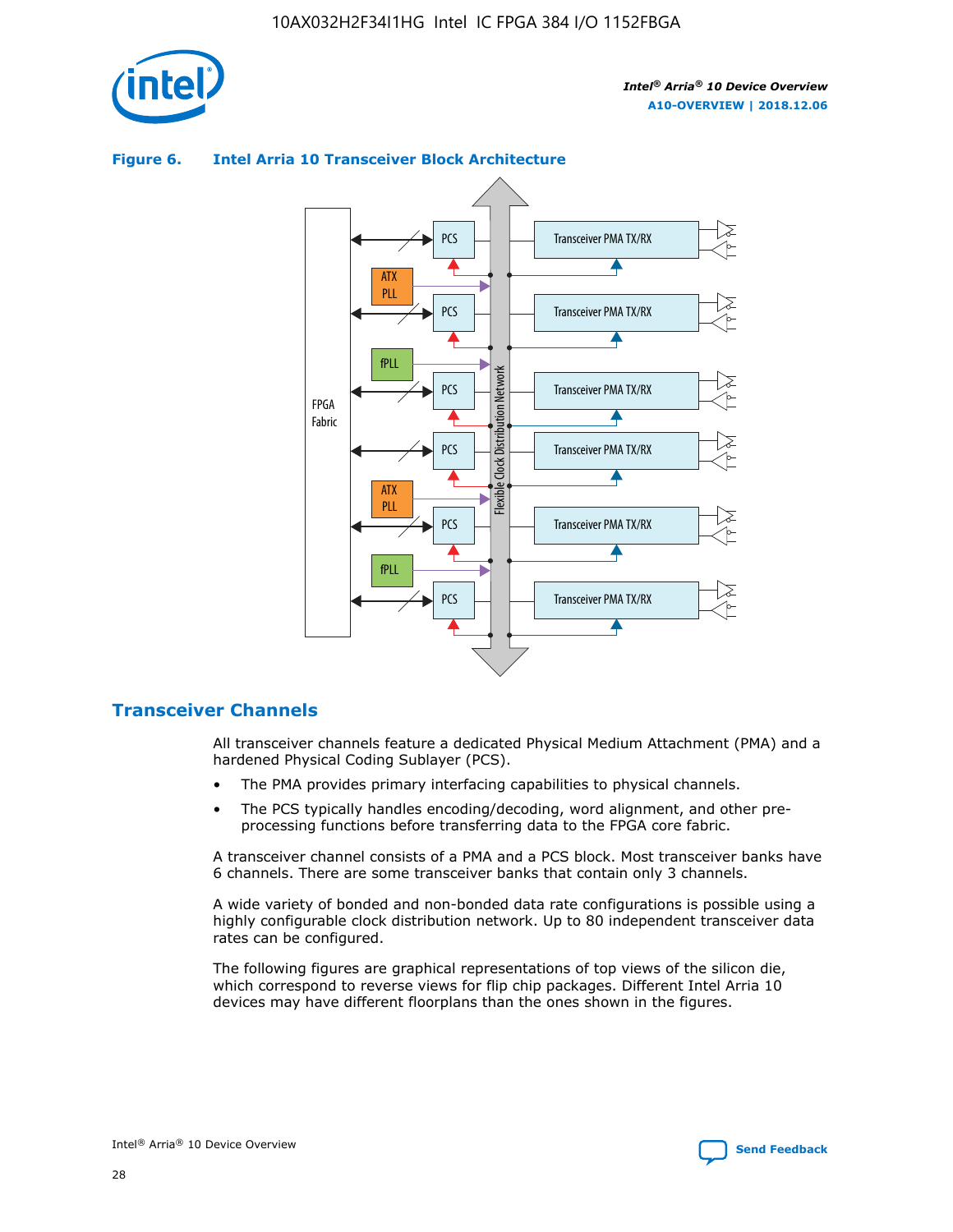

## **Figure 7. Device Chip Overview for Intel Arria 10 GX and GT Devices**



M20K Internal Memory Blocks Core Logic Fabric Transceiver Channels Hard IP Per Transceiver: Standard PCS and Enhanced PCS Hard IPs PCI Express Gen3 Hard IP Fractional PLLs M20K Internal Memory Blocks PCI Express Gen3 Hard IP Variable Precision DSP Blocks I/O PLLs Hard Memory Controllers, General-Purpose I/O Cells, LVDS Hard Processor Subsystem, Dual-Core ARM Cortex A9 M20K Internal Memory Blocks Variable Precision DSP Blocks M20K Internal Memory Blocks Core Logic Fabric I/O PLLs Hard Memory Controllers, General-Purpose I/O Cells, LVDS M20K Internal Memory Blocks Variable Precision DSP Blocks M20K Internal Memory Blocks Transceiver Channels Hard IP Per Transceiver: Standard PCS and Enhanced PCS Hard IPs PCI Express Gen3 Hard IP Fractional PLLs PCI Express Gen3 Hard IP Hard PCS Hard PCS Hard PCS Hard PCS Hard PCS Hard PCS Hard PCS Hard PCS Transceiver PMA Transceiver PMA Transceiver PMA Transceiver PMA Transceiver PMA Transceiver PMA Unused transceiver chann can be used as additional transceiver transmit PLLs Transceiver PMA Transceiver PMA Transceiver Clock Networks ATX (LC) **Transmit** PLL fPLL ATX (LC) Transmi PLL fPLL ATX (LC) **Transmit** PLL

## **PMA Features**

Intel Arria 10 transceivers provide exceptional signal integrity at data rates up to 25.8 Gbps. Clocking options include ultra-low jitter ATX PLLs (LC tank based), clock multiplier unit (CMU) PLLs, and fractional PLLs.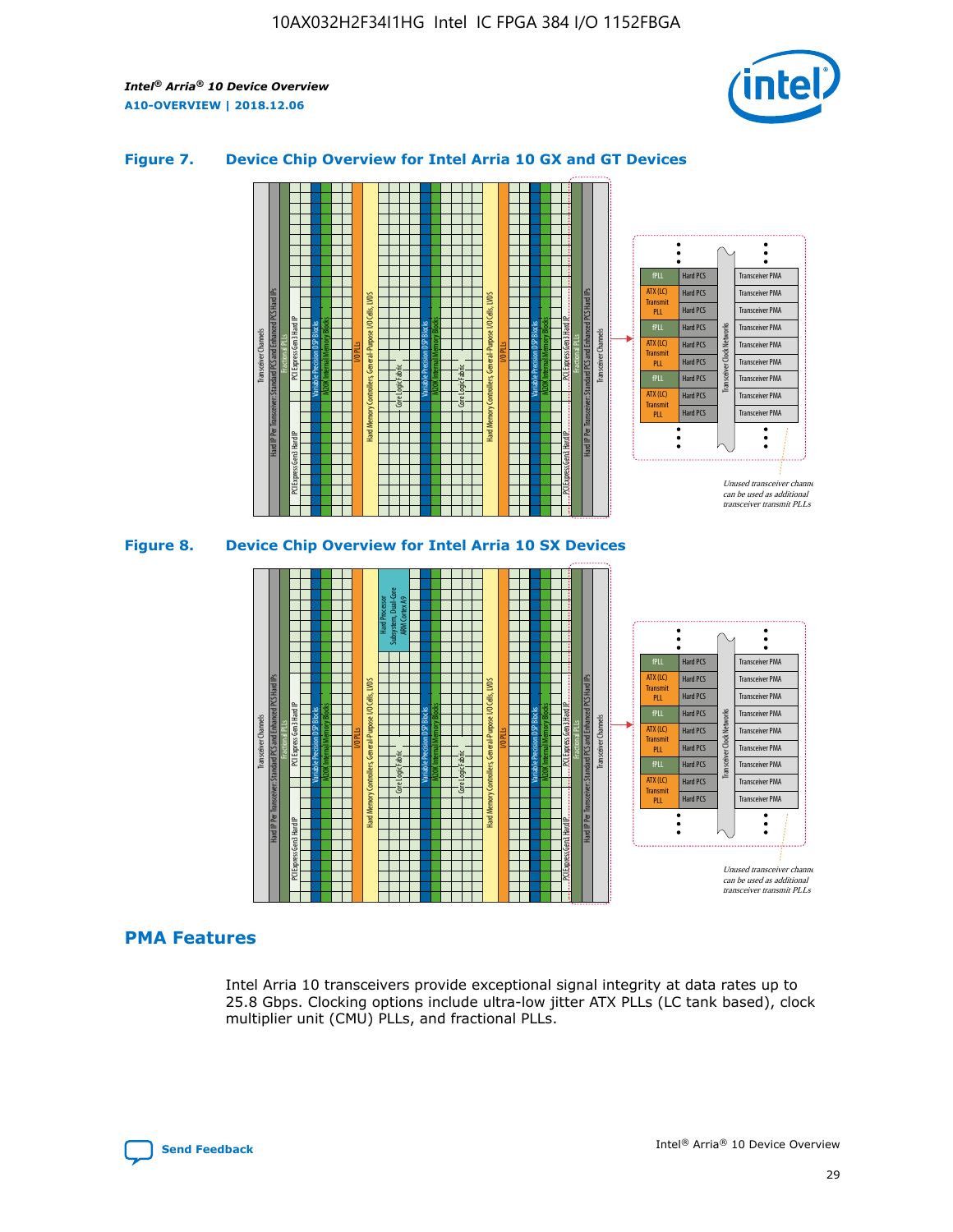

Each transceiver channel contains a channel PLL that can be used as the CMU PLL or clock data recovery (CDR) PLL. In CDR mode, the channel PLL recovers the receiver clock and data in the transceiver channel. Up to 80 independent data rates can be configured on a single Intel Arria 10 device.

## **Table 23. PMA Features of the Transceivers in Intel Arria 10 Devices**

| <b>Feature</b>                                             | <b>Capability</b>                                                                                                                                                                                                             |
|------------------------------------------------------------|-------------------------------------------------------------------------------------------------------------------------------------------------------------------------------------------------------------------------------|
| Chip-to-Chip Data Rates                                    | 1 Gbps to 17.4 Gbps (Intel Arria 10 GX devices)<br>1 Gbps to 25.8 Gbps (Intel Arria 10 GT devices)                                                                                                                            |
| <b>Backplane Support</b>                                   | Drive backplanes at data rates up to 12.5 Gbps                                                                                                                                                                                |
| <b>Optical Module Support</b>                              | SFP+/SFP, XFP, CXP, QSFP/QSFP28, CFP/CFP2/CFP4                                                                                                                                                                                |
| Cable Driving Support                                      | SFP+ Direct Attach, PCI Express over cable, eSATA                                                                                                                                                                             |
| Transmit Pre-Emphasis                                      | 4-tap transmit pre-emphasis and de-emphasis to compensate for system channel loss                                                                                                                                             |
| Continuous Time Linear<br>Equalizer (CTLE)                 | Dual mode, high-gain, and high-data rate, linear receive equalization to compensate for<br>system channel loss                                                                                                                |
| Decision Feedback Equalizer<br>(DFE)                       | 7-fixed and 4-floating tap DFE to equalize backplane channel loss in the presence of<br>crosstalk and noisy environments                                                                                                      |
| Variable Gain Amplifier                                    | Optimizes the signal amplitude prior to the CDR sampling and operates in fixed and<br>adaptive modes                                                                                                                          |
| Altera Digital Adaptive<br>Parametric Tuning (ADAPT)       | Fully digital adaptation engine to automatically adjust all link equalization parameters-<br>including CTLE, DFE, and variable gain amplifier blocks—that provide optimal link margin<br>without intervention from user logic |
| Precision Signal Integrity<br>Calibration Engine (PreSICE) | Hardened calibration controller to quickly calibrate all transceiver control parameters on<br>power-up, which provides the optimal signal integrity and jitter performance                                                    |
| Advanced Transmit (ATX)<br>PLL                             | Low jitter ATX (LC tank based) PLLs with continuous tuning range to cover a wide range of<br>standard and proprietary protocols                                                                                               |
| <b>Fractional PLLs</b>                                     | On-chip fractional frequency synthesizers to replace on-board crystal oscillators and reduce<br>system cost                                                                                                                   |
| Digitally Assisted Analog<br><b>CDR</b>                    | Superior jitter tolerance with fast lock time                                                                                                                                                                                 |
| <b>Dynamic Partial</b><br>Reconfiguration                  | Allows independent control of the Avalon memory-mapped interface of each transceiver<br>channel for the highest transceiver flexibility                                                                                       |
| Multiple PCS-PMA and PCS-<br>PLD interface widths          | 8-, 10-, 16-, 20-, 32-, 40-, or 64-bit interface widths for flexibility of deserialization width,<br>encoding, and reduced latency                                                                                            |

## **PCS Features**

This table summarizes the Intel Arria 10 transceiver PCS features. You can use the transceiver PCS to support a wide range of protocols ranging from 1 Gbps to 25.8 Gbps.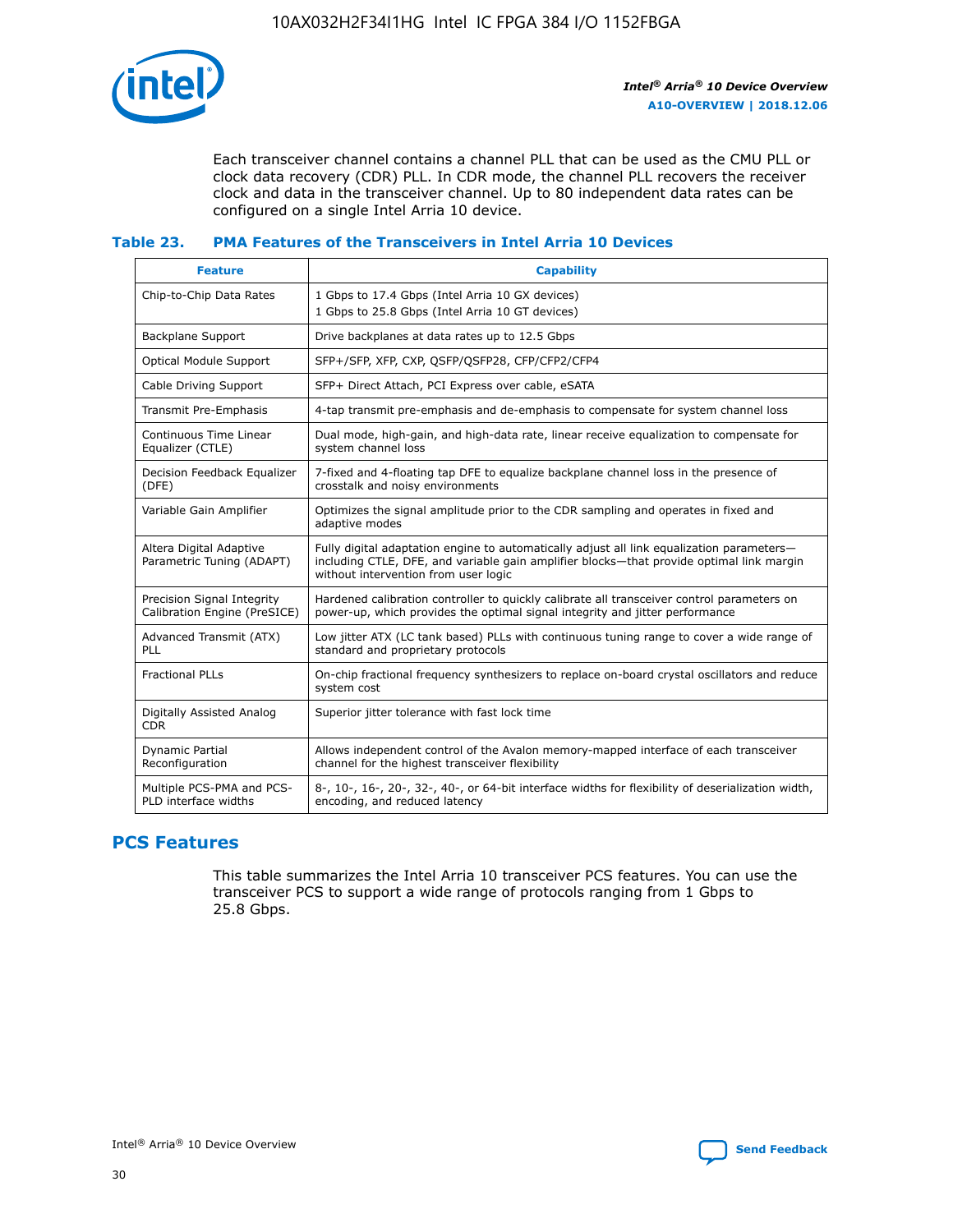

| <b>PCS</b>    | <b>Description</b>                                                                                                                                                                                                                                                                                                                                                                                             |
|---------------|----------------------------------------------------------------------------------------------------------------------------------------------------------------------------------------------------------------------------------------------------------------------------------------------------------------------------------------------------------------------------------------------------------------|
| Standard PCS  | Operates at a data rate up to 12 Gbps<br>Supports protocols such as PCI-Express, CPRI 4.2+, GigE, IEEE 1588 in Hard PCS<br>Implements other protocols using Basic/Custom (Standard PCS) transceiver<br>configuration rules.                                                                                                                                                                                    |
| Enhanced PCS  | Performs functions common to most serial data industry standards, such as word<br>alignment, encoding/decoding, and framing, before data is sent or received off-chip<br>through the PMA<br>• Handles data transfer to and from the FPGA fabric<br>Handles data transfer internally to and from the PMA<br>Provides frequency compensation<br>Performs channel bonding for multi-channel low skew applications |
| PCIe Gen3 PCS | Supports the seamless switching of Data and Clock between the Gen1, Gen2, and Gen3<br>data rates<br>Provides support for PIPE 3.0 features<br>Supports the PIPE interface with the Hard IP enabled, as well as with the Hard IP<br>bypassed                                                                                                                                                                    |

#### **Related Information**

- PCIe Gen1, Gen2, and Gen3 Hard IP on page 26
- Interlaken Support on page 26
- 10 Gbps Ethernet Support on page 26

## **PCS Protocol Support**

This table lists some of the protocols supported by the Intel Arria 10 transceiver PCS. For more information about the blocks in the transmitter and receiver data paths, refer to the related information.

| <b>Protocol</b>                                 | <b>Data Rate</b><br>(Gbps) | <b>Transceiver IP</b>       | <b>PCS Support</b>                      |
|-------------------------------------------------|----------------------------|-----------------------------|-----------------------------------------|
| PCIe Gen3 x1, x2, x4, x8                        | 8.0                        | Native PHY (PIPE)           | Standard PCS and PCIe<br>Gen3 PCS       |
| PCIe Gen2 x1, x2, x4, x8                        | 5.0                        | Native PHY (PIPE)           | <b>Standard PCS</b>                     |
| PCIe Gen1 x1, x2, x4, x8                        | 2.5                        | Native PHY (PIPE)           | Standard PCS                            |
| 1000BASE-X Gigabit Ethernet                     | 1.25                       | Native PHY                  | <b>Standard PCS</b>                     |
| 1000BASE-X Gigabit Ethernet with<br>IEEE 1588v2 | 1.25                       | Native PHY                  | Standard PCS                            |
| 10GBASE-R                                       | 10.3125                    | Native PHY                  | <b>Enhanced PCS</b>                     |
| 10GBASE-R with IEEE 1588v2                      | 10.3125                    | Native PHY                  | <b>Enhanced PCS</b>                     |
| 10GBASE-R with KR FEC                           | 10.3125                    | Native PHY                  | <b>Enhanced PCS</b>                     |
| 10GBASE-KR and 1000BASE-X                       | 10.3125                    | 1G/10GbE and 10GBASE-KR PHY | Standard PCS and<br><b>Enhanced PCS</b> |
| Interlaken (CEI-6G/11G)                         | 3.125 to 17.4              | Native PHY                  | <b>Enhanced PCS</b>                     |
| SFI-S/SFI-5.2                                   | 11.2                       | Native PHY                  | <b>Enhanced PCS</b>                     |
| $10G$ SDI                                       | 10.692                     | Native PHY                  | <b>Enhanced PCS</b>                     |
|                                                 |                            |                             | continued                               |

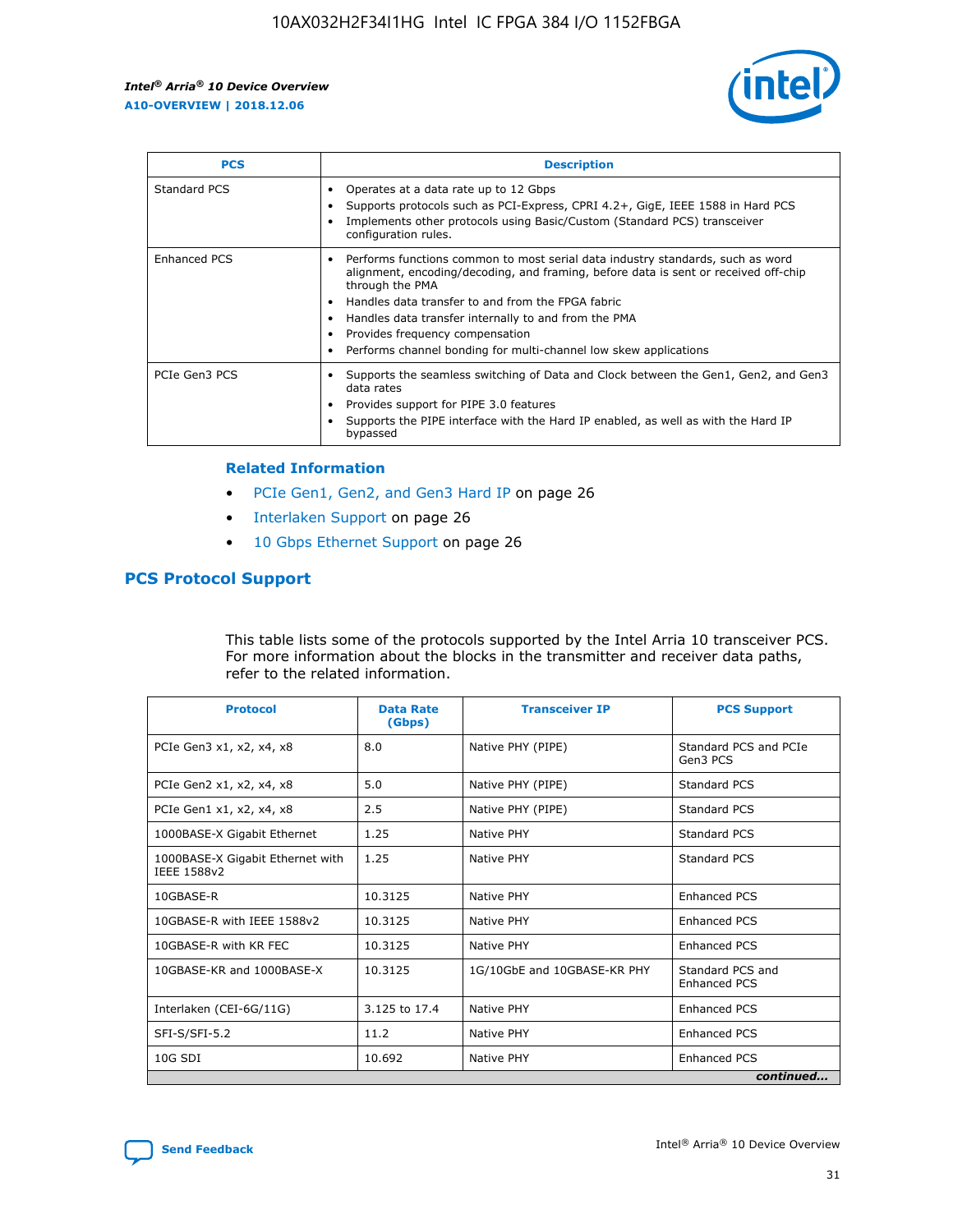

| <b>Protocol</b>      | <b>Data Rate</b><br>(Gbps) | <b>Transceiver IP</b> | <b>PCS Support</b> |
|----------------------|----------------------------|-----------------------|--------------------|
| CPRI 6.0 (64B/66B)   | 0.6144 to<br>10.1376       | Native PHY            | Enhanced PCS       |
| CPRI 4.2 (8B/10B)    | $0.6144$ to<br>9.8304      | Native PHY            | Standard PCS       |
| OBSAI RP3 v4.2       | 0.6144 to 6.144            | Native PHY            | Standard PCS       |
| SD-SDI/HD-SDI/3G-SDI | $0.143(12)$ to<br>2.97     | Native PHY            | Standard PCS       |

## **Related Information**

#### [Intel Arria 10 Transceiver PHY User Guide](https://www.intel.com/content/www/us/en/programmable/documentation/nik1398707230472.html#nik1398707091164)

Provides more information about the supported transceiver protocols and PHY IP, the PMA architecture, and the standard, enhanced, and PCIe Gen3 PCS architecture.

## **SoC with Hard Processor System**

Each SoC device combines an FPGA fabric and a hard processor system (HPS) in a single device. This combination delivers the flexibility of programmable logic with the power and cost savings of hard IP in these ways:

- Reduces board space, system power, and bill of materials cost by eliminating a discrete embedded processor
- Allows you to differentiate the end product in both hardware and software, and to support virtually any interface standard
- Extends the product life and revenue through in-field hardware and software updates

 $(12)$  The 0.143 Gbps data rate is supported using oversampling of user logic that you must implement in the FPGA fabric.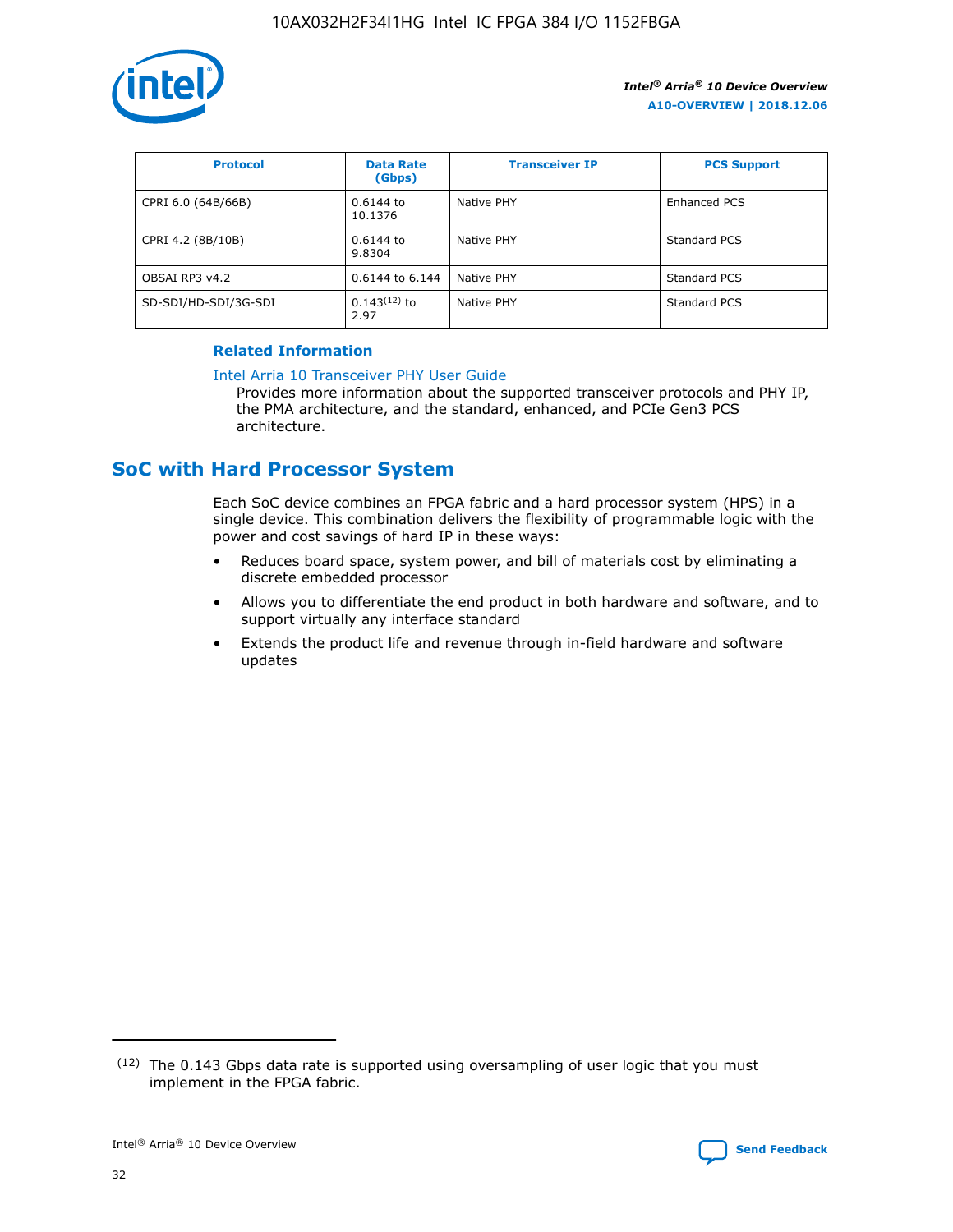

#### **Figure 9. HPS Block Diagram**

This figure shows a block diagram of the HPS with the dual ARM Cortex-A9 MPCore processor.



## **Key Advantages of 20-nm HPS**

The 20-nm HPS strikes a balance between enabling maximum software compatibility with 28-nm SoCs while still improving upon the 28-nm HPS architecture. These improvements address the requirements of the next generation target markets such as wireless and wireline communications, compute and storage equipment, broadcast and military in terms of performance, memory bandwidth, connectivity via backplane and security.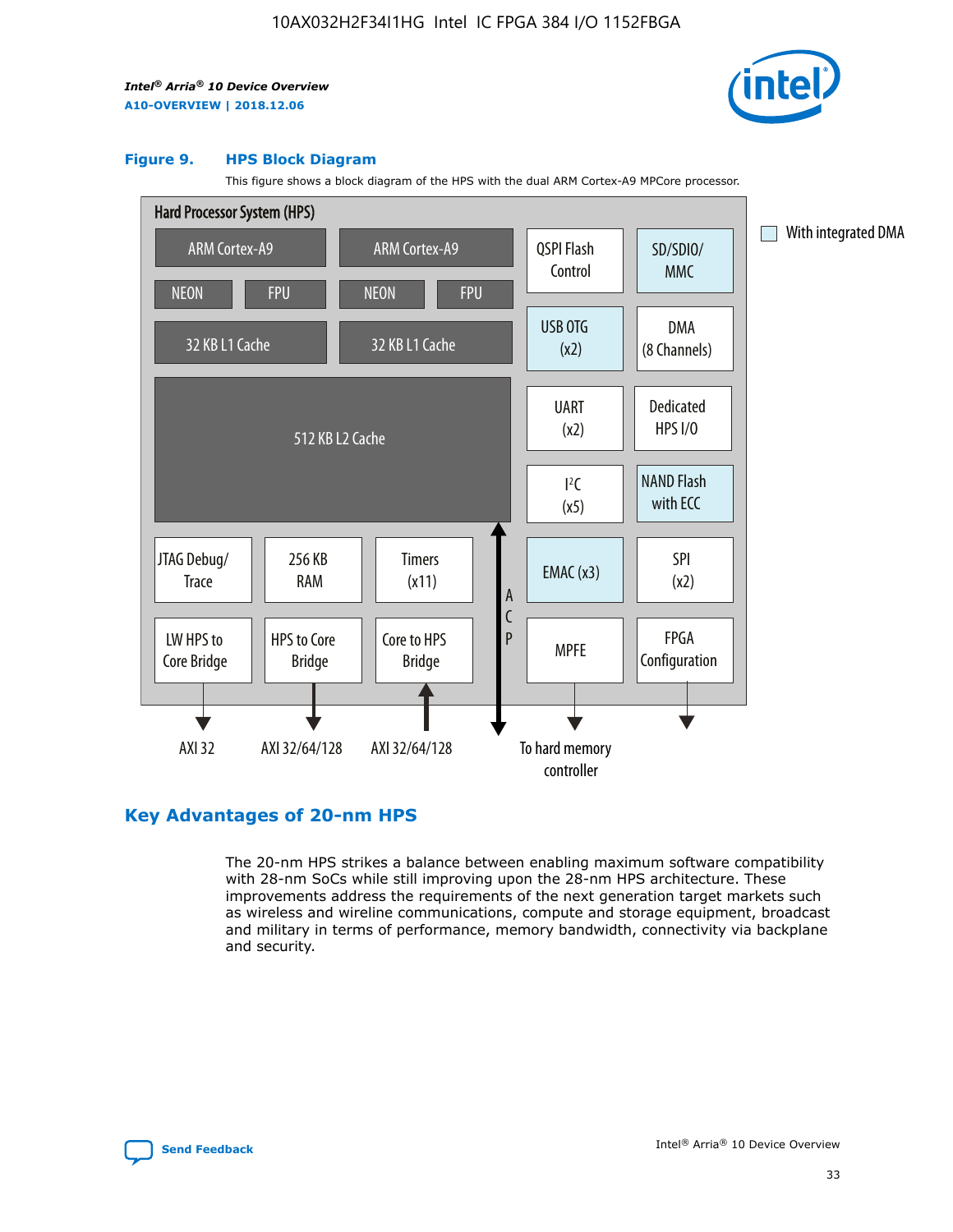

## **Table 24. Improvements in 20 nm HPS**

This table lists the key improvements of the 20 nm HPS compared to the 28 nm HPS.

| Advantages/<br><b>Improvements</b>                          | <b>Description</b>                                                                                                                                                                                                                                                                                                                                                                                                                                                                                                                                                                                                                                                                                                                                                                                                                                                                                                      |
|-------------------------------------------------------------|-------------------------------------------------------------------------------------------------------------------------------------------------------------------------------------------------------------------------------------------------------------------------------------------------------------------------------------------------------------------------------------------------------------------------------------------------------------------------------------------------------------------------------------------------------------------------------------------------------------------------------------------------------------------------------------------------------------------------------------------------------------------------------------------------------------------------------------------------------------------------------------------------------------------------|
| Increased performance and<br>overdrive capability           | While the nominal processor frequency is 1.2 GHz, the 20 nm HPS offers an "overdrive"<br>feature which enables a higher processor operating frequency. This requires a higher supply<br>voltage value that is unique to the HPS and may require a separate regulator.                                                                                                                                                                                                                                                                                                                                                                                                                                                                                                                                                                                                                                                   |
| Increased processor memory<br>bandwidth and DDR4<br>support | Up to 64-bit DDR4 memory at 2,400 Mbps support is available for the processor. The hard<br>memory controller for the HPS comprises a multi-port front end that manages connections<br>to a single port memory controller. The multi-port front end allows logic core and the HPS<br>to share ports and thereby the available bandwidth of the memory controller.                                                                                                                                                                                                                                                                                                                                                                                                                                                                                                                                                        |
| Flexible I/O sharing                                        | An advanced I/O pin muxing scheme allows improved sharing of I/O between the HPS and<br>the core logic. The following types of I/O are available for SoC:<br>17 dedicated I/Os-physically located inside the HPS block and are not accessible to<br>logic within the core. The 17 dedicated I/Os are used for HPS clock, resets, and<br>interfacing with boot devices, QSPI, and SD/MMC.<br>48 direct shared I/O-located closest to the HPS block and are ideal for high speed HPS<br>peripherals such as EMAC, USB, and others. There is one bank of 48 I/Os that supports<br>direct sharing where the 48 I/Os can be shared 12 I/Os at a time.<br>Standard (shared) I/O-all standard I/Os can be shared by the HPS peripherals and any<br>logic within the core. For designs where more than 48 I/Os are required to fully use all<br>the peripherals in the HPS, these I/Os can be connected through the core logic. |
| <b>EMAC</b> core                                            | Three EMAC cores are available in the HPS. The EMAC cores enable an application to<br>support two redundant Ethernet connections; for example, backplane, or two EMAC cores<br>for managing IEEE 1588 time stamp information while allowing a third EMAC core for debug<br>and configuration. All three EMACs can potentially share the same time stamps, simplifying<br>the 1588 time stamping implementation. A new serial time stamp interface allows core<br>logic to access and read the time stamp values. The integrated EMAC controllers can be<br>connected to external Ethernet PHY through the provided MDIO or I <sup>2</sup> C interface.                                                                                                                                                                                                                                                                  |
| On-chip memory                                              | The on-chip memory is updated to 256 KB support and can support larger data sets and<br>real time algorithms.                                                                                                                                                                                                                                                                                                                                                                                                                                                                                                                                                                                                                                                                                                                                                                                                           |
| <b>ECC</b> enhancements                                     | Improvements in L2 Cache ECC management allow identification of errors down to the<br>address level. ECC enhancements also enable improved error injection and status reporting<br>via the introduction of new memory mapped access to syndrome and data signals.                                                                                                                                                                                                                                                                                                                                                                                                                                                                                                                                                                                                                                                       |
| HPS to FPGA Interconnect<br><b>Backbone</b>                 | Although the HPS and the Logic Core can operate independently, they are tightly coupled<br>via a high-bandwidth system interconnect built from high-performance ARM AMBA AXI bus<br>bridges. IP bus masters in the FPGA fabric have access to HPS bus slaves via the FPGA-to-<br>HPS interconnect. Similarly, HPS bus masters have access to bus slaves in the core fabric<br>via the HPS-to-FPGA bridge. Both bridges are AMBA AXI-3 compliant and support<br>simultaneous read and write transactions. Up to three masters within the core fabric can<br>share the HPS SDRAM controller with the processor. Additionally, the processor can be used<br>to configure the core fabric under program control via a dedicated 32-bit configuration port.                                                                                                                                                                  |
| FPGA configuration and HPS<br>booting                       | The FPGA fabric and HPS in the SoCs are powered independently. You can reduce the clock<br>frequencies or gate the clocks to reduce dynamic power.<br>You can configure the FPGA fabric and boot the HPS independently, in any order, providing<br>you with more design flexibility.                                                                                                                                                                                                                                                                                                                                                                                                                                                                                                                                                                                                                                    |
| Security                                                    | New security features have been introduced for anti-tamper management, secure boot,<br>encryption (AES), and authentication (SHA).                                                                                                                                                                                                                                                                                                                                                                                                                                                                                                                                                                                                                                                                                                                                                                                      |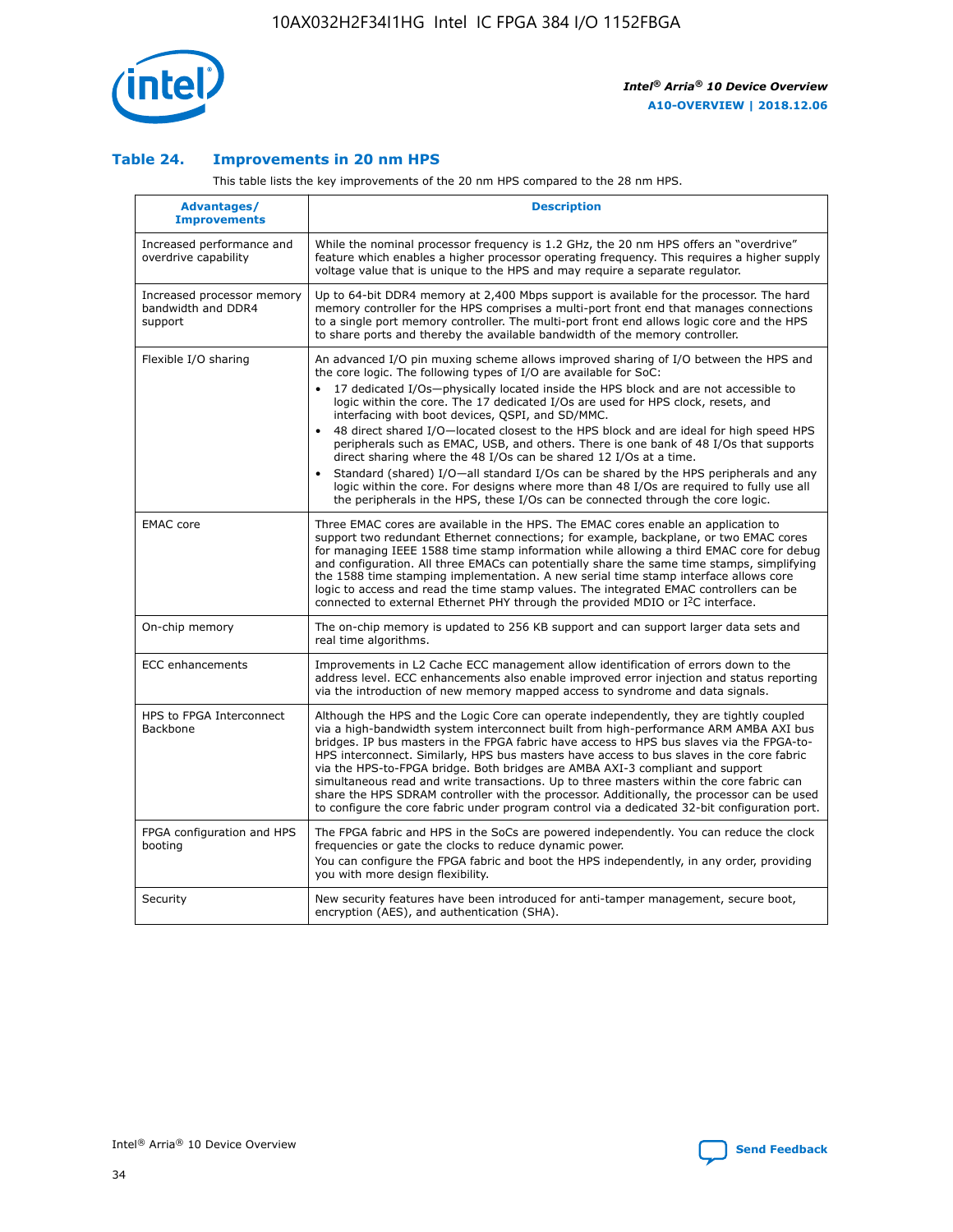

## **Features of the HPS**

The HPS has the following features:

- 1.2-GHz, dual-core ARM Cortex-A9 MPCore processor with up to 1.5-GHz via overdrive
	- ARMv7-A architecture that runs 32-bit ARM instructions, 16-bit and 32-bit Thumb instructions, and 8-bit Java byte codes in Jazelle style
	- Superscalar, variable length, out-of-order pipeline with dynamic branch prediction
	- Instruction Efficiency 2.5 MIPS/MHz, which provides total performance of 7500 MIPS at 1.5 GHz
- Each processor core includes:
	- 32 KB of L1 instruction cache, 32 KB of L1 data cache
	- Single- and double-precision floating-point unit and NEON media engine
	- CoreSight debug and trace technology
	- Snoop Control Unit (SCU) and Acceleration Coherency Port (ACP)
- 512 KB of shared L2 cache
- 256 KB of scratch RAM
- Hard memory controller with support for DDR3, DDR4 and optional error correction code (ECC) support
- Multiport Front End (MPFE) Scheduler interface to the hard memory controller
- 8-channel direct memory access (DMA) controller
- QSPI flash controller with SIO, DIO, QIO SPI Flash support
- NAND flash controller (ONFI 1.0 or later) with DMA and ECC support, updated to support 8 and 16-bit Flash devices and new command DMA to offload CPU for fast power down recovery
- Updated SD/SDIO/MMC controller to eMMC 4.5 with DMA with CE-ATA digital command support
- 3 10/100/1000 Ethernet media access control (MAC) with DMA
- 2 USB On-the-Go (OTG) controllers with DMA
- $\bullet$  5 I<sup>2</sup>C controllers (3 can be used by EMAC for MIO to external PHY)
- 2 UART 16550 Compatible controllers
- 4 serial peripheral interfaces (SPI) (2 Master, 2 Slaves)
- 62 programmable general-purpose I/Os, which includes 48 direct share I/Os that allows the HPS peripherals to connect directly to the FPGA I/Os
- 7 general-purpose timers
- 4 watchdog timers
- Anti-tamper, Secure Boot, Encryption (AES) and Authentication (SHA)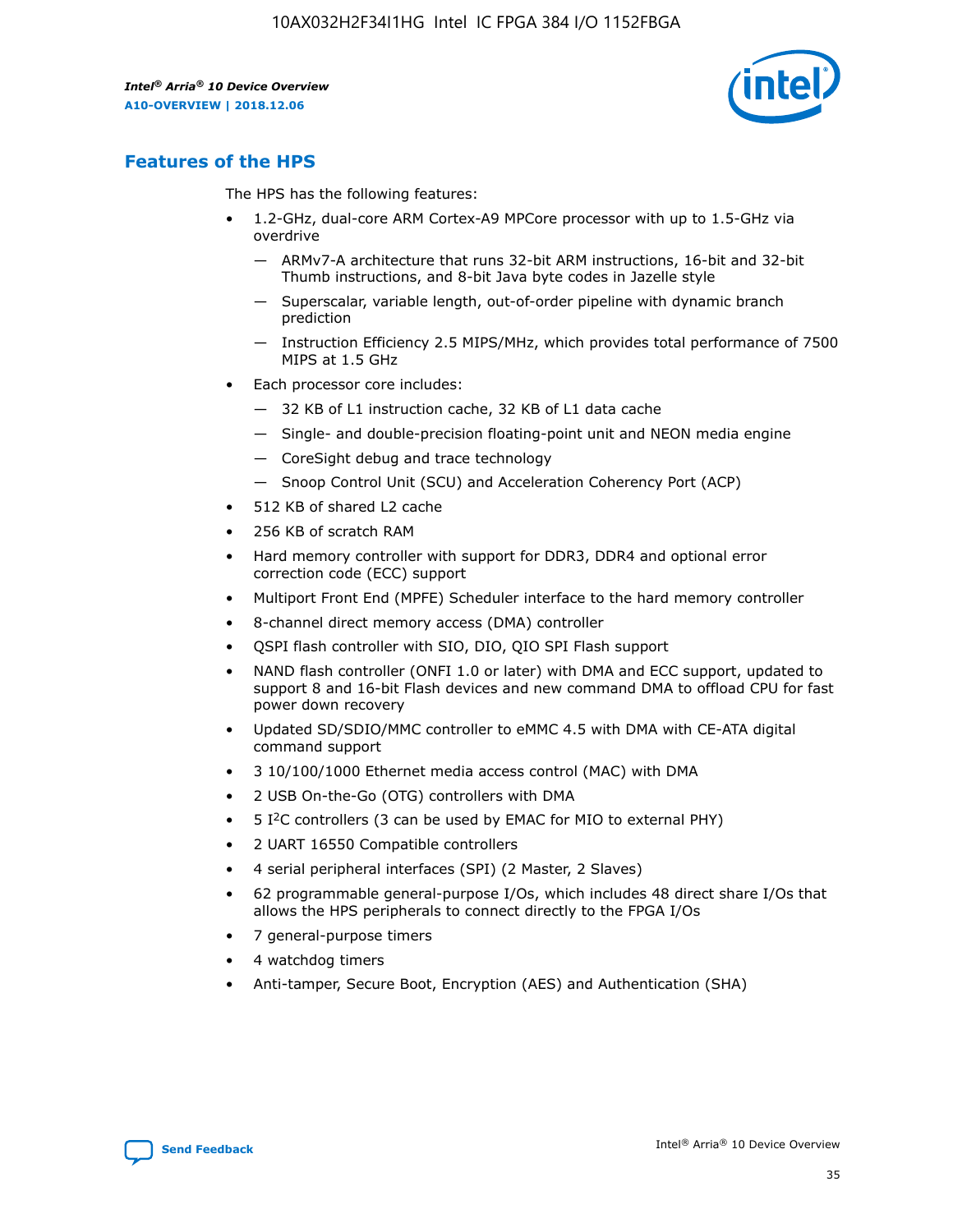

## **System Peripherals and Debug Access Port**

Each Ethernet MAC, USB OTG, NAND flash controller, and SD/MMC controller module has an integrated DMA controller. For modules without an integrated DMA controller, an additional DMA controller module provides up to eight channels of high-bandwidth data transfers. Peripherals that communicate off-chip are multiplexed with other peripherals at the HPS pin level. This allows you to choose which peripherals interface with other devices on your PCB.

The debug access port provides interfaces to industry standard JTAG debug probes and supports ARM CoreSight debug and core traces to facilitate software development.

#### **HPS–FPGA AXI Bridges**

The HPS–FPGA bridges, which support the Advanced Microcontroller Bus Architecture (AMBA) Advanced eXtensible Interface (AXI™) specifications, consist of the following bridges:

- FPGA-to-HPS AMBA AXI bridge—a high-performance bus supporting 32, 64, and 128 bit data widths that allows the FPGA fabric to issue transactions to slaves in the HPS.
- HPS-to-FPGA Avalon/AMBA AXI bridge—a high-performance bus supporting 32, 64, and 128 bit data widths that allows the HPS to issue transactions to slaves in the FPGA fabric.
- Lightweight HPS-to-FPGA AXI bridge—a lower latency 32 bit width bus that allows the HPS to issue transactions to soft peripherals in the FPGA fabric. This bridge is primarily used for control and status register (CSR) accesses to peripherals in the FPGA fabric.

The HPS–FPGA AXI bridges allow masters in the FPGA fabric to communicate with slaves in the HPS logic, and vice versa. For example, the HPS-to-FPGA AXI bridge allows you to share memories instantiated in the FPGA fabric with one or both microprocessors in the HPS, while the FPGA-to-HPS AXI bridge allows logic in the FPGA fabric to access the memory and peripherals in the HPS.

Each HPS–FPGA bridge also provides asynchronous clock crossing for data transferred between the FPGA fabric and the HPS.

#### **HPS SDRAM Controller Subsystem**

The HPS SDRAM controller subsystem contains a multiport SDRAM controller and DDR PHY that are shared between the FPGA fabric (through the FPGA-to-HPS SDRAM interface), the level 2 (L2) cache, and the level 3 (L3) system interconnect. The FPGA-to-HPS SDRAM interface supports AMBA AXI and Avalon® Memory-Mapped (Avalon-MM) interface standards, and provides up to six individual ports for access by masters implemented in the FPGA fabric.

The HPS SDRAM controller supports up to 3 masters (command ports), 3x 64-bit read data ports and 3x 64-bit write data ports.

To maximize memory performance, the SDRAM controller subsystem supports command and data reordering, deficit round-robin arbitration with aging, and high-priority bypass features.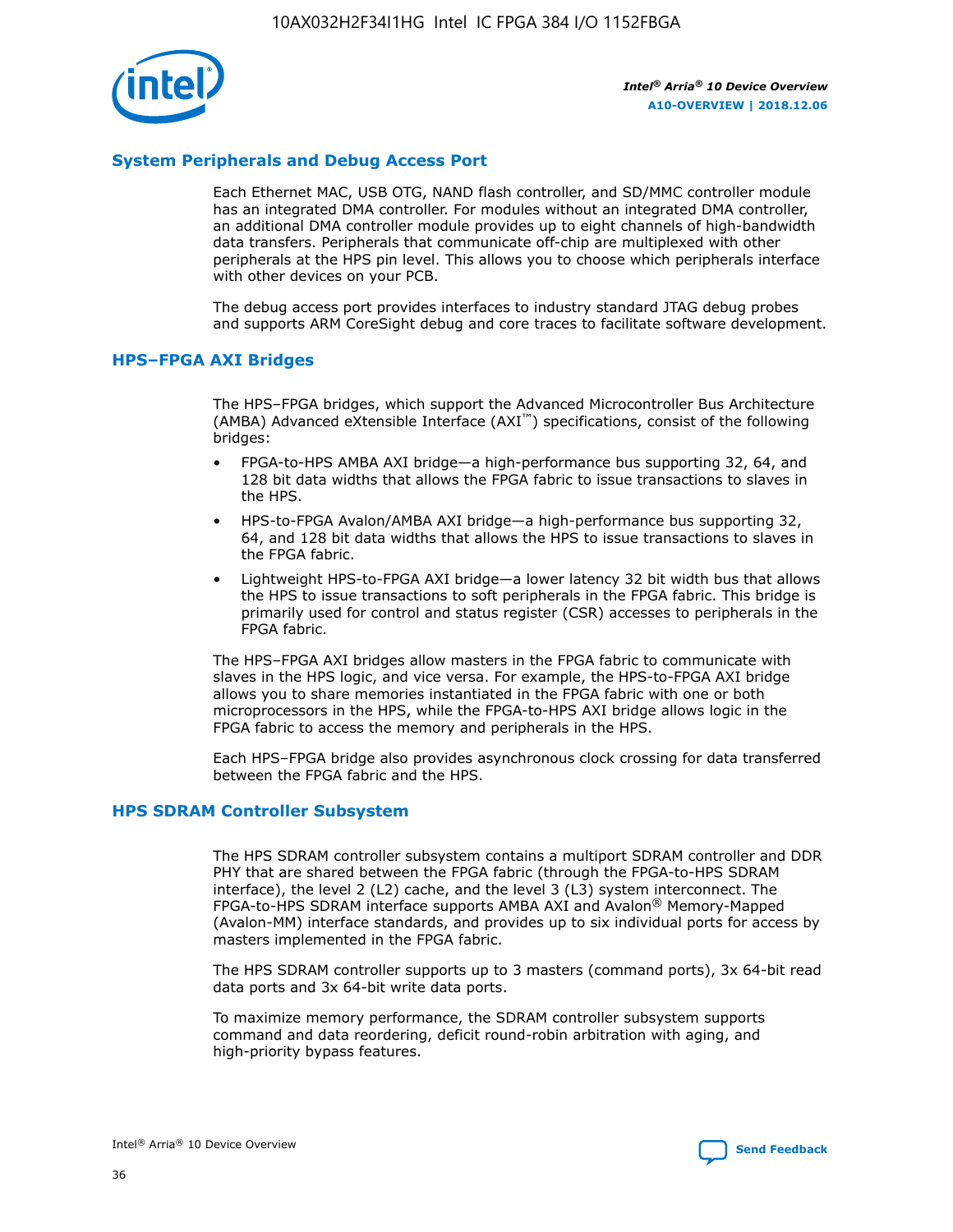

## **FPGA Configuration and HPS Booting**

The FPGA fabric and HPS in the SoC FPGA must be powered at the same time. You can reduce the clock frequencies or gate the clocks to reduce dynamic power.

Once powered, the FPGA fabric and HPS can be configured independently thus providing you with more design flexibility:

- You can boot the HPS independently. After the HPS is running, the HPS can fully or partially reconfigure the FPGA fabric at any time under software control. The HPS can also configure other FPGAs on the board through the FPGA configuration controller.
- Configure the FPGA fabric first, and then boot the HPS from memory accessible to the FPGA fabric.

## **Hardware and Software Development**

For hardware development, you can configure the HPS and connect your soft logic in the FPGA fabric to the HPS interfaces using the Platform Designer system integration tool in the Intel Quartus Prime software.

For software development, the ARM-based SoC FPGA devices inherit the rich software development ecosystem available for the ARM Cortex-A9 MPCore processor. The software development process for Intel SoC FPGAs follows the same steps as those for other SoC devices from other manufacturers. Support for Linux\*, VxWorks\*, and other operating systems are available for the SoC FPGAs. For more information on the operating systems support availability, contact the Intel FPGA sales team.

You can begin device-specific firmware and software development on the Intel SoC FPGA Virtual Target. The Virtual Target is a fast PC-based functional simulation of a target development system—a model of a complete development board. The Virtual Target enables the development of device-specific production software that can run unmodified on actual hardware.

## **Dynamic and Partial Reconfiguration**

The Intel Arria 10 devices support dynamic and partial reconfiguration. You can use dynamic and partial reconfiguration simultaneously to enable seamless reconfiguration of both the device core and transceivers.

## **Dynamic Reconfiguration**

You can reconfigure the PMA and PCS blocks while the device continues to operate. This feature allows you to change the data rates, protocol, and analog settings of a channel in a transceiver bank without affecting on-going data transfer in other transceiver banks. This feature is ideal for applications that require dynamic multiprotocol or multirate support.

## **Partial Reconfiguration**

Using partial reconfiguration, you can reconfigure some parts of the device while keeping the device in operation.

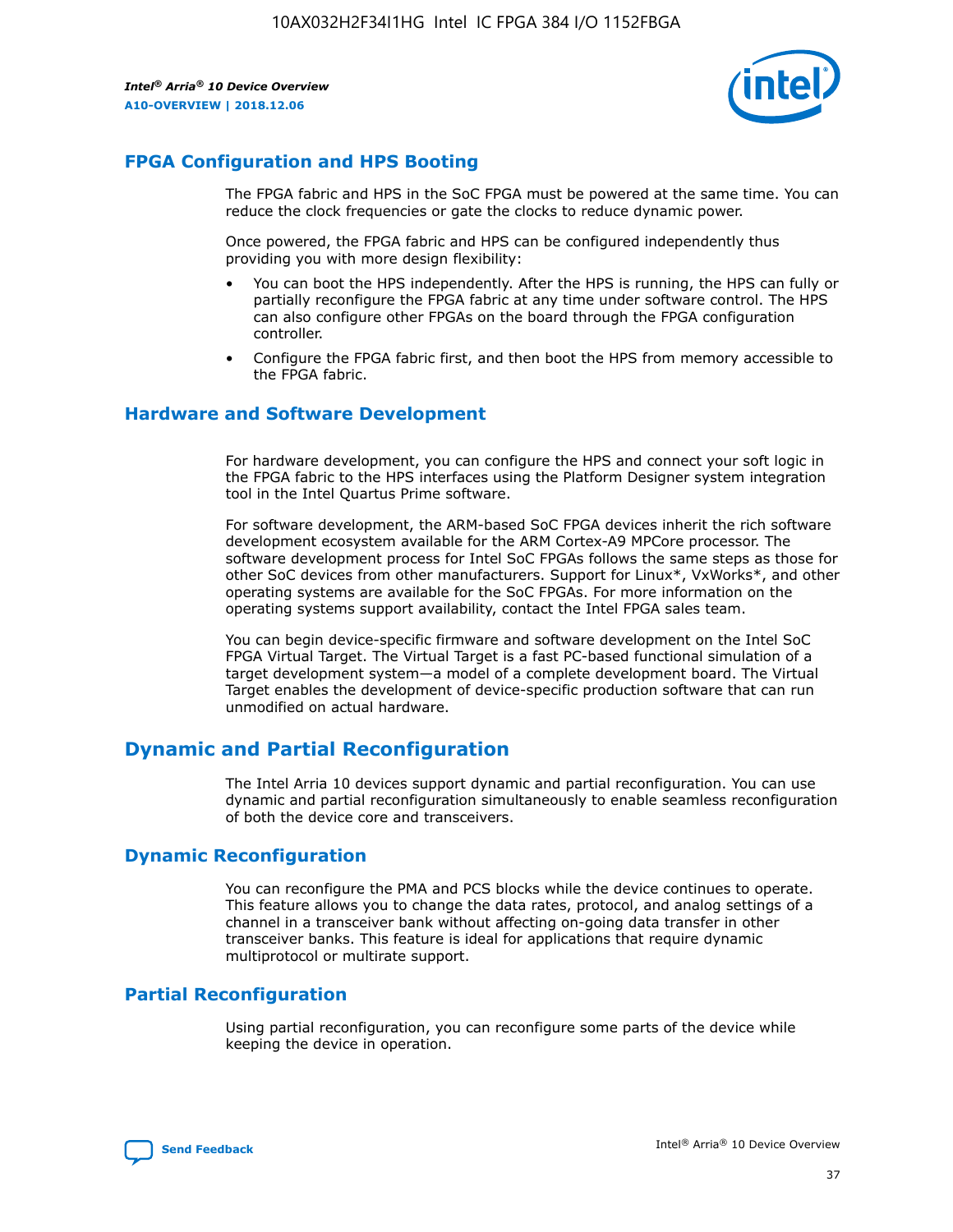

Instead of placing all device functions in the FPGA fabric, you can store some functions that do not run simultaneously in external memory and load them only when required. This capability increases the effective logic density of the device, and lowers cost and power consumption.

In the Intel solution, you do not have to worry about intricate device architecture to perform a partial reconfiguration. The partial reconfiguration capability is built into the Intel Quartus Prime design software, making such time-intensive task simple.

Intel Arria 10 devices support partial reconfiguration in the following configuration options:

- Using an internal host:
	- All supported configuration modes where the FPGA has access to external memory devices such as serial and parallel flash memory.
	- Configuration via Protocol [CvP (PCIe)]
- Using an external host—passive serial (PS), fast passive parallel (FPP) x8, FPP x16, and FPP x32 I/O interface.

## **Enhanced Configuration and Configuration via Protocol**

## **Table 25. Configuration Schemes and Features of Intel Arria 10 Devices**

Intel Arria 10 devices support 1.8 V programming voltage and several configuration schemes.

| <b>Scheme</b>                                                          | <b>Data</b><br><b>Width</b> | <b>Max Clock</b><br>Rate<br>(MHz) | <b>Max Data</b><br>Rate<br>(Mbps)<br>(13) | <b>Decompression</b> | <b>Design</b><br>Security <sup>(1</sup><br>4) | <b>Partial</b><br>Reconfiguration<br>(15) | <b>Remote</b><br><b>System</b><br><b>Update</b> |
|------------------------------------------------------------------------|-----------------------------|-----------------------------------|-------------------------------------------|----------------------|-----------------------------------------------|-------------------------------------------|-------------------------------------------------|
| <b>JTAG</b>                                                            | 1 bit                       | 33                                | 33                                        |                      |                                               | Yes(16)                                   |                                                 |
| Active Serial (AS)<br>through the<br>EPCO-L<br>configuration<br>device | 1 bit,<br>4 bits            | 100                               | 400                                       | Yes                  | Yes                                           | Yes(16)                                   | Yes                                             |
| Passive serial (PS)<br>through CPLD or<br>external<br>microcontroller  | 1 bit                       | 100                               | 100                                       | Yes                  | Yes                                           | Yes <sup>(16)</sup>                       | Parallel<br>Flash<br>Loader<br>(PFL) IP<br>core |
|                                                                        |                             |                                   |                                           |                      |                                               |                                           | continued                                       |

<sup>(13)</sup> Enabling either compression or design security features affects the maximum data rate. Refer to the Intel Arria 10 Device Datasheet for more information.

<sup>(14)</sup> Encryption and compression cannot be used simultaneously.

 $(15)$  Partial reconfiguration is an advanced feature of the device family. If you are interested in using partial reconfiguration, contact Intel for support.

 $(16)$  Partial configuration can be performed only when it is configured as internal host.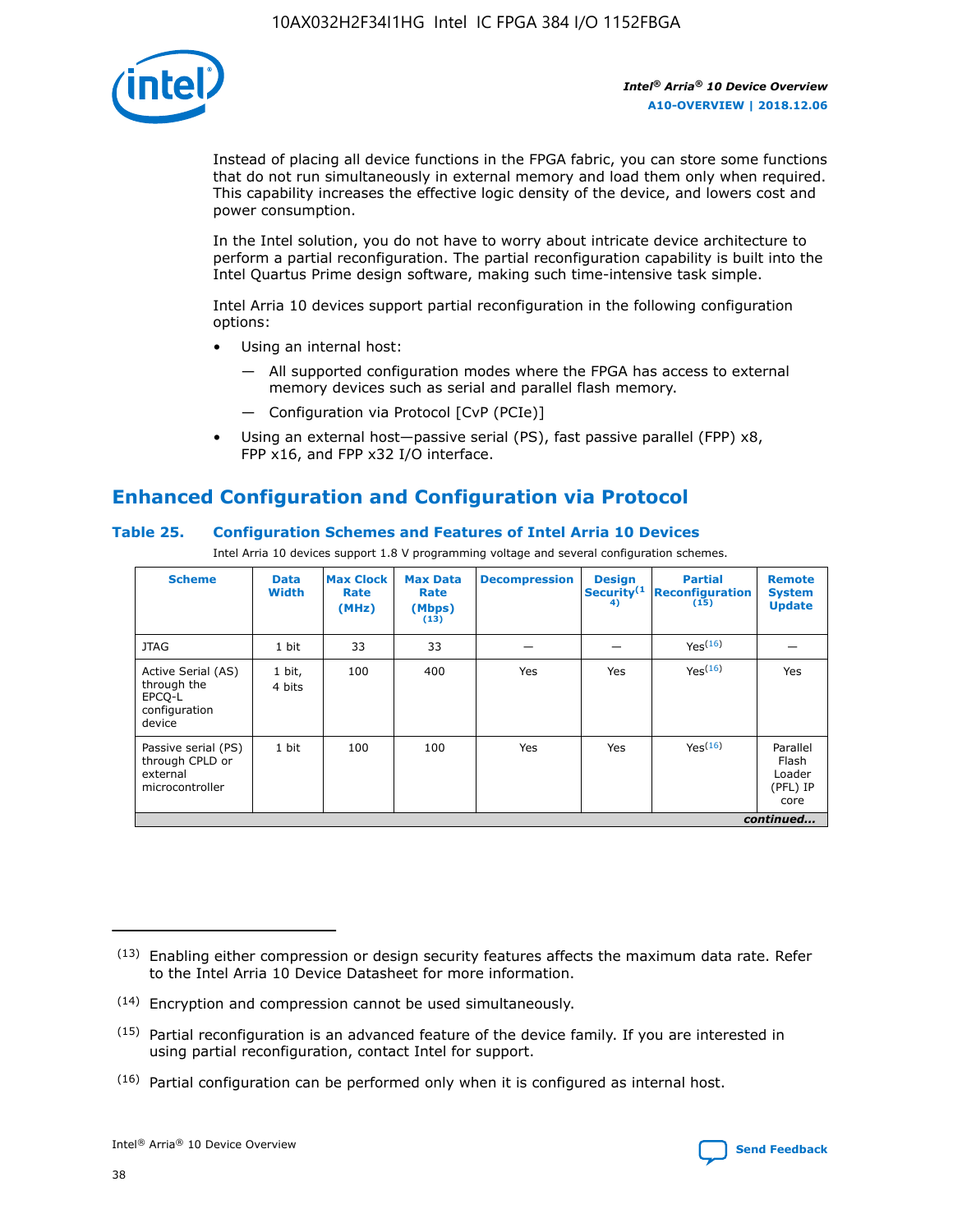

| <b>Scheme</b>                                   | <b>Data</b><br><b>Width</b> | <b>Max Clock</b><br>Rate<br>(MHz) | <b>Max Data</b><br>Rate<br>(Mbps)<br>(13) | <b>Decompression</b> | <b>Design</b><br>Security <sup>(1</sup><br>4) | <b>Partial</b><br><b>Reconfiguration</b><br>(15) | <b>Remote</b><br><b>System</b><br><b>Update</b> |
|-------------------------------------------------|-----------------------------|-----------------------------------|-------------------------------------------|----------------------|-----------------------------------------------|--------------------------------------------------|-------------------------------------------------|
| Fast passive                                    | 8 bits                      | 100                               | 3200                                      | Yes                  | Yes                                           | Yes(17)                                          | PFL IP                                          |
| parallel (FPP)<br>through CPLD or               | 16 bits                     |                                   |                                           | Yes                  | Yes                                           |                                                  | core                                            |
| external<br>microcontroller                     | 32 bits                     |                                   |                                           | Yes                  | Yes                                           |                                                  |                                                 |
| Configuration via                               | 16 bits                     | 100                               | 3200                                      | Yes                  | Yes                                           | Yes <sup>(17)</sup>                              |                                                 |
| <b>HPS</b>                                      | 32 bits                     |                                   |                                           | Yes                  | Yes                                           |                                                  |                                                 |
| Configuration via<br>Protocol [CvP<br>$(PCIe*)$ | x1, x2,<br>x4, x8<br>lanes  |                                   | 8000                                      | Yes                  | Yes                                           | Yes <sup>(16)</sup>                              |                                                 |

You can configure Intel Arria 10 devices through PCIe using Configuration via Protocol (CvP). The Intel Arria 10 CvP implementation conforms to the PCIe 100 ms power-up-to-active time requirement.

## **Related Information**

[Configuration via Protocol \(CvP\) Implementation in Intel FPGAs User Guide](https://www.intel.com/content/www/us/en/programmable/documentation/dsu1441819344145.html#dsu1442269728522) Provides more information about the CvP configuration scheme.

## **SEU Error Detection and Correction**

Intel Arria 10 devices offer robust and easy-to-use single-event upset (SEU) error detection and correction circuitry.

The detection and correction circuitry includes protection for Configuration RAM (CRAM) programming bits and user memories. The CRAM is protected by a continuously running CRC error detection circuit with integrated ECC that automatically corrects one or two errors and detects higher order multi-bit errors. When more than two errors occur, correction is available through reloading of the core programming file, providing a complete design refresh while the FPGA continues to operate.

The physical layout of the Intel Arria 10 CRAM array is optimized to make the majority of multi-bit upsets appear as independent single-bit or double-bit errors which are automatically corrected by the integrated CRAM ECC circuitry. In addition to the CRAM protection, the M20K memory blocks also include integrated ECC circuitry and are layout-optimized for error detection and correction. The MLAB does not have ECC.

(14) Encryption and compression cannot be used simultaneously.

<sup>(17)</sup> Supported at a maximum clock rate of 100 MHz.



 $(13)$  Enabling either compression or design security features affects the maximum data rate. Refer to the Intel Arria 10 Device Datasheet for more information.

 $(15)$  Partial reconfiguration is an advanced feature of the device family. If you are interested in using partial reconfiguration, contact Intel for support.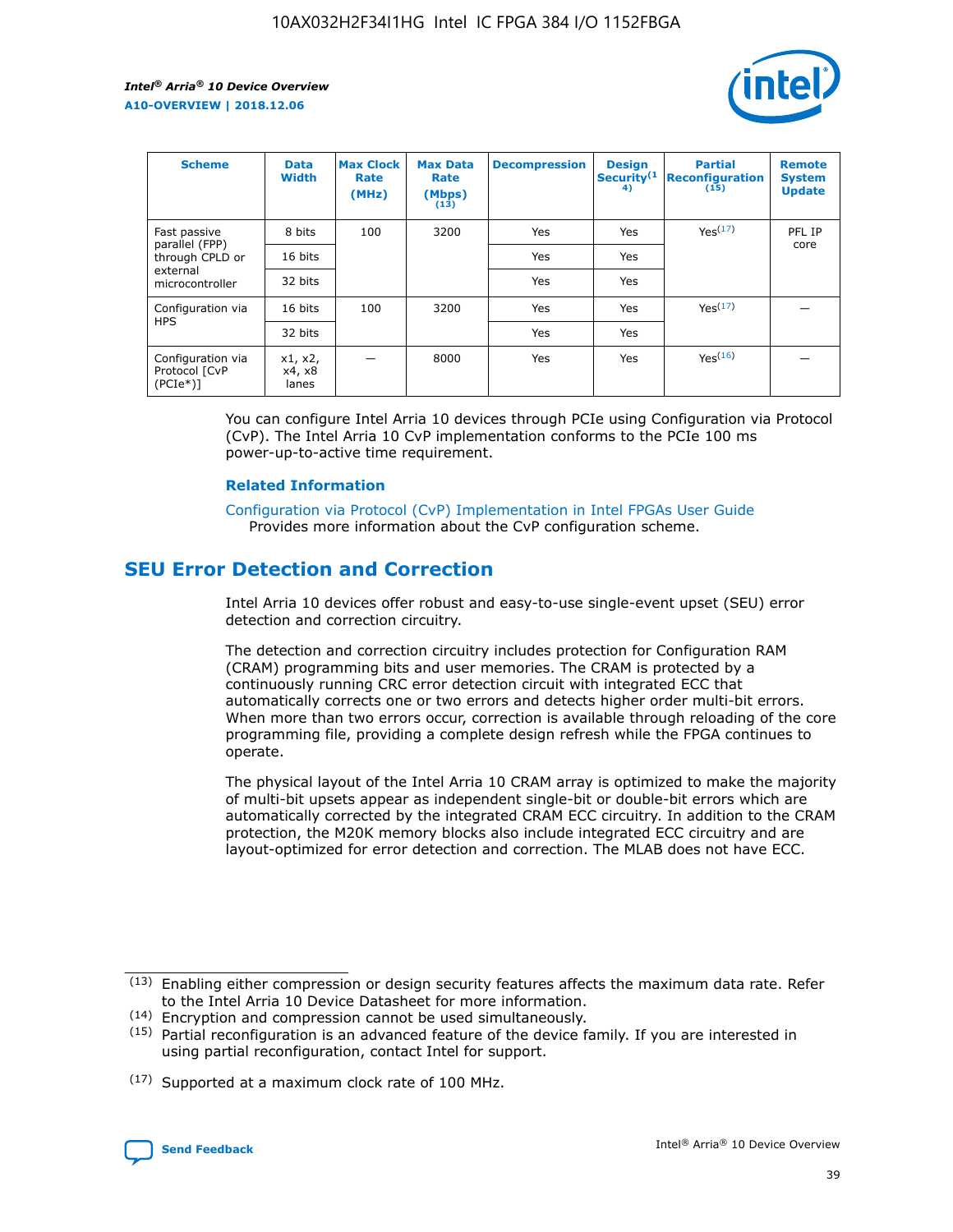

## **Power Management**

Intel Arria 10 devices leverage the advanced 20 nm process technology, a low 0.9 V core power supply, an enhanced core architecture, and several optional power reduction techniques to reduce total power consumption by as much as 40% compared to Arria V devices and as much as 60% compared to Stratix V devices.

The optional power reduction techniques in Intel Arria 10 devices include:

- **SmartVID**—a code is programmed into each device during manufacturing that allows a smart regulator to operate the device at lower core  $V_{CC}$  while maintaining performance
- **Programmable Power Technology**—non-critical timing paths are identified by the Intel Quartus Prime software and the logic in these paths is biased for low power instead of high performance
- **Low Static Power Options**—devices are available with either standard static power or low static power while maintaining performance

Furthermore, Intel Arria 10 devices feature Intel's industry-leading low power transceivers and include a number of hard IP blocks that not only reduce logic resources but also deliver substantial power savings compared to soft implementations. In general, hard IP blocks consume up to 90% less power than the equivalent soft logic implementations.

## **Incremental Compilation**

The Intel Quartus Prime software incremental compilation feature reduces compilation time and helps preserve performance to ease timing closure. The incremental compilation feature enables the partial reconfiguration flow for Intel Arria 10 devices.

Incremental compilation supports top-down, bottom-up, and team-based design flows. This feature facilitates modular, hierarchical, and team-based design flows where different designers compile their respective design sections in parallel. Furthermore, different designers or IP providers can develop and optimize different blocks of the design independently. These blocks can then be imported into the top level project.

## **Document Revision History for Intel Arria 10 Device Overview**

| <b>Document</b><br><b>Version</b> | <b>Changes</b>                                                                                                                                                                                                                                                              |
|-----------------------------------|-----------------------------------------------------------------------------------------------------------------------------------------------------------------------------------------------------------------------------------------------------------------------------|
| 2018.12.06                        | Added links to Intel Arria 10 device errata documents.<br>Removed automotive temperature option from the Intel Arria 10 GX devices.<br>Removed -3 fabric speed grade from the Intel Arria 10 GT devices.<br>Updated power options for the Intel Arria 10 GX and GT devices. |
| 2018.04.09                        | Updated the lowest $V_{CC}$ from 0.83 V to 0.82 V in the topic listing a summary of the device features.                                                                                                                                                                    |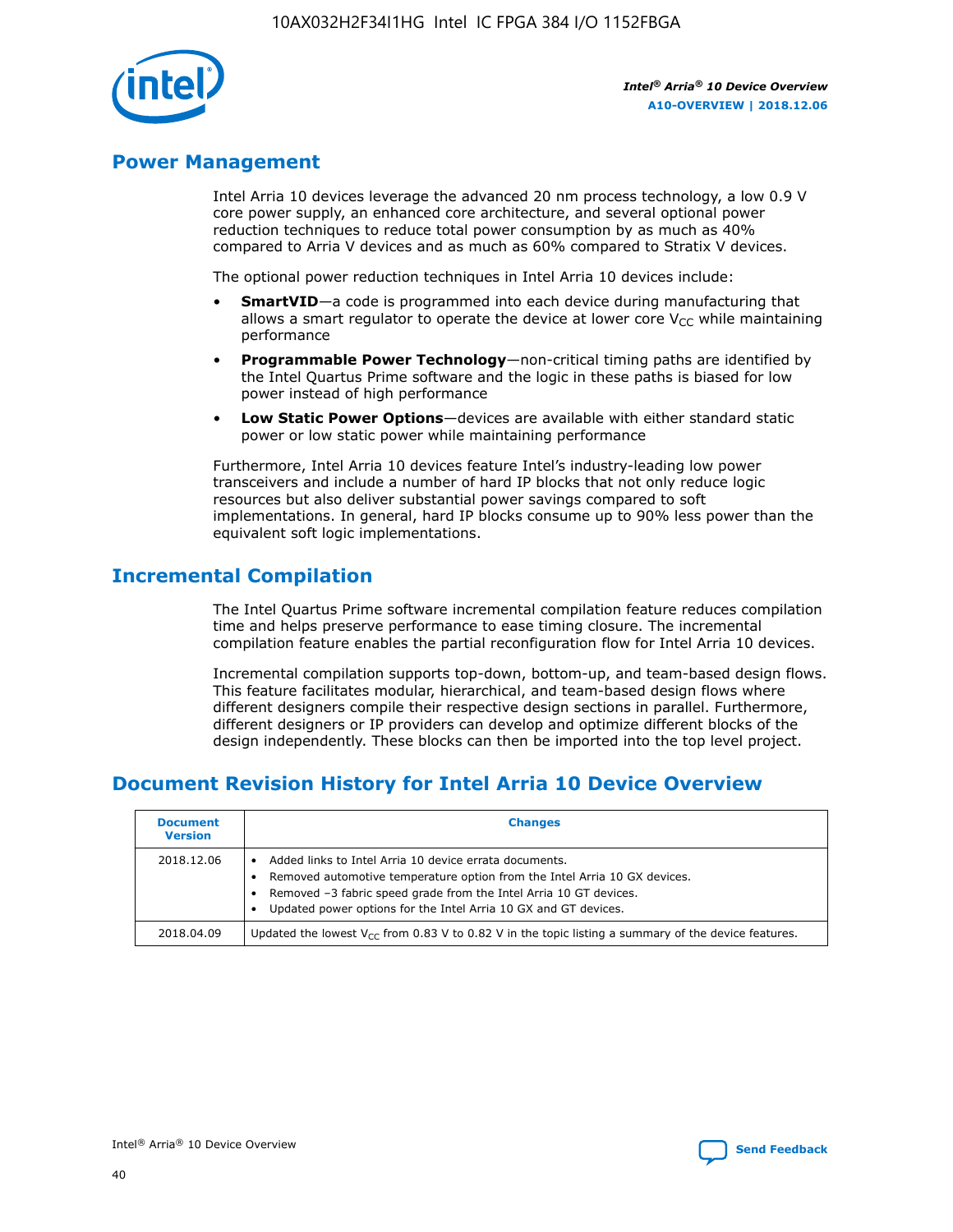*Intel® Arria® 10 Device Overview* **A10-OVERVIEW | 2018.12.06**



| <b>Date</b>    | <b>Version</b> | <b>Changes</b>                                                                                                                                                                                                                                                                                                                                                                                                                                                                                                                                                                                                                                                                                                                                                                                                                                                                                                                                                            |
|----------------|----------------|---------------------------------------------------------------------------------------------------------------------------------------------------------------------------------------------------------------------------------------------------------------------------------------------------------------------------------------------------------------------------------------------------------------------------------------------------------------------------------------------------------------------------------------------------------------------------------------------------------------------------------------------------------------------------------------------------------------------------------------------------------------------------------------------------------------------------------------------------------------------------------------------------------------------------------------------------------------------------|
| January 2018   | 2018.01.17     | Updated the maximum data rate for HPS (Intel Arria 10 SX devices<br>external memory interface DDR3 controller from 2,166 Mbps to 2,133<br>Mbps.<br>Updated maximum frequency supported for half rate QDRII and QDRII<br>+ SRAM to 633 MHz in Memory Standards Supported by the Soft<br>Memory Controller table.<br>Updated transceiver backplane capability to 12.5 Gbps.<br>$\bullet$<br>Removed transceiver speed grade 5 in Sample Ordering Core and<br>Available Options for Intel Arria 10 GX Devices figure.<br>Removed package code 40, low static power, SmartVID, industrial, and<br>military operating temperature support from Sample Ordering Core and<br>Available Options for Intel Arria 10 GT Devices figure.<br>Updated short reach transceiver rate for Intel Arria 10 GT devices to<br>25.8 Gbps.<br>Removed On-Die Instrumentation - EyeQ and Jitter Margin Tool<br>support from PMA Features of the Transceivers in Intel Arria 10 Devices<br>table. |
| September 2017 | 2017.09.20     | Updated the maximum speed of the DDR4 external memory interface from<br>1,333 MHz/2,666 Mbps to 1,200 MHz/2,400 Mbps.                                                                                                                                                                                                                                                                                                                                                                                                                                                                                                                                                                                                                                                                                                                                                                                                                                                     |
| July 2017      | 2017.07.13     | Corrected the automotive temperature range in the figure showing the<br>available options for the Intel Arria 10 GX devices from "-40°C to 100°C"<br>to "-40°C to 125°C".                                                                                                                                                                                                                                                                                                                                                                                                                                                                                                                                                                                                                                                                                                                                                                                                 |
| July 2017      | 2017.07.06     | Added automotive temperature option to Intel Arria 10 GX device family.                                                                                                                                                                                                                                                                                                                                                                                                                                                                                                                                                                                                                                                                                                                                                                                                                                                                                                   |
| May 2017       | 2017.05.08     | Corrected protocol names with "1588" to "IEEE 1588v2".<br>$\bullet$<br>Updated the vertical migration table to remove vertical migration<br>$\bullet$<br>between Intel Arria 10 GX and Intel Arria 10 SX device variants.<br>Removed all "Preliminary" marks.<br>$\bullet$                                                                                                                                                                                                                                                                                                                                                                                                                                                                                                                                                                                                                                                                                                |
| March 2017     | 2017.03.15     | Removed the topic about migration from Intel Arria 10 to Intel Stratix<br>10 devices.<br>Rebranded as Intel.<br>$\bullet$                                                                                                                                                                                                                                                                                                                                                                                                                                                                                                                                                                                                                                                                                                                                                                                                                                                 |
| October 2016   | 2016.10.31     | Removed package F36 from Intel Arria 10 GX devices.<br>Updated Intel Arria 10 GT sample ordering code and maximum GX<br>$\bullet$<br>transceiver count. Intel Arria 10 GT devices are available only in the<br>SF45 package option with a maximum of 72 transceivers.                                                                                                                                                                                                                                                                                                                                                                                                                                                                                                                                                                                                                                                                                                     |
| May 2016       | 2016.05.02     | Updated the FPGA Configuration and HPS Booting topic.<br>$\bullet$<br>Remove V <sub>CC</sub> PowerManager from the Summary of Features, Power<br>Management and Arria 10 Device Variants and packages topics. This<br>feature is no longer supported in Arria 10 devices.<br>Removed LPDDR3 from the Memory Standards Supported by the HPS<br>Hard Memory Controller table in the Memory Standards Supported by<br>Intel Arria 10 Devices topic. This standard is only supported by the<br>FPGA.<br>Removed transceiver speed grade 5 from the Device Variants and<br>Packages topic for Arria 10 GX and SX devices.                                                                                                                                                                                                                                                                                                                                                      |
| February 2016  | 2016.02.11     | Changed the maximum Arria 10 GT datarate to 25.8 Gbps and the<br>minimum datarate to 1 Gbps globally.<br>Revised the state for Core clock networks in the Summary of Features<br>$\bullet$<br>topic.<br>Changed the transceiver parameters in the "Summary of Features for<br>$\bullet$<br>Arria 10 Devices" table.<br>• Changed the transceiver parameters in the "Maximum Resource Counts<br>for Arria 10 GT Devices" table.<br>Changed the package availability for GT devices in the "Package Plan<br>for Arria 10 GT Devices" table.<br>Changed the package configurations for GT devices in the "Migration"<br>Capability Across Arria 10 Product Lines" figure.<br>continued                                                                                                                                                                                                                                                                                       |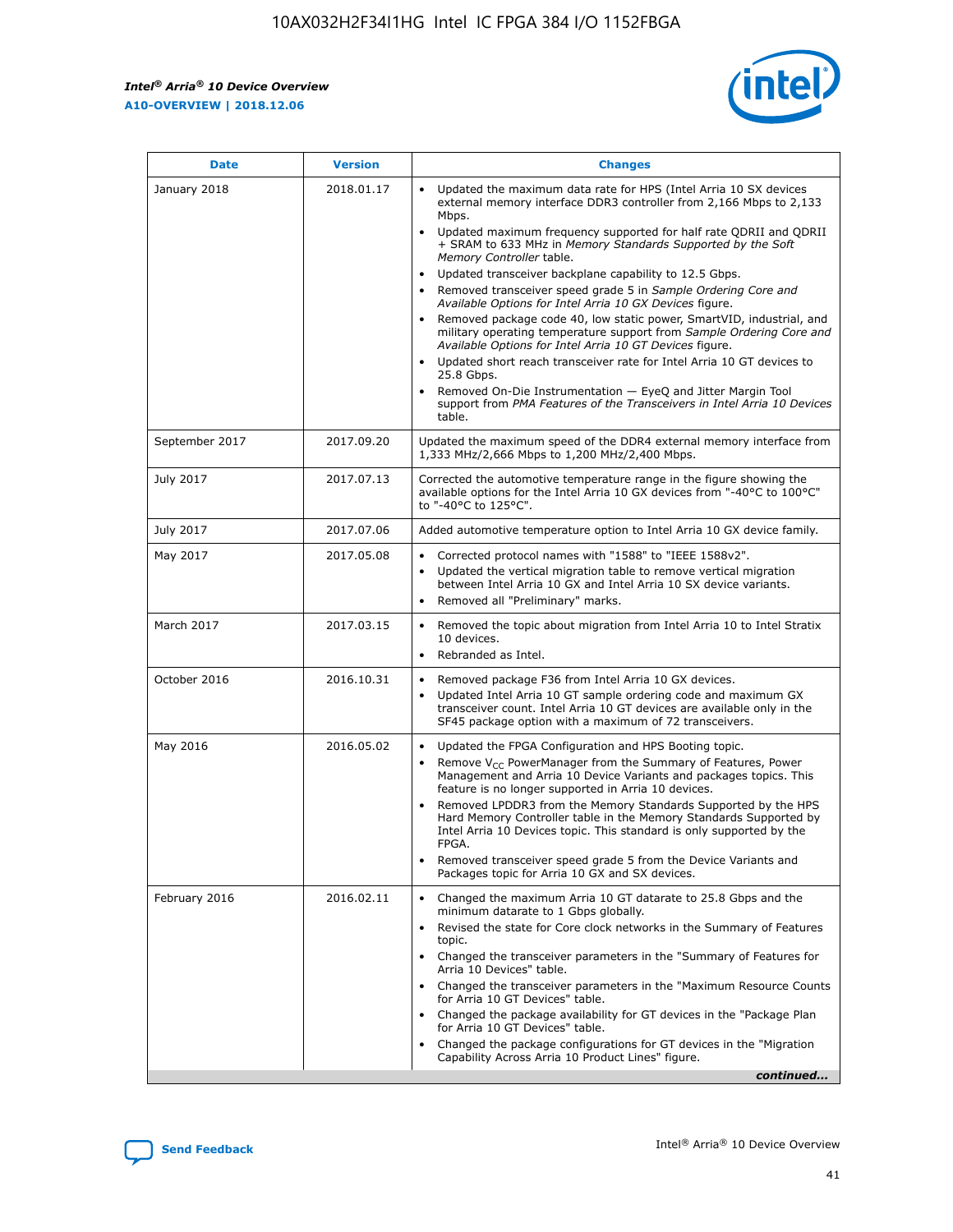

| <b>Date</b>   | <b>Version</b> | <b>Changes</b>                                                                                                                                                               |
|---------------|----------------|------------------------------------------------------------------------------------------------------------------------------------------------------------------------------|
|               |                | • Changed transceiver parameters in the "Low Power Serial Transceivers"<br>section.                                                                                          |
|               |                | • Changed the transceiver descriptions in the "Device Variants for the<br>Arria 10 Device Family" table.                                                                     |
|               |                | Changed the "Sample Ordering Code and Available Options for Arria 10<br>$\bullet$<br>GT Devices" figure.                                                                     |
|               |                | Changed the datarates for GT devices in the "PMA Features" section.                                                                                                          |
|               |                | Changed the datarates for GT devices in the "PCS Features" section.<br>$\bullet$                                                                                             |
| December 2015 | 2015.12.14     | Updated the number of M20K memory blocks for Arria 10 GX 660 from<br>2133 to 2131 and corrected the total RAM bit from 48,448 Kb to<br>48,408 Kb.                            |
|               |                | Corrected the number of DSP blocks for Arria 10 GX 660 from 1688 to<br>1687 in the table listing floating-point arithmetic resources.                                        |
| November 2015 | 2015.11.02     | Updated the maximum resources for Arria 10 GX 220, GX 320, GX 480,<br>$\bullet$<br>GX 660, SX 220, SX 320, SX 480, and SX 660.                                               |
|               |                | • Updated resource count for Arria 10 GX 320, GX 480, GX 660, SX 320,<br>SX 480, a SX 660 devices in Number of Multipliers in Intel Arria 10<br><b>Devices</b> table.        |
|               |                | Updated the available options for Arria 10 GX, GT, and SX.                                                                                                                   |
|               |                | Changed instances of Quartus II to Quartus Prime.<br>$\bullet$                                                                                                               |
| June 2015     | 2015.06.15     | Corrected label for Intel Arria 10 GT product lines in the vertical migration<br>figure.                                                                                     |
| May 2015      | 2015.05.15     | Corrected the DDR3 half rate and quarter rate maximum frequencies in the<br>table that lists the memory standards supported by the Intel Arria 10 hard<br>memory controller. |
| May 2015      | 2015.05.04     | • Added support for 13.5G JESD204b in the Summary of Features table.                                                                                                         |
|               |                | • Added a link to Arria 10 GT Channel Usage in the Arria 10 GT Package<br>Plan topic.                                                                                        |
|               |                | • Added a note to the table, Maximum Resource Counts for Arria 10 GT<br>devices.                                                                                             |
|               |                | • Updated the power requirements of the transceivers in the Low Power<br>Serial Transceivers topic.                                                                          |
| January 2015  | 2015.01.23     | • Added floating point arithmetic features in the Summary of Features<br>table.                                                                                              |
|               |                | • Updated the total embedded memory from 38.38 megabits (Mb) to<br>65.6 Mb.                                                                                                  |
|               |                | • Updated the table that lists the memory standards supported by Intel<br>Arria 10 devices.                                                                                  |
|               |                | Removed support for DDR3U, LPDDR3 SDRAM, RLDRAM 2, and DDR2.                                                                                                                 |
|               |                | Moved RLDRAM 3 support from hard memory controller to soft memory<br>controller. RLDRAM 3 support uses hard PHY with soft memory<br>controller.                              |
|               |                | Added soft memory controller support for QDR IV.<br>٠                                                                                                                        |
|               |                | Updated the maximum resource count table to include the number of<br>hard memory controllers available in each device variant.                                               |
|               |                | Updated the transceiver PCS data rate from 12.5 Gbps to 12 Gbps.<br>$\bullet$                                                                                                |
|               |                | Updated the max clock rate of PS, FPP x8, FPP x16, and Configuration<br>via HPS from 125 MHz to 100 MHz.                                                                     |
|               |                | Added a feature for fractional synthesis PLLs: PLL cascading.                                                                                                                |
|               |                | Updated the HPS programmable general-purpose I/Os from 54 to 62.<br>$\bullet$                                                                                                |
|               |                | continued                                                                                                                                                                    |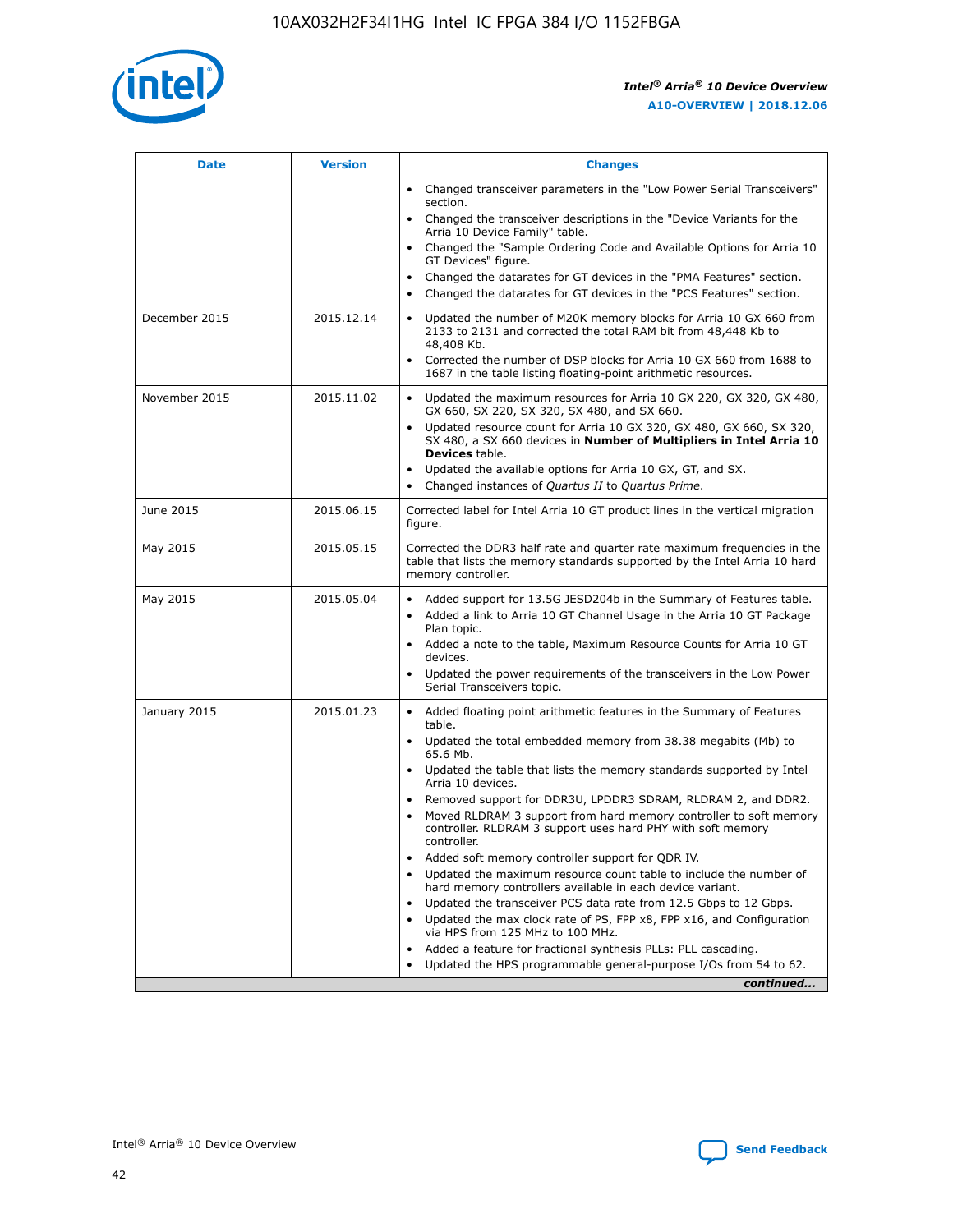r



| <b>Date</b>    | <b>Version</b> | <b>Changes</b>                                                                                                                                                                                                                                                                                                                                                                                                                                                                                                                         |
|----------------|----------------|----------------------------------------------------------------------------------------------------------------------------------------------------------------------------------------------------------------------------------------------------------------------------------------------------------------------------------------------------------------------------------------------------------------------------------------------------------------------------------------------------------------------------------------|
| September 2014 | 2014.09.30     | Corrected the 3 V I/O and LVDS I/O counts for F35 and F36 packages<br>of Arria 10 GX.<br>Corrected the 3 V I/O, LVDS I/O, and transceiver counts for the NF40<br>package of the Arria GX 570 and 660.<br>Removed 3 V I/O, LVDS I/O, and transceiver counts for the NF40<br>package of the Arria GX 900 and 1150. The NF40 package is not<br>available for Arria 10 GX 900 and 1150.                                                                                                                                                    |
| August 2014    | 2014.08.18     | Updated Memory (Kb) M20K maximum resources for Arria 10 GX 660<br>devices from 42,660 to 42,620.<br>Added GPIO columns consisting of LVDS I/O Bank and 3V I/O Bank in<br>$\bullet$<br>the Package Plan table.<br>Added how to use memory interface clock frequency higher than 533<br>$\bullet$<br>MHz in the I/O vertical migration.<br>Added information to clarify that RLDRAM3 support uses hard PHY with<br>$\bullet$<br>soft memory controller.<br>Added variable precision DSP blocks support for floating-point<br>arithmetic. |
| June 2014      | 2014.06.19     | Updated number of dedicated I/Os in the HPS block to 17.                                                                                                                                                                                                                                                                                                                                                                                                                                                                               |
| February 2014  | 2014.02.21     | Updated transceiver speed grade options for GT devices in Figure 2.                                                                                                                                                                                                                                                                                                                                                                                                                                                                    |
| February 2014  | 2014.02.06     | Updated data rate for Arria 10 GT devices from 28.1 Gbps to 28.3 Gbps.                                                                                                                                                                                                                                                                                                                                                                                                                                                                 |
| December 2013  | 2013.12.10     | Updated the HPS memory standards support from LPDDR2 to LPDDR3.<br>Updated HPS block diagram to include dedicated HPS I/O and FPGA<br>$\bullet$<br>Configuration blocks as well as repositioned SD/SDIO/MMC, DMA, SPI<br>and NAND Flash with ECC blocks.                                                                                                                                                                                                                                                                               |
| December 2013  | 2013.12.02     | Initial release.                                                                                                                                                                                                                                                                                                                                                                                                                                                                                                                       |